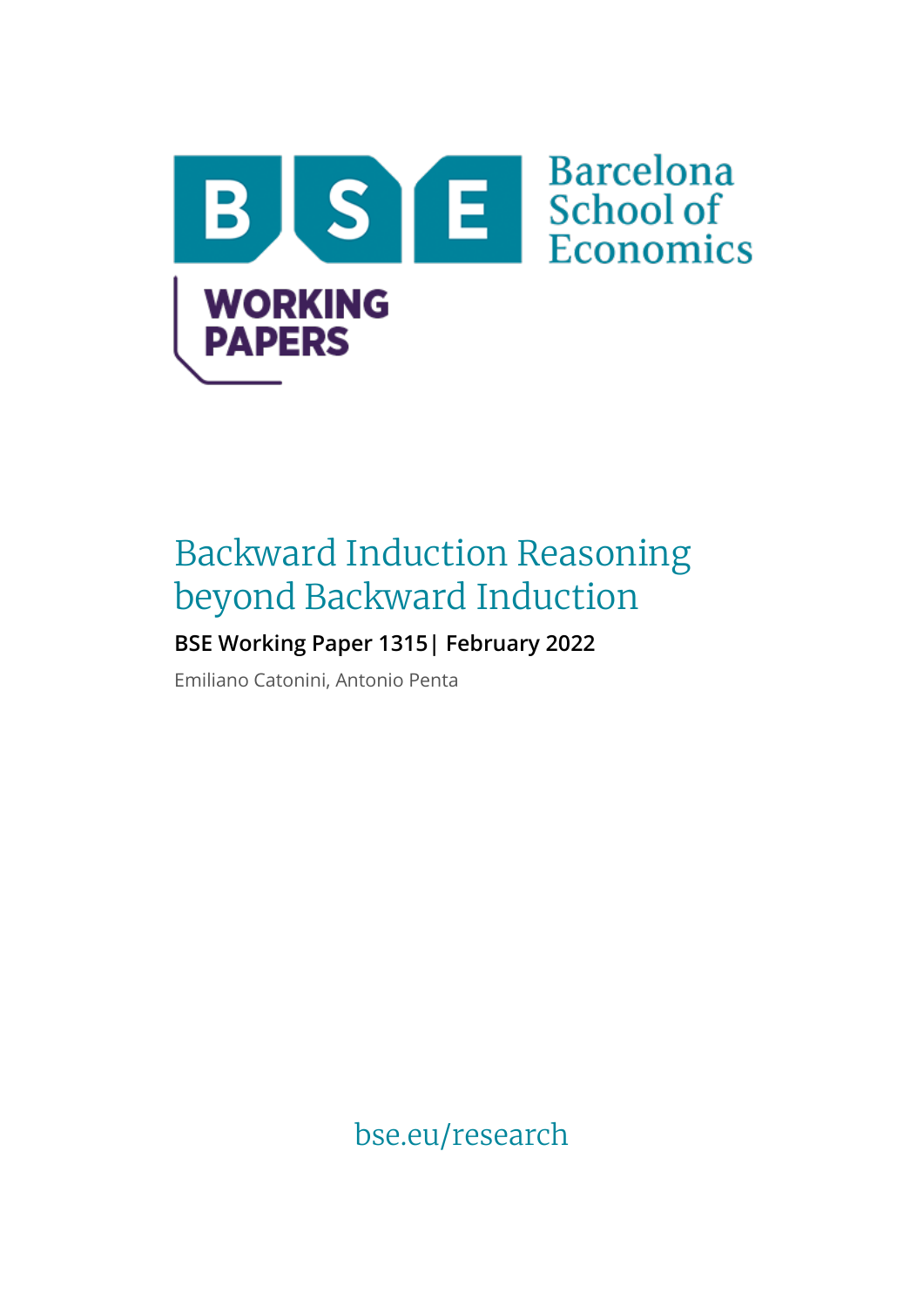## Backward Induction Reasoning beyond Backward Induction<sup>\*</sup>

Emiliano Catonini† NYU-Shanghai

Antonio Penta‡ ICREA, UPF, BSE and TSE

February 1, 2022

#### Abstract

Backward Induction is a fundamental concept in game theory. As an algorithm, it can only be used to analyze a very narrow class of games, but its logic is also invoked, albeit informally, in several solution concepts for games with imperfect or incomplete information (Subgame Perfect Equilibrium, Sequential Equilibrium, etc.). Yet, the very meaning of 'backward induction reasoning' is not clear in these settings, and we lack a way to apply this simple and compelling idea to more general games. We remedy this by introducing a solution concept for games with imperfect and incomplete information, Backwards Rationalizability, that captures precisely the implications of backward induction reasoning. We show that Backwards Rationalizability satisfies several properties that are normally ascribed to backward induction reasoning, such as: (i) an incomplete-information extension of subgame consistency (continuation-game consistency); (ii) the possibility, in finite horizon games, of being computed via a tractable *backwards procedure*; (iii) the view of unexpected moves as mistakes; (iv) a characterization of the robust predictions of a 'perfect equilibrium' notion that introduces the backward induction logic and nothing more into equilibrium analysis.

We also discuss a few applications, including a new version of *peer-confirming equilibrium* [\(Lipnowski and Sadler](#page-34-0) [\(2019\)](#page-34-0)) that, thanks to the backward induction logic distilled by Backwards Rationalizability, restores in dynamic games the natural comparative statics the original concept only displays in static settings.

Keywords: backward induction, backwards procedure, backwards rationalizability, incomplete information, interim perfect equilibrium, rationalizability, robustness

JEL codes: C72, C73, D82.

## 1 Introduction

Backward induction is one of the most fundamental notions of game theory. Strictly speaking, the backward induction algorithm is only defined for games with perfect and complete informa-

<sup>∗</sup>Earlier versions of some of the results in this paper circulated under the title "Backward Induction Reasoning in Incomplete Information Games", by [Penta](#page-34-1)  $(2012a)$  $(2012a)$ . The present paper is a substantially revised and extended version of that earlier work. This paper benefited from the comments of several seminar and conference audiences. Among the many valuable inputs, we are especially indebted to the generosity of Larbi Alaoui, Pierpaolo Battigalli, George Mailath, Andres Perea, and Bill Sandholm. We also thank Andrea Salvanti for the RA support. The BSE acknowledges the financial support of the Severo Ochoa Programme for Centres of Excellence in R&D (CEX2019-000915-S).

<sup>†</sup>NYU-Shanghai. E-mail: emiliano.catonini@nyu.edu

<sup>‡</sup> ICREA, Universitat Pompeu Fabra, BSE and TSE. E-mail: antonio.penta@upf.edu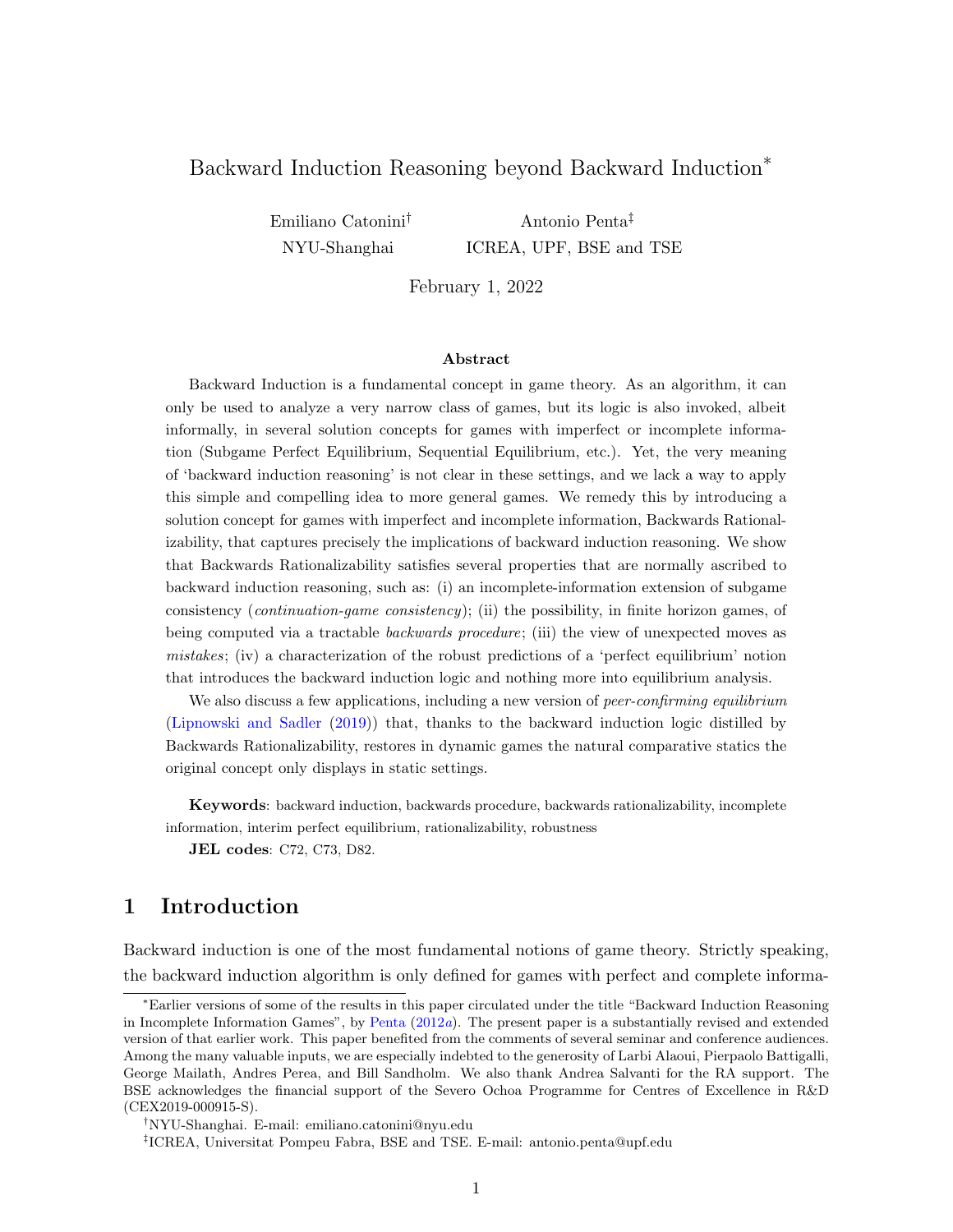tion and without 'relevant ties', but its logic has a much broader scope in the discipline. For instance, subgame perfect equilibrium is commonly viewed as the natural extension of backward induction to games with imperfect information. But there is a sense in which also solution concepts for incomplete information games, such as sequential equilibrium [\(Kreps and Wilson](#page-34-2) [\(1982\)](#page-34-2)) or trembling-hand perfect equilibrium [\(Selten](#page-35-0) [\(1975\)](#page-35-0)), are often thought of as having a backward induction flavor. Yet, it is not even clear what "backward induction" means in games with incomplete information, which are typically not solved "backwards", nor to what extent its logic can be separated from equilibrium assumptions. More broadly: What do we mean by "backward induction reasoning"? Despite the central position in game theory, there is no comprehensive, formal answer to this question.

The conceptual significance of providing such an answer is obvious, but its relevance is also practical: the many solution concepts that have been developed with a 'backward induction' flavor typically conflate its logic with other kinds of ideas, which often lack the cogency or the tractability of 'plain' backward induction. Identifying a solution concept for general games that distills precisely its logic, and nothing else, is thus important to recover the virtues of backward induction in contexts where standard equilibrium concepts lack in tractability, or are hard to justify, or fail to deliver solid economic insights. We discuss a few such cases in Section [6.](#page-22-0)

In pursuit of an answer to our main question, a good starting point is to inspect the solution concepts that are normally associated with the idea of "backward induction reasoning". Consider first Subgame Perfect Equilibrium (SPE). An influential argument in support of SPE is provided by [Harsanyi and Selten](#page-33-0) [\(1988\)](#page-33-0)'s notion of subgame consistency:

"It is natural to require that a solution function for extensive games is subgame consistent in the sense that the behavior prescribed on a subgame is nothing else than the solution to the subgame" (ibid., p.90)

Subgame consistency warrants SPE the recursive structure of backward induction, i.e. the possibility of determining the solution concept's predictions for a subgame by looking at it 'in isolation'. Hence the possibility (in games with finite horizon) to solve for the SPE starting from the terminal nodes and proceeding backwards. This is extremely convenient, and certaintly one of the main reasons for the prominence of SPE in applied work.

Several solution concepts extend the idea of SPE to games with incomplete information, often via the introduction of trembles (cf. [Selten](#page-35-0) [\(1975\)](#page-35-0), [Kreps and Wilson](#page-34-2) [\(1982\)](#page-34-2), etc.). In these solution concepts, trembles are a shortcut to formalize another idea that is typically associated with the logic of backward induction: that off-equilibrium moves are mistakes, unintended deviations.<sup>[1](#page-2-0)</sup> The idea that unexpected moves are mistakes, which disrupt the implementation of one's plan of action, also provides conceptual motivation for the idea that the predictions for the continuation of the game shall only depend on the continuation game itself. In fact, we view these two complementary ideas as the building block of backward induction reasoning. Yet, while the incomplete information counterparts of SPE are typically considered to share its

<span id="page-2-0"></span> $1$ <sup>1</sup>The view of deviations as 'mistakes' contrasts with the logic of forward induction, which requires instead that unexpected moves be rationalized (if possible) as purposeful deviations (e.g., [Pearce](#page-34-3) [\(1984\)](#page-34-3), [Battigalli](#page-32-0) [\(1996\)](#page-32-0)).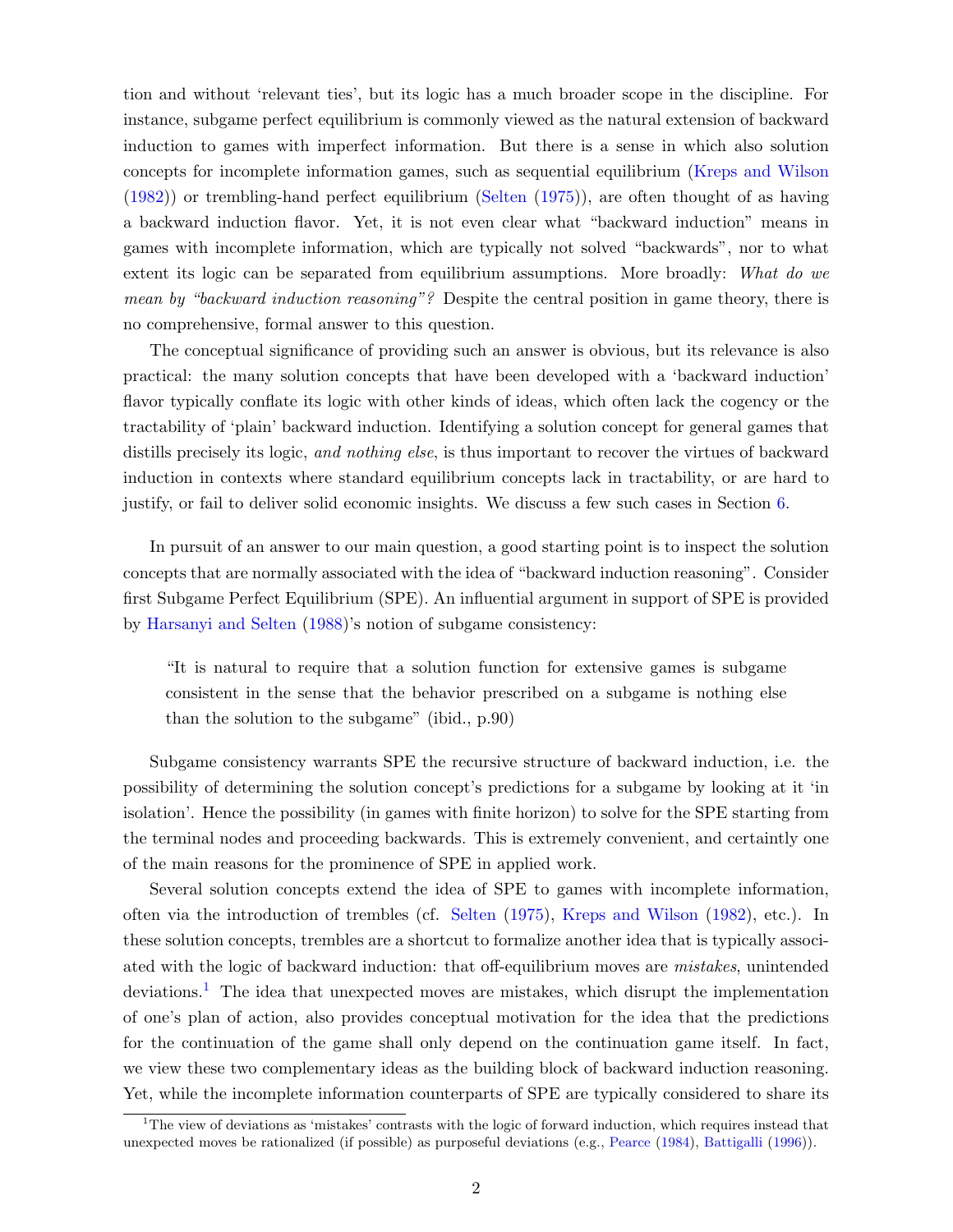backward induction flavor, they do lack its recursive structure. Under Sequential Equilibrium, for instance, the set of predictions from an information set onwards cannot be computed by just looking at the continuation of the game, and neither can the game be solved "backwards". It is thus unclear in what sense, or to what extent, these concepts really are about backward induction reasoning, or what this even means in an incomplete information setting.

The objective of this paper is to identify a solution concept for general games, with possibly imperfect and incomplete information, that captures precisely the logic of backward induction reasoning, and nothing more. In particular, we look for a comprehensive answer that reconciles the following desiderata: (i) first, a recursive structure analogous to that of SPE; (ii) second, the ability to solve the game 'backwards'; (iii) third, a clear formalization of the idea of unexpected deviation as mistakes; (iv) fourth, a connection with a 'perfect equilibrium' concept that introduces backward induction logic and nothing more into equilibrium analysis.

To this end, we introduce *Backwards Rationalizability* ( $\beta \mathcal{R}$  for short), a solution concept for belief-free games with incomplete and imperfect information, which consists of an iterated deletion procedure for the extensive form. At each round, a strategy is eliminated if it is not a sequential best response to any conjecture that, at each point in the game, is concentrated on opponents' continuation strategies which are consistent with the previous rounds of deletion. These continuation strategies need not be part of strategies that reach the current information set. With this, players entertain the possibility that the opponents committed *mistakes* in the past.[2](#page-3-0) Thus, if an unexpected move of an opponent is interpreted as a mistake, it need not mean anything about her type, hence the inferences a player can draw about others' types, after observing an unexpected move, are unrestricted under  $\mathcal{BR}$ . This is the key reason why, besides satisfying a convenient *order independence* property (Theorem [1\)](#page-10-0),  $\mathcal{BR}$  also satisfies a property analogous to subgame consistency, which we call *continuation-game consistency*: the predictions of  $\beta \mathcal{R}$  about the continuation play from any history onwards coincide with the predictions of  $BR$  in the (belief free) game that starts at that history (Theorem [2\)](#page-11-0).

Continuation-game consistency is suggestive of the possibility, in finite horizon games, that the predictions of  $\beta \mathcal{R}$  can also be computed by 'solving the game backwards'. Indeed, as we show (Theorem [3\)](#page-13-0), the predictions of  $\mathcal{BR}$  in these games can be computed by a convenient backwards procedure, which consists of the iterated application of belief-free rationalizability to the normal form of the continuation games from each information set considered "in isolation", starting from the end of the game and proceeding backwards.

We introduce next an equilibrium concept for dynamic Bayesian games, *interim perfect* equilibrium (IPE). Bayesian games are obtained appending a model of agents' beliefs, i.e. a type space, to the belief-free game. IPE is the weakest equilibrium notion for Bayesian games that is consistent with sequential rationality and with Bayesian updating, and it coincides with SPE in complete information games (see also [Watson](#page-35-1)  $(2017)$ ).<sup>[3](#page-3-1)</sup> Furthermore, for reasons related to

<span id="page-3-0"></span><sup>&</sup>lt;sup>2</sup>For complete information games, this epistemic justification of  $\beta \mathcal{R}$  has indeed been formalized in a recent paper by [Battigalli and De Vito](#page-32-1) [\(2021\)](#page-32-1). This and other epistemic characterizations are discussed in Section [5.2.](#page-19-0)

<span id="page-3-1"></span><sup>&</sup>lt;sup>3</sup>IPE is weaker, for instance, than the Perfect Bayesian Equilibrium notion recently introduced by [Watson](#page-35-1) [\(2017\)](#page-35-1), which also coincides with SPE under complete information.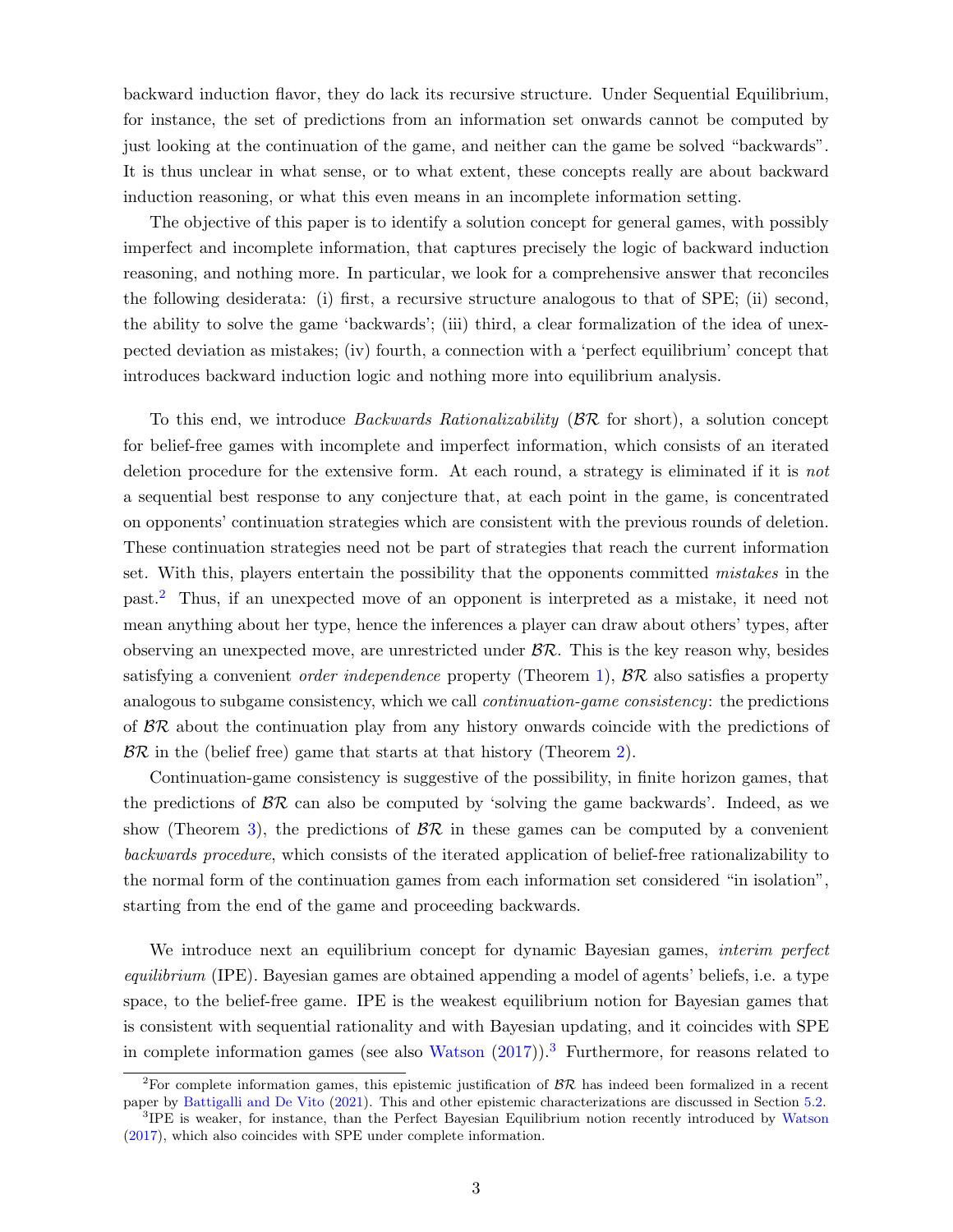the seminal result by [Brandenburger and Dekel](#page-33-1) [\(1987\)](#page-33-1), we show that the set of  $\beta \mathcal{R}$  strategies in the belief-free game coincides with the set of all strategies that are played in some IPE for some type space (Theorem [4\)](#page-17-0). Hence,  $\mathcal{BR}$  characterizes the *robust predictions* of IPE, that is the predictions that do not depend on assumptions on players' exogenous beliefs about each other's types, as normally represented in a standard type space.

At a practical level, our results jointly imply that instead of computing the set of IPE by solving a large (possibly infinite, in fact) number of fixed point problems, one can compute the set of all IPE strategies by means of a tractable backwards procedure. This also shows that a property analogous to subgame consistency holds for the set of IPE strategies: the robust predictions of IPE are continuation-game consistent. As we discuss at the end of the paper, the tractability of the algorithm may prove useful in overcoming the difficulties typically faced in applications, both in complete and in incomplete information settings. At a conceptual level, our results reconcile all the main features that are informally associated with backward induction reasoning, including the recursive structure of the solution, the backwards solvability, and the idea of deviations as unintended mistakes. There is thus a precise sense in which IPE is the incomplete information counterpart of SPE that introduces the backward induction logic and nothing more into equilibrium analysis.

Finally, we discuss a few applications and extensions of our concepts. First, we propose a variation of peer-confirming equilibrium [\(Lipnowski and Sadler](#page-34-0) [\(2019\)](#page-34-0)), a solution concept that combines equilibrium and non-equilibrium reasoning, whereby players have correct beliefs only regarding their neighbours in an exogenously given network. In static games, as the network becomes richer, the set of peer-confirming equilibria naturally shrinks, but this is not true in dynamic games, due to a tension in the solution concept between backward and forward induction reasoning. To correct this tension, we propose a variation of peer-confirming equilibrium, based on Backwards Rationalizability. We show that the logic of backward induction reasoning distilled by  $\beta \mathcal{R}$  allows for a smoother integration of the equilibrium and non-equilibrium approaches, and restores in dynamic games the natural monotonicity result of static games. Then, we discuss other applications that are part of our published or ongoing work: [Penta](#page-34-4) [\(2015\)](#page-34-4) application of Backwards Rationalizability to problems of robust dynamic implementation; and [Catonini](#page-33-2) [and Penta](#page-33-2) [\(2022\)](#page-33-2)'s extension of  $\mathcal{BR}$  to solve a long-lasting puzzle in the industrial organization literature, the two-period Hotelling model of horizontal differentiation with linear transport costs (cf. [Hotelling](#page-34-5) [\(1929\)](#page-34-5), [Osborne and Pitchik](#page-34-6) [\(1987\)](#page-34-6)).

The rest of the paper is organized as follows. The next subsection discusses the main connections with the related literature. Section 2 introduces the framework of belief-free dynamic games. In Section 3 we define and analyze Backwards Rationalizability and the backwards procedure. Section 4 introduces Bayesian games and IPE. In Section 5 we discuss some properties and foundational aspects of our construction, and their significance with respect to the most closely related literature. Section 6 discussed the applications, and Section 7 concludes.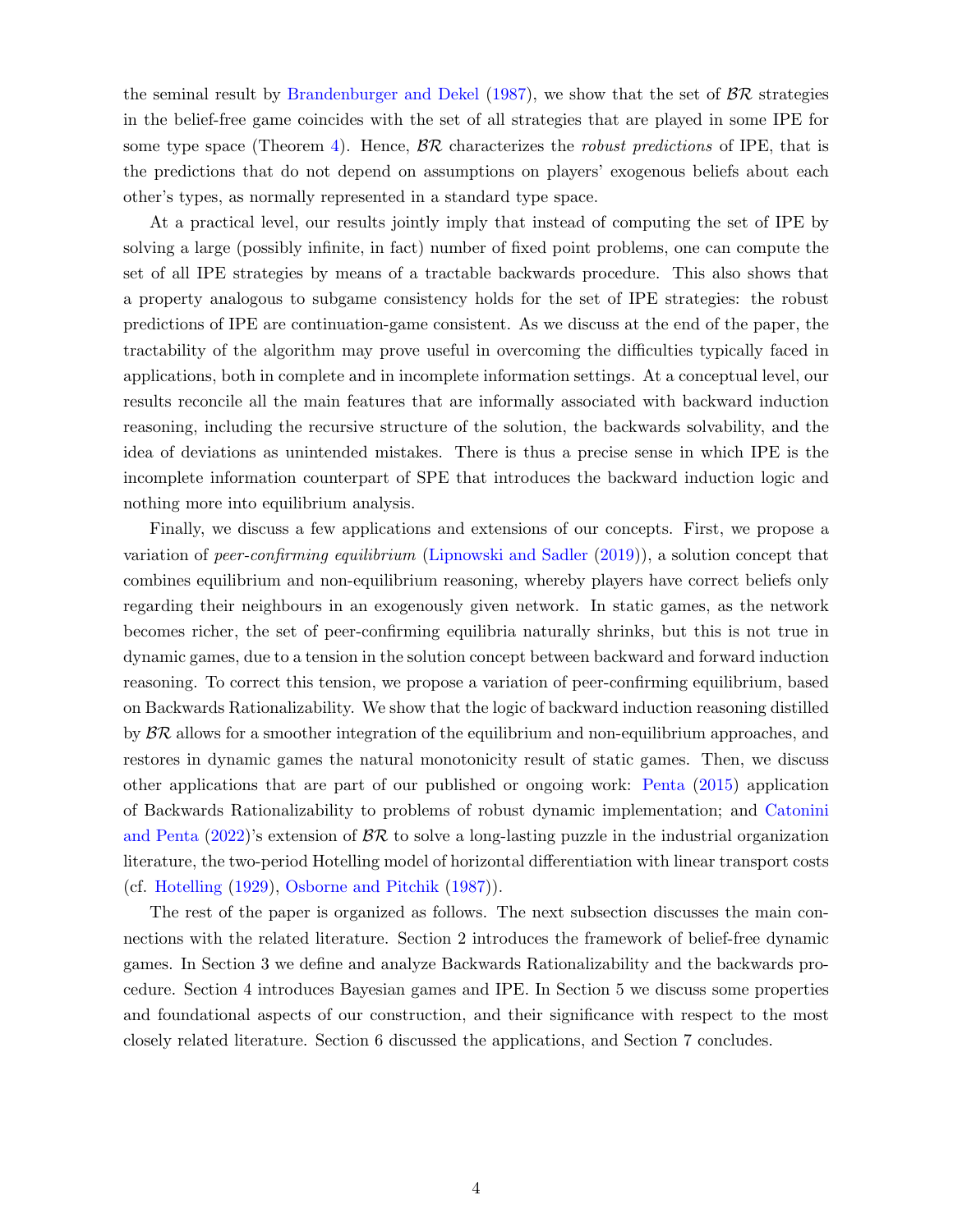#### 1.1 Related Literature

Backwards Rationalizability was first introduced by [Penta](#page-34-7) [\(2010\)](#page-34-7), for games with imperfect and incomplete information, and independently by [Perea](#page-35-2) [\(2014\)](#page-35-2), for games with complete information. Epistemic characterizations, which we further discuss in Section [5.2,](#page-19-0) have been provided by [Perea](#page-35-2) [\(2014\)](#page-35-2) and [Battigalli and De Vito](#page-32-1) [\(2021\)](#page-32-1) for complete-information games, and by [Penta](#page-34-1) [\(2012](#page-34-1)a) for incomplete-information games. Applications are discussed in Section [6.](#page-22-0)

IPE was first introduced by [Penta](#page-34-7) [\(2010\)](#page-34-7) and applied by [Penta](#page-34-4) [\(2015\)](#page-34-4) to full implementation problems. As we will discuss, IPE provides a dynamic extension of interim equilibrium [\(Berge](#page-32-2)[mann and Morris](#page-32-2) [\(2005\)](#page-32-2)), and it is weaker than the notions of Perfect Bayesian Equilibrium (PBE) introduced by [Fudenberg and Tirole](#page-33-3) [\(1991](#page-33-3)b) and by [Watson](#page-35-1) [\(2017\)](#page-35-1). Unlike other notions of weak PBE (e.g., [Mas-Colell et al.](#page-34-8) [\(1995\)](#page-34-8)), however, IPE does coincide with subgame-perfect equilibrium in games with complete information.

In terms of solution concepts, we innovate on the existing literature both for games with complete and incomplete information. For games with incomplete information, Backwards Rationalizability is a novel concept, and provides the first formal extension of backward induction reasoning to this class of games. Nonetheless, the backwards procedure we develop in Section [3.3,](#page-11-1) and the result that it characterizes Backwards Rationalizability (Theorem [3\)](#page-13-0), are novel also within the special case of complete information games.<sup>[4](#page-5-0)</sup> Furthermore, as we discuss in Section [6,](#page-22-0) the properties of our solution concept have substantial implications for important economic applications, including in settings with complete information. From a conceptual viewpoint, our analysis also sheds new light on some important aspects of backward induction reasoning, for instance on the role of the belief persistence hypothesis in this context (cf. Section [5\)](#page-17-1).

Theorem [4,](#page-17-0) which shows an identity between Backwards Rationalizability and the set of IPE strategies across all type spaces, can be seen as a dynamic counterpart of the results in [Battigalli](#page-32-3) [and Siniscalchi](#page-32-3) [\(2003](#page-32-3)a) and [Bergemann and Morris](#page-32-2) [\(2005\)](#page-32-2), that relate (belief-free) Rationalizability with (interim) Bayesian Equilibrium. Those results, in turn, are incomplete information extensions of the characterization in [Brandenburger and Dekel](#page-33-1) [\(1987\)](#page-33-1), which brought to light the connection between (a posteriori) subjective correlated equilibrium [\(Aumann](#page-32-4) [\(1974\)](#page-32-4)) and (correlated) Rationalizability [\(Pearce](#page-34-3) [\(1984\)](#page-34-3), [Bernheim](#page-33-4) [\(1984\)](#page-33-4)). The robustness approach pursued in all these papers refers to the set of predictions across all possible type spaces, and it differs from a more recent approach which instead maintains a common prior type space to represent the minimal information of players, and seeks to characterize the set of equilibrium distributions if players have access to extra information (cf. [Bergemann and Morris](#page-33-5) [\(2016\)](#page-33-5), [Bergemann](#page-33-6) [and Morris](#page-33-6) [\(2013\)](#page-33-6); [Bergemann et al.](#page-32-5) [\(2015\)](#page-32-5), [Bergemann et al.](#page-32-6) [\(2017\)](#page-32-6) – this approach has been brough to the data by [Magnolfi and Roncoroni](#page-34-9) [\(2020\)](#page-34-9). Dynamic counterparts of the latter approach have been provided by [Doval and Ely](#page-33-7) [\(2020\)](#page-33-7) and [Makris and Renou](#page-34-10) [\(2018\)](#page-34-10), who seek to bound or characterize the set of equilibrium distributions over a large class of extensive forms which are consistent with some minimal information about the game.

<span id="page-5-0"></span>Backwards Rationalizability is also related to other non-equilibrium concepts for extensive

<sup>&</sup>lt;sup>4</sup>In complete information games, [Perea](#page-35-2) [\(2014\)](#page-35-2) defines a "backwards dominance" procedure that, with the appropriate elimination order, can be used to obtain a superset of  $\beta \mathcal{R}$ .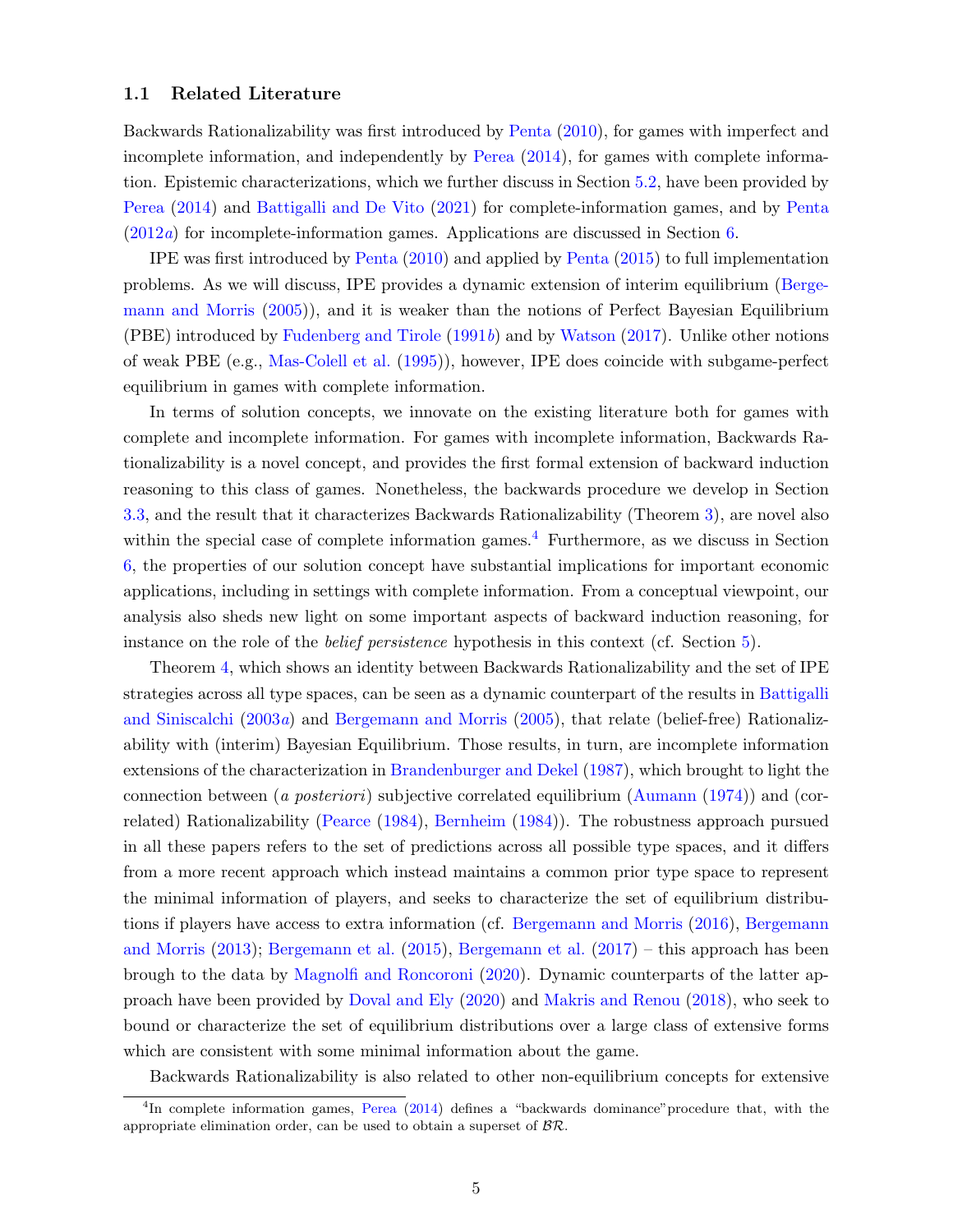form games, such as Extensive Form Rationalizability [\(Pearce](#page-34-3) [\(1984\)](#page-34-3), [Battigalli](#page-32-0) [\(1996\)](#page-32-0)), and Interim Sequential Rationalizability [\(Penta](#page-34-11) [\(2012](#page-34-11)b)). As it will be explained, Backwards Rationalizability is weaker than the former in terms of outcomes (although not necessarily nested in terms of strategies), and it is stronger than the latter, which is based on Common Belief in Rationality only at the beginning of the game (an idea first due to [Ben-Porath](#page-32-7) [\(1993\)](#page-32-7), for complete information games). [Zuazo-Garin](#page-35-3) [\(2017\)](#page-35-3) studied sufficient conditions for the backward induction outcome under uncertainty over the extensive form. A more systematic analysis of the impact of higher order uncertainty about the observability of actions, which may or not induce backward induction outcomes, is provided by [Penta and Zuazo-Garin](#page-34-12) [\(2021\)](#page-34-12).[5](#page-6-0)

## 2 Belief-Free Dynamic Games

We focus on finite multistage games with observable actions.<sup>[6](#page-6-1)</sup> For each player  $i \in N = \{1, ..., n\}$ ,  $A_i$  is the set of actions available to i at some point of the game. Let  $h^0$  denote the initial history. At each non-terminal history  $h$ , all players i simultaneously choose an action from the non-empty set  $A_i(h) \subseteq A_i$  (player i is actually inactive if  $|A_i(h)| = 1$ ), so histories are sequences of action profiles. Let  $H$  denote the set of (publicly observed) non-terminal histories, and  $Z$  the set of terminal histories. The tree of all histories is endowed with the precedence relation  $\prec$  (i.e., given two histories  $h, h'$ , write  $h \prec h'$  when h is a prefix of h').

Players' preferences over terminal nodes are parameterized by

$$
\theta = (\theta_0, ..., \theta_n) \in \Theta = \Theta_0 \times ... \times \Theta_n;
$$

 $\Theta_0$  is the set of *states of nature* and each  $\Theta_i$  is the set of *i*'s *payoff types*, all assumed finite. Player i privately observes  $\theta_i$  at the beginning of the game; nobody observes  $\theta_0$ . Each player i has payoff function  $u_i : \mathcal{Z} \times \Theta \to \mathbb{R}$ .

A belief-free dynamic game is a tuple

$$
\Gamma = \langle N, \mathcal{H}, \mathcal{Z}, \Theta_0, (\Theta_i, u_i)_{i \in N} \rangle.
$$

Note that this is not a Bayesian game, as  $\Gamma$  does not include a *type space*, i.e. a model of players' interactive beliefs about Θ and each others' beliefs. Type spaces and Bayesian games are introduced in Section [4.](#page-14-0)

A strategy is a function  $s_i: \mathcal{H} \to A_i$  such that, for each  $h \in \mathcal{H}$ ,  $s_i(h) \in A_i(h)$ . Let  $S_i$ denote the set of i's strategies. Any strategy profile  $s \in S = \times_{i \in N} S_i$  induces a terminal history  $z(s) \in \mathcal{Z}$ . The notation  $z(s|h)$  refers to the terminal history induced by strategy profile s,

<span id="page-6-0"></span><sup>&</sup>lt;sup>5</sup>More broadly, Backwards Rationalizability is related to other versions of rationalizability for incomplete information games, such as: belief-free rationalizability [\(Battigalli and Siniscalchi](#page-32-3) [\(2003](#page-32-3)a), [Bergemann and Morris](#page-32-2) [\(2005,](#page-32-2) [2009\)](#page-33-8)); interim independent rationalizability [\(Ely and Peski](#page-33-9) [\(2006\)](#page-33-9)); interim correlated rationalizability [\(Dekel et al.](#page-33-10) [\(2007\)](#page-33-10), [Fudenberg et al.](#page-33-11) [\(2006\)](#page-33-11), also studied by [Weinstein and Yildiz](#page-35-4) [\(2007,](#page-35-4) [2011\)](#page-35-5), [Oury and Tercieux](#page-34-13) [\(2012\)](#page-34-13), and [Penta](#page-34-14) [\(2013\)](#page-34-14)); ∆-Rationalizability [\(Battigalli and Siniscalchi](#page-32-3) [\(2003](#page-32-3)a), also studied by [Battigalli and](#page-32-8) [Siniscalchi](#page-32-8) [\(2003](#page-32-8)b, [2007\)](#page-32-9) and Ollár and Penta [\(2017,](#page-34-15) [2021\)](#page-34-16)). For a unified perspective, see [Battigalli et al.](#page-32-10) [\(2011\)](#page-32-10).

<span id="page-6-1"></span><sup>&</sup>lt;sup>6</sup>See [Fudenberg and Tirole](#page-33-12) [\(1991](#page-33-12)a), chapters 3.2 and 8.2. At the expense of heavier notation, the analysis can be easily adapted to all finite dynamic games with perfect recall.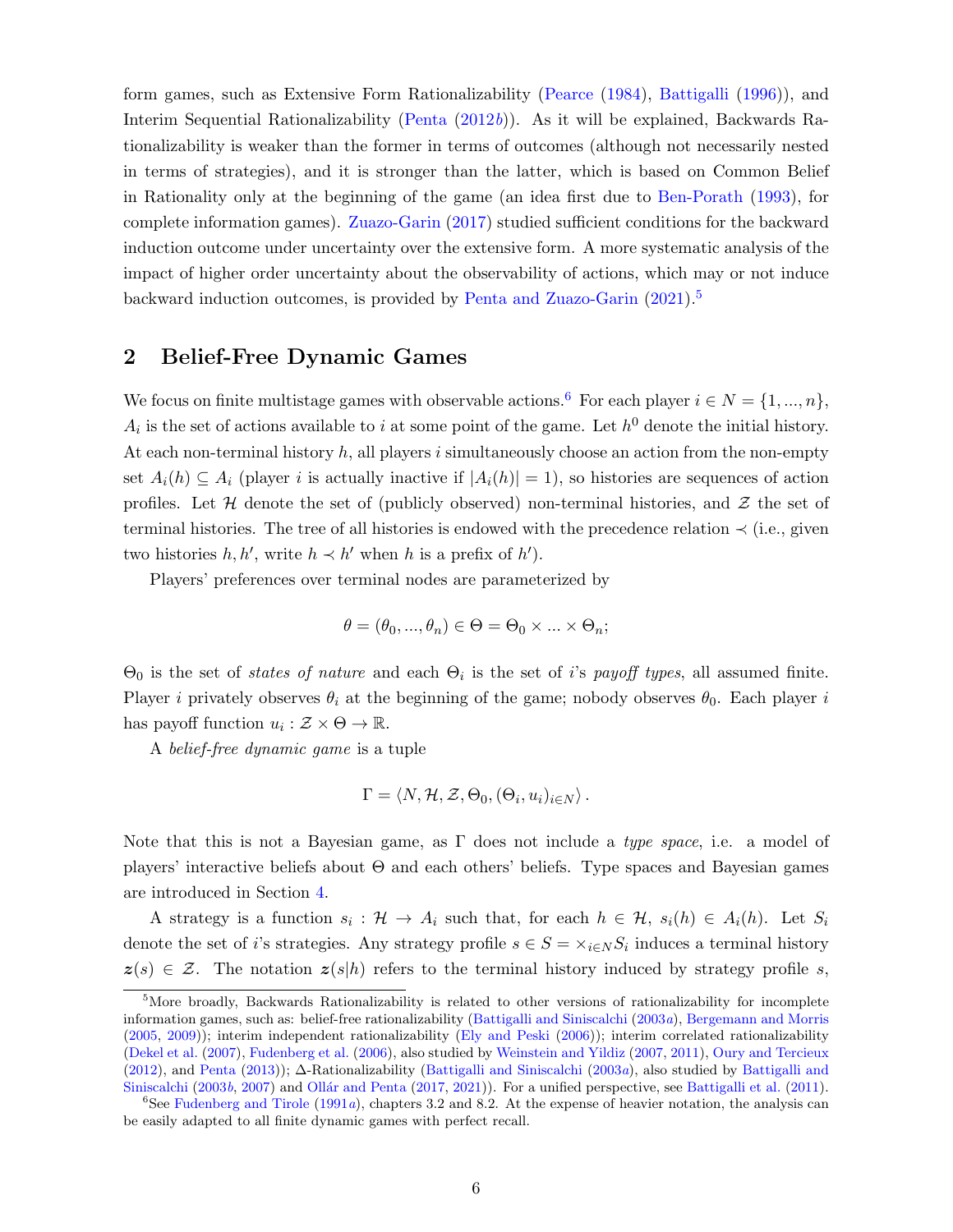starting from history h. Strategic-form payoff functions can be defined for continuations from any given public history: for each  $h \in \mathcal{H}$  and each  $(s, \theta) \in S \times \Theta$ , let  $U_i(s, \theta; h) = u_i(z(s|h), \theta)$ (For the initial history  $h^0$ , we will write  $U_i(s, \theta)$  instead of  $U_i(s, \theta; h^0)$ . For each history h and player i, we let  $S_i(h)$  denote the set of strategies of i that are compatible with h. Thus, upon reaching history  $h$ , player i learns that the behavior of the opponents is consistent with  $S_{-i}(h) = \times_{j \neq i} S_j(h)$ . (Note that  $S_{-i}(h) = S_{-i}(h')$  when h and h' differ only by i's moves.) Finally, for each  $h \in \mathcal{H}$ , let  $S_i^h$  denote the set of strategies in the continuation game starting from h, and for each  $s_i \in S_i$ , let  $s_i | h$  denote the continuation of  $s_i$  from history h.

## 3 Backwards Rationalizability

Backwards Rationalizability is a non-equilibrium solution concept for (dynamic) belief-free games. Similar to baseline Rationalizability (e.g., [Pearce](#page-34-3) [\(1984\)](#page-34-3)), also Backwards Rationalizability will be defined by an iterative deletion procedure, in which players form conjectures about others' information and behavior, and only entertain strategies that are optimal with respect to those conjectures. We thus need to first introduce a model of players' conjectures, as well as a notion of rationality, both of which will of course reflect the dynamic nature of the environment, and the possibility of incomplete information.

Conjectures: At every history, player i holds a conjecture about the state of nature and the opponents' payoff-types and behavior. These conjectures are represented by a Conditional Probability System, i.e., an array of conditional beliefs, one for each history, which are derived by updating whenever possible.<sup>[7](#page-7-0)</sup> Let  $\Theta_{-i} = \times_{j \neq i} \Theta_j$  and  $S_{-i} = \times_{j \neq i} S_j$ .

**Definition 1.** A Conditional Probability System (CPS) over  $\Theta_0 \times \Theta_{-i} \times S_{-i}$  is an array of conditional distributions  $\mu^i = (\mu^i(\cdot|h))_{h \in \mathcal{H}}$  such that:

**C.1** For every  $h \in \mathcal{H}$ ,  $\mu^{i}(\Theta_0 \times \Theta_{-i} \times S_{-i}(h)|h) = 1$ ;

**C.2** For every  $h, h'$  with  $h \prec h'$ , for every  $E \subseteq \Theta_0 \times \Theta_{-i} \times S_{-i}(h')$ ,

<span id="page-7-1"></span>
$$
\mu^{i}(E|h) = \mu^{i}(E|h') \cdot \mu^{i}(\Theta_0 \times \Theta_{-i} \times S_{-i}(h')|h). \tag{1}
$$

The set of player i's CPSs is denoted by  $\Delta_i^{\mathcal{H}}$ .

Condition C.1 states that a player is always certain of what she knows at h; condition C.2 states that her beliefs are consistent with the chain rule of probability.

**Sequential Rationality:** Strategy  $s_i$  is sequentially rational for type  $\theta_i$  given a CPS  $\mu^i$  if, at each history  $h \in \mathcal{H}$ , it prescribes optimal behavior in the continuation game given  $\mu^{i}(\cdot|h)$  – what

<span id="page-7-0"></span><sup>&</sup>lt;sup>7</sup>The original notion of Conditional Probability System, due to Rényi [\(1955\)](#page-35-6), requires beliefs to satisfy the chain rule, i.e. equation [1,](#page-7-1) whenever  $S_{-i}(h) \subseteq S_{-i}(h)$ , even when h and h' are not ordered. [Battigalli et al.](#page-32-11) [\(2021\)](#page-32-11) show that requiring the chain rule to hold only between ordered histories is meaningful and equivalent to the full-blown chain rule for various solution concepts, including Backwards Rationalizability.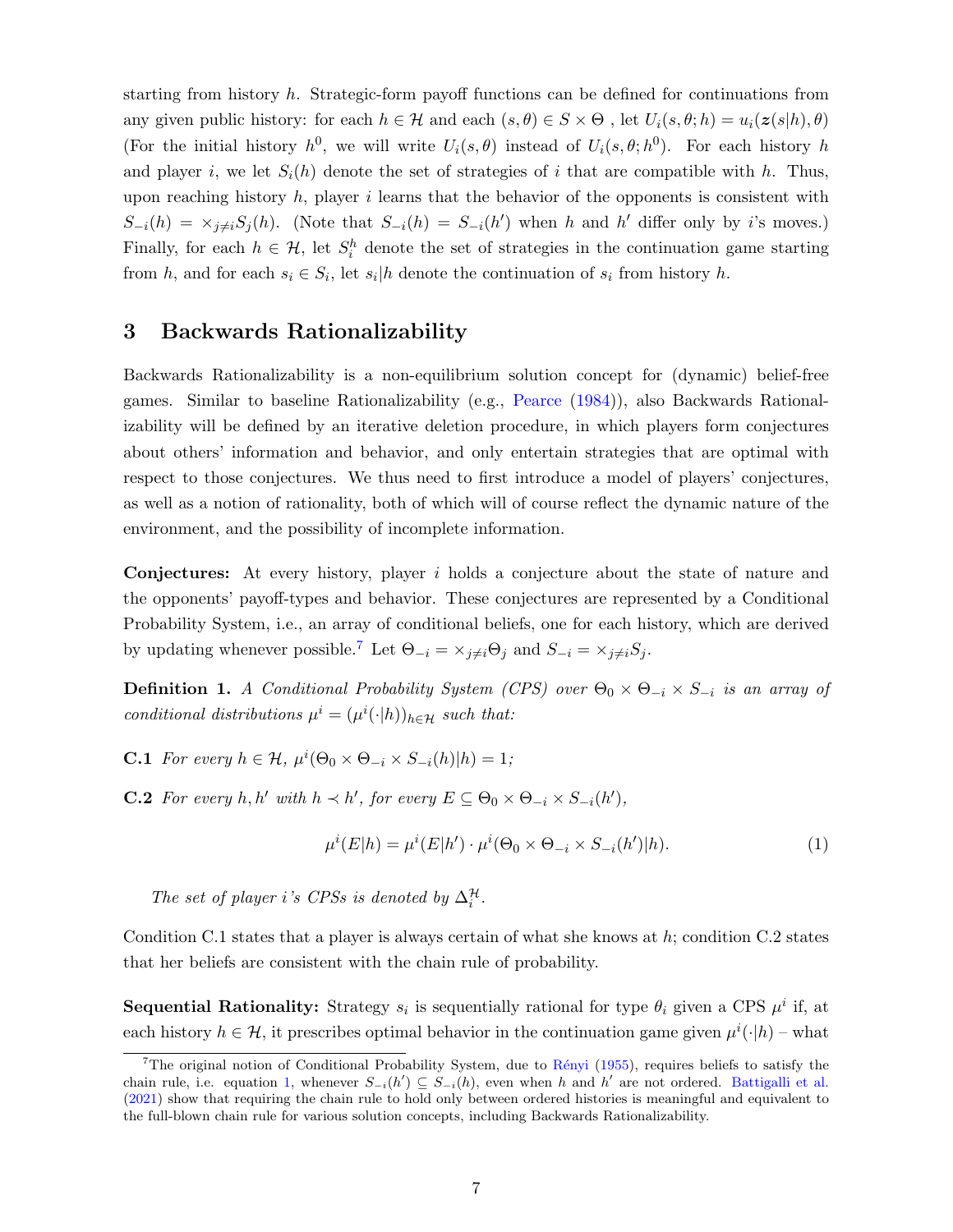we call continuation best reply to  $\mu^{i}(\cdot|h)$ . Formally: for any  $\theta_i \in \Theta_i$ ,  $s_i \in S_i$ ,  $\mu^{i} \in \Delta_i^{\mathcal{H}}$ , and  $h \in \mathcal{H}$ , let

$$
\bar{U}_i(s_i;\mu^i,h,\theta_i)=\sum_{(\theta_0,\theta_{-i},s_{-i})\in\Theta_0\times\Theta_{-i}\times S_{-i}(h)}U_i(s_i,s_{-i},\theta_0,\theta_i,\theta_{-i};h)\mu^i(\theta_0,\theta_{-i},s_{-i}|h).
$$

**Definition 2.** Strategy  $s_i$  is sequentially rational for payoff-type  $\theta_i$  given  $\mu^i \in \Delta_i^{\mathcal{H}}$  if for each  $h \in \mathcal{H}$  and  $s_i' \in S_i$ ,

$$
\bar{U}_i(s_i;\mu^i,h,\theta_i) \geq \bar{U}_i(s_i';\mu^i,h,\theta_i) .
$$

The set of sequentially rational strategies for  $\theta_i$  given  $\mu^i$  is denoted by  $r_i(\mu^i, \theta_i)$ . If  $s_i \in r_i(\mu^i, \theta_i)$ , we also say that  $\mu^i$  justifies  $s_i$  for  $\theta_i$ .

We can now introduce our main solution concept, Backwards Rationalizability  $(\mathcal{BR})$ :

**Definition 3.** For each  $i \in N$  and  $\theta_i \in \Theta_i$ , let  $\mathcal{BR}_i^0(\theta_i) = S_i$ . Recursively, for  $k > 0$ , let  $\mathcal{BR}^{k-1}_{-i} := \{(\theta_j, s_j)_{j\neq i} \in \Theta_{-i} \times S_{-i} : \forall j \neq i, s_j \in \mathcal{BR}^{k-1}_j(\theta_j)\}\text{, and let } s_i \in \mathcal{BR}^k_i(\theta_i) \text{ if there exists } i,j \in \mathcal{BR}^{k-1}_i(\theta_j)\}$  $\mu^i \in \Delta_i^{\mathcal{H}}$  such that:

- 1.  $s_i \in r_i(\mu^i; \theta_i);$
- 2. for each  $h \in \mathcal{H}$  and  $(\theta_{-i}, s_{-i}) \in \Theta_{-i} \times S_{-i}$ , if  $\mu^i(\Theta_0 \times {\{\theta_{-i}, s_{-i}\}\mid h) > 0$ , then there exists  $s'_{-i} \in S_{-i}$  such that  $s'_{-i}|h = s_{-i}|h$  and  $(\theta_{-i}, s'_{-i}) \in \mathcal{BR}^{k-1}_{-i}$ .

The set of Backwards Rationalizable strategies for type  $\theta_i$  is  $\mathcal{BR}_i(\theta_i) = \bigcap_{k>0} \mathcal{BR}_i^k(\theta_i)$ , and we let  $\mathcal{BR}_i := \{(\theta_i, s_i) \in \Theta_i \times S_i : s_i \in \mathcal{BR}_i(\theta_i)\}\$ and  $\mathcal{BR} := \times_{i \in N} \mathcal{BR}_i$ .

In words,  $\mathcal{BR}$  is an iterated deletion procedure. At each round, strategy  $s_i$  survives for type  $\theta_i$  if it is justified by a CPS concentrated on opponents' *continuation* strategies that are consistent with the previous round of deletion. Players' conjectures about  $\Theta_0 \times \Theta_{-i}$ , however, are unrestricted. This property, which we call unrestricted inference, will play a crucial role for the interpretation of  $\beta \mathcal{R}$  as backward induction reasoning, as we will show in Section [3.3.](#page-11-1)

Next, we illustrate  $\beta \mathcal{R}$  with an example.

<span id="page-8-0"></span>**Example 1.** Ann  $(i = a)$  and Bob  $(i = b)$  are privately informed of the size  $\theta_i = \{1, 2\}$  of their indivisible endowment. Ann can choose between a barter economy and a production economy. In the barter economy, players can commit to exchanging their endowments or not. Committing to exchange costs  $\varepsilon \in (0,1/2)$ , and the exchange goes through only if both players commit. Setting up the production process costs  $\gamma \in (\epsilon, 1/2)$ , the total production is  $3(\theta_a + \theta_b)/2$ , and it is equally shared between players. The figure displays Ann's payoffs (Bob's payoffs are symmetric).

| <i>Barter (B)</i> : $E \mid \theta_b - \varepsilon \mid \theta_a - \varepsilon$ | $a \backslash b \quad E$ |  | Production (P): $\frac{1}{2} \cdot \frac{3}{2} (\theta_a + \theta_b) - \gamma$ |
|---------------------------------------------------------------------------------|--------------------------|--|--------------------------------------------------------------------------------|
|                                                                                 |                          |  |                                                                                |
|                                                                                 | $\theta_a$               |  |                                                                                |

Backwards rationalizability works as follows.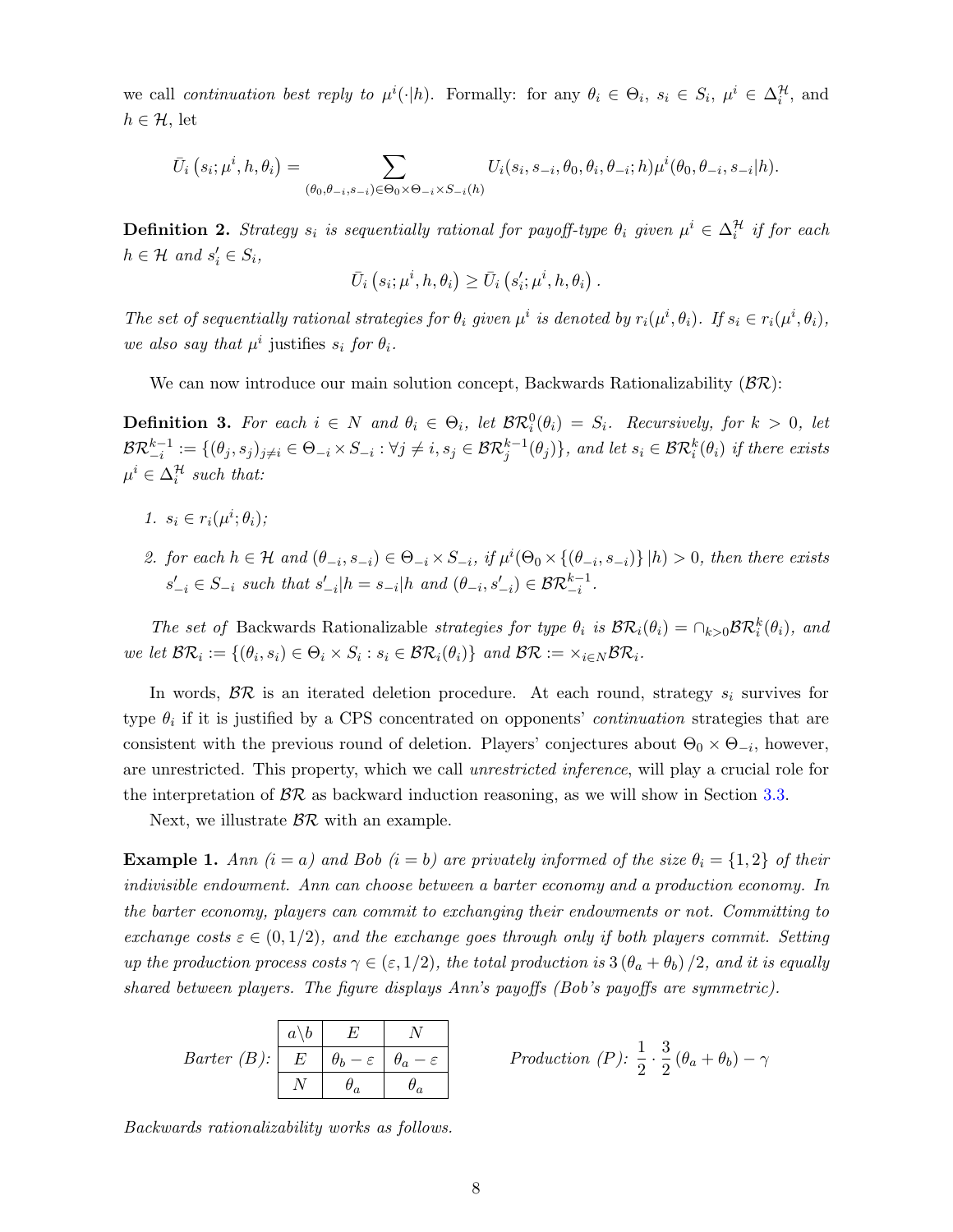At the first round, strategies B.E and P.E are not sequentially rational for type  $\theta_a = 2$  of Ann, because choosing E at history  $(B)$  is not a continuation best reply to any belief. For Ann of type  $\theta_a = 1$ , instead, strategy B.N is not sequentially rational, because it is not a best reply to any belief at the beginning of the game: it yields a sure payoff of 1, whereas strategies P.E and P.N yield a payoff of at least  $3/2 - \gamma > 1$ . So we have

$$
\mathcal{BR}_a^1(\theta_a = 1) = \{B.E, P.E, P.N\}
$$
  

$$
\mathcal{BR}_a^1(\theta_a = 2) = \{B.N, P.N\}.
$$

For Bob, at history (B), strategy E is dominated by N for type  $\theta_b = 2$ , but not for type  $\theta_b = 1$ . So we have

$$
\mathcal{BR}_b^1(\theta_b = 1) = \{E, N\}
$$
  

$$
\mathcal{BR}_b^1(\theta_b = 2) = \{N\}.
$$

At the second round, for type  $\theta_a = 1$  of Ann, strategies B.E and P.E are not sequential best replies to any belief  $\mu^a \in \Delta_a^{\mathcal{H}}$  such that  $\mu^a(\mathcal{BR}_b^1|h^0) = 1$  (where we recall that  $\mathcal{BR}_b^1 =$  $\{(1, E), (1, N), (2, N)\}\)$ , because they are not continuation best replies at history (B): they yield payoff  $(1 - \varepsilon)$  with probability 1, whereas choosing N yields a sure payoff of 1. So we have

$$
\mathcal{BR}_a^2(\theta_a = 1) = \{P.N\}
$$
  

$$
\mathcal{BR}_a^2(\theta_a = 2) = \{P.N, B.N\}.
$$

Analogously, for Bob of type  $\theta_b = 1$  at history (B) strategy E is not a best reply to any belief over  $\mathcal{BR}_a^1((B) = \{(1, E), (1, N), (2. N)\}\)$ . So we have  $\mathcal{BR}_b^2(\theta_b) = \{N\}$  for both  $\theta_b = 1, 2$ .

All the step-2 type-strategy pairs survive the third step of BR. For both types of Bob and for type  $\theta_a = 1$  of Ann, we are left with just one strategy, so it cannot be eliminated. In particular, for each type of Bob, choosing N is optimal for every belief over  $\mathcal{BR}_a^2|(B) = \{(1,N), (2.N)\}.$ For Ann of type  $\theta_a = 2$ , strategy B.N is a sequential best reply to every belief  $\mu^a \in \Delta_a^{\mathcal{H}}$  such that  $\mu^a((1,N)|h^0) = 1$ , while strategy P.N is a sequential best reply to every belief  $\mu^a \in \Delta_a^{\mathcal{H}}$ such that  $\mu^a((2,N)|h^0) = 1$ . In conclusion, we have that  $\mathcal{BR}_a(\theta_a = 1) = \{P.N, B.N\}$  and  $\mathcal{BR}_a(\theta_a = 2) = \{P.N\}$  for Ann, and  $\mathcal{BR}_b(\theta_b) = \{N\}$  for both types  $\theta_b = 1, 2$  of Bob.  $\blacktriangle$ .

#### 3.1 Algorithmic properties

Since the game is finite,  $\beta \mathcal{R}$  ends in finitely many steps. Hence:

**Remark 1.** There exists  $K \in \mathbb{N}$  such that  $\mathcal{BR}^K = \mathcal{BR}$ .

It is also easy to check that  $\beta \mathcal{R}$  satisfies the following standard fixed-point property:<sup>[8](#page-9-0)</sup>

<span id="page-9-1"></span>**Remark 2.** For each  $i \in N$  and  $(\theta_i, s_i) \in \Theta_i \times S_i$ , we have  $(\theta_i, s_i) \in \mathcal{BR}_i$  if and only if  $s_i \in r_i(\mu^i; \theta_i)$  for some  $\mu^i \in \Delta_i^{\mathcal{H}}$  that satisfies the following property: for each  $h \in \mathcal{H}$  and

<span id="page-9-0"></span><sup>8</sup>Finiteness makes the property obvious, but it also holds in nicely-behaved infinite games, as standard.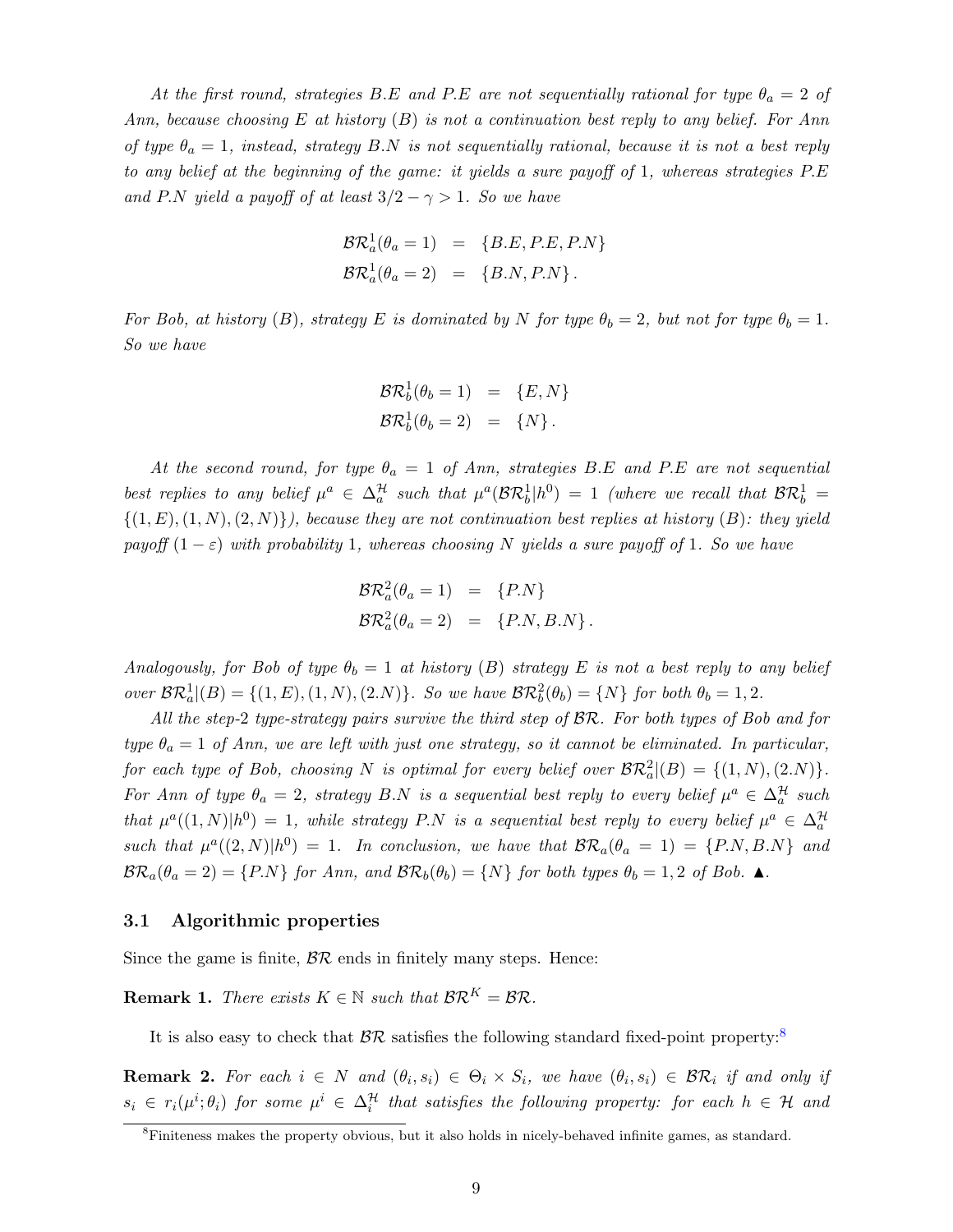$(\theta_{-i}, s_{-i})$  with  $\mu^i(\Theta_0 \times {\{\theta_{-i}, s_{-i}\}\}\,|\,h) > 0$ , there exists  $s'_{-i} \in S_{-i}$  such that  $s'_{-i}|h = s_{-i}|h$  and  $(\theta_{-i}, s'_{-i}) \in \mathcal{BR}_{-i}.$ 

 $BR$  is also robust to changes in the order of elimination of type-strategy pairs, which is helpful in practice. *Order independence* is also strongly related to the conceptually more relevant possibility of "solving the game backwards", as we will see in Section [3.3.](#page-11-1)

To formalize order independence, we rewrite  $\mathcal{BR}$  as a reduction procedure, which is possible because it has *one-step memory*: computing  $\mathcal{BR}^k$  only requires  $\mathcal{BR}^{k-1}$ , not  $\mathcal{BR}^{k-2}$ , ...,  $\mathcal{BR}^0$ . Fix  $\hat{\Omega} = \times_{i \in N} \hat{\Omega}_i$ , where every  $\hat{\Omega}_i$  contains at least one element  $(\theta_i, s_i)$  for each  $\theta_i \in \Theta_i$ . For each  $i \in$  $N$ , let  $\rho_i^{\mathcal{BR}}(\hat{\Omega})$  be the set of all  $(\theta_i, s_i) \in \hat{\Omega}_i$  such that  $s_i \in r_i(\mu^i; \theta_i)$  for some  $\mu^i \in \Delta_i^{\mathcal{H}}$  that satisfies the following property: for each  $h \in \mathcal{H}$  and  $(\theta_{-i}, s_{-i}) \in \Theta_{-i} \times S_{-i}$ , if  $\mu^i(\Theta_0 \times {\{\theta_{-i}, s_{-i}\}} | h) > 0$ , then there exists  $s'_{-i} \in S_{-i}$  such that  $s'_{-i}$ ,  $h = s_{-i}$ ,  $h$  and  $(\theta_{-i}, s'_{-i}) \in \hat{\Omega}_{-i}$ . Finally, define the reduction operator  $\rho^{B\mathcal{R}}(\hat{\Omega}) = \times_{i \in N} \rho_i^{B\mathcal{R}}(\hat{\Omega}).$ 

<span id="page-10-1"></span>**Definition 4.** An elimination order for  $\rho^{BR}$  is a chain  $\Omega = \hat{\Omega}^0 \supseteq \hat{\Omega}^1 \supseteq \ldots \supseteq \hat{\Omega}^M$  such that:

- 1. for each  $m = 1, ..., M$ ,  $\hat{\Omega}^m \supseteq \rho^{\mathcal{BR}}(\hat{\Omega}^{m-1});$
- 2.  $\rho^{BR}(\hat{\Omega}^M) = \hat{\Omega}^M$ .

 $\mathcal{BR}$  is the maximal elimination order for  $\rho^{\mathcal{BR}}$ , that is, for each  $k = 1, ..., \mathcal{BR}^k = \rho^{\mathcal{BR}}(\mathcal{BR}^{k-1})$ . Any alternative elimination order  $(\hat{\Omega}^m)_{m=0}^M$  is "slower" than  $\mathcal{BR}$ , in that at some step m, not every type-strategy pair that can be eliminated is actually eliminated:  $\hat{\Omega}^m \supset \rho^{\mathcal{BR}}(\hat{\Omega}^{m-1})$ .

To see that all elimination orders are equivalent, note that  $\rho^{BR}(\hat{\Omega}) \subseteq \rho^{BR}(\hat{\Omega}')$  whenever  $\hat{\Omega} \subset \hat{\Omega}'$ . This monotonicity implies that "forgetting" to eliminate some type-strategy pair cannot result in a set  $\hat{\Omega}^m$  that does not contain  $\mathcal{BR}$ . Morever, as long as  $\hat{\Omega}^m$  is actually larger than  $\mathcal{BR}$ , it cannot have the fixed-point property highlighted in Remark [2:](#page-9-1) any set with this property would clearly survive all steps of  $\mathcal{BR}$ . Therefore, since an order of elimination can stop only when a fixed point is reached (see point  $2$  in Definition  $4$ ), the final output will coincide with  $\mathcal{BR}$ . This proves the following result (the formal proof is omitted):

<span id="page-10-0"></span>**Theorem 1.** BR is order-independent: for every order of elimination  $(\hat{\Omega}^m)_{m=0}^M$  for  $\rho^{BR}$ , we have  $\hat{\Omega}^{M} = \mathcal{BR}$ .

As we mentioned, this is a technical property that is especially convenient when one needs to solve for an iterated deletion procedure. But, more importantly, this property is also useful for the main results of the next subsections, which provide two of the desiderata of backward induction reasoning that we discussed in the introduction; namely, continuation-game consistency and the backwards solution.

#### 3.2 Continuation-game Consistency

In the Introduction, we identified the following distinctive feature of backward induction reasoning: the set of predictions for the whole game, when restricted to a part of the game, should coincide with the set of predictions for that part of the game analyzed in isolation. Does  $\beta \mathcal{R}$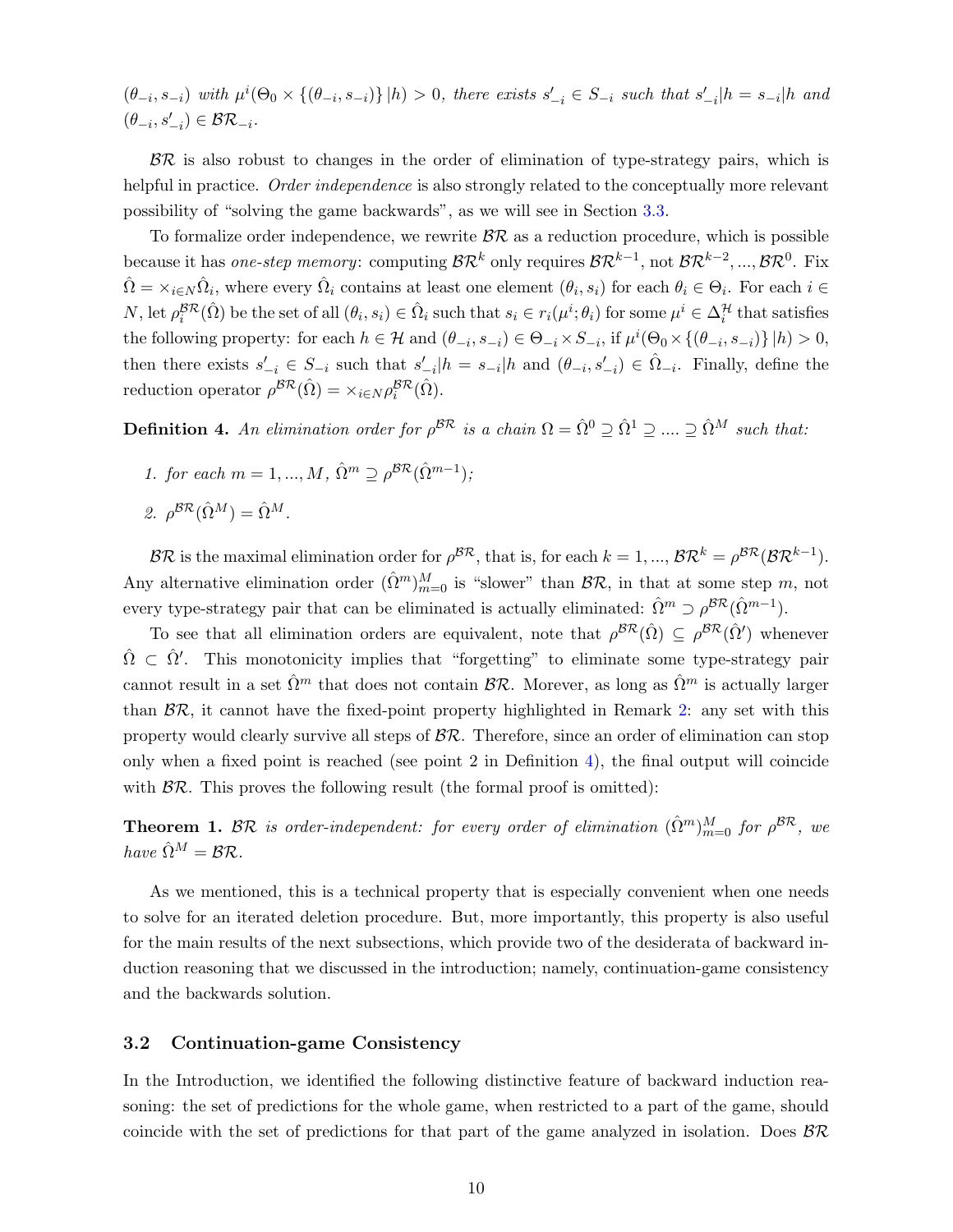replicate this feature? The answer is affirmative. As customary, we take a "part of the game" to be everything that follows a certain history. In incomplete information games, however, a history does not define a "subgame", because it does not suffice as a starting point: the "initial" conditions" shall also include the beliefs about payoff-types at that history. Instead of "subgame consistency", we thus look for *continuation-game consistency*: the predictions of  $\beta \mathcal{R}$  from a history onwards shall coincide with the predictions of  $\beta \mathcal{R}$  for a hypothetical game that starts at that history, hence under all possible initial belief about payoff types. The key intuition for why  $BR$  satisfies continuation-game consistency is the unrestricted inference property: According to  $BR$ , every belief about payoff-types is possible at any history, because reaching the history is either the only rationalizable behavior of the opponents, or it can surprise our player, who is then free to infer whatever she wants about the opponents' payoff-types. To formalize, let  $\mathcal{BR}^h$ denote  $\beta \mathcal{R}$  for the game with root h. Also, for each player i, let

$$
\mathcal{BR}_i|h = \{(\theta_i, s_i^h) \in \Theta_i \times S_i^h : \exists s_i \in S_i \text{ s.t. } (\theta_i, s_i) \in \mathcal{BR}_i \text{ and } s_i|h = s_i^h\},\
$$

and let  $\mathcal{BR}|h = \times_{i \in N} \mathcal{BR}_i|h$ .

<span id="page-11-0"></span>**Theorem 2.** For each  $h \in \mathcal{H}$ , for each  $k \geq 0$ ,  $\mathcal{BR}^k|h = \mathcal{BR}^{h,k}$ .

In words, after unexpected moves, players who reason according to  $\beta \mathcal{R}$  can focus on the continuation of the game to predict the opponents' future behavior. This is what we call *continuation-game consistency.* In terms of epistemic conditions for  $\mathcal{BR}$ , this requires players to have common belief in their future rationality only (cf. Section [5.2\)](#page-19-0).

The proof, which is provided in the Appendix, is based on a simple inductive argument. At each step k, every viable belief for  $\mathcal{BR}_i^k$  can be replicated for  $\mathcal{BR}_i^{h,k}$ , by just taking its 'projection' in the continuation game that starts at h. Conversely, every viable belief for  $\mathcal{BR}_i^{h,k}$ can be replicated for  $\mathcal{BR}_i^k$ , by attaching it to a CPS where h or an earlier history from which h is always reached comes as a surprise for i. In both directions, one obtains the same continuation best replies, at h and onwards.

Continuation-game consistency also suggests that, when reasoning about the overall game, players can anticipate the  $\beta \mathcal{R}$ -solution of the continuation game that follows some future history, and hence solve the game backwards, starting from preterminal histories. The next result will formalize this intuition.

#### <span id="page-11-1"></span>3.3 The Backwards Procedure

Continuation-game consistency and order independence provided important clues for the possibility of computing the predictions of  $\mathcal{BR}$  by "solving the game backwards". To verify this, we first need to clarify what it means to solve backwards a game with imperfect and incomplete information. In absence of any assumption of equilibrium, we solve the game backwards with a recursive use of belief-free rationalizability on the normal form of the continuation games that follow any given history, starting from preterminal histories and proceeding backwards. The normal form of each continuation game with root  $h$  will be first reduced to the type-strategy pairs that are consistent with the solution of the smaller continuation games.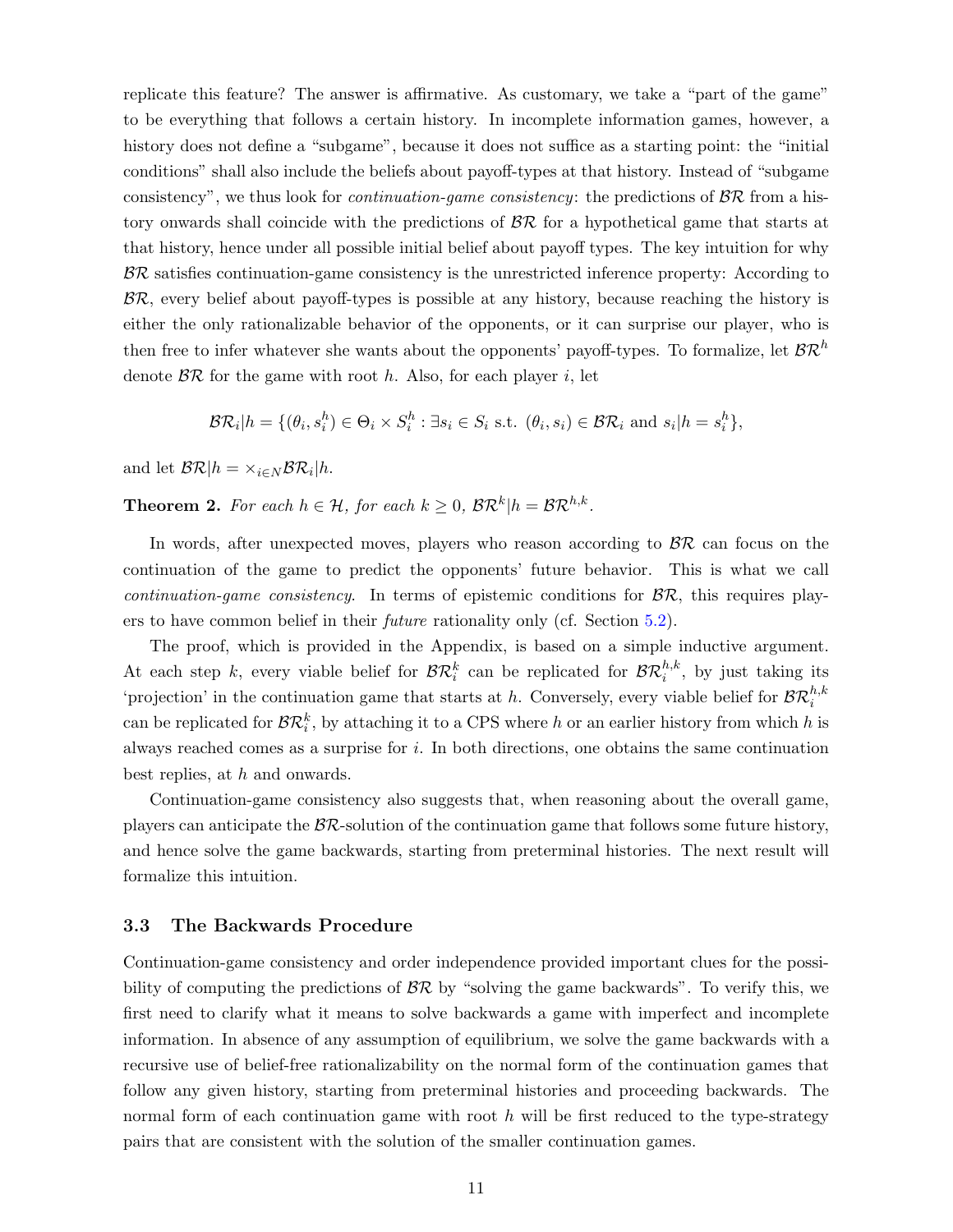We recall briefly the definition of belief-free rationalizability, which is useful to define also for strategic forms that consist of subsets of type-strategy pairs of the original game. So, fix a strategic form  $G = \langle N, \Theta_0, (\Omega_i, U_i)_{i \in N} \rangle$ , where each  $\Omega_i \subseteq \Theta_i \times S_i$  is a subset of type-strategy pairs of player i, and  $U_i: \Theta \times S \to \mathbb{R}$ . For every i, let  $R_i^0 := \widetilde{\Omega}_i$ , and recursively, for every  $k > 0$ ,  $R_i^k := \{(\theta_i, s_i) \in \widetilde{\Omega}_i : \exists \nu \in \Delta(\Theta_0 \times R_{-i}^{k-1}) \text{ s.t. } s_i \in \hat{r}_i(\nu; \theta)\}\text{, where } \hat{r}_i(\nu; \theta_i) \text{ denotes the set of }$ strategies that are a best response for type  $\theta_i$  to a conjecture  $\nu \in \Delta(\Theta_0 \times \Theta_{-i} \times S_{-i})$ .<sup>[9](#page-12-0)</sup> Then, for each  $i \in N$ , the set of *belief-free rationalizable type-strategy pairs* is  $R_i := \bigcap_{k>0} R_i$ .

Our *Backwards Procedure*,  $BP$ , is formally defined as follows:<sup>[10](#page-12-1)</sup>

**Definition 5.** For each preterminal history h, define  $BP^h = \times_{i \in N} BP_i^h$  as the output of belieffree rationalizability on  $\times_{j\in N}(\Theta_j \times S_j^h)$ .

Moving backwards, fix now a history h and suppose that  $\mathcal{BP}^{h'}$  was defined for every immediate successor h' of h. For each player i, let  $\mathcal{BP}_i^{h,0}$  denote the set of pairs  $(\theta_i, s_i^h) \in \Theta_i \times S_i^h$  such that  $(\theta_i, s_i^h | h') \in \mathcal{BP}_i^{h'}$  $h'_{i}$  for every immediate successor h' of h. We define  $\mathcal{BP}^{h}$  as the output of belief- $\emph{free rationalizability on the strategic form that consists of the type-strategy pairs } (\mathcal{BP}_j^{h,0})_{j\in N}.$ 

The next example illustrates the procedure.

Example 2. Consider again the game of Example [1.](#page-8-0) The backwards procedure works as follows:

First we start from applying belief-free rationalizability to the continuation game with root  $h = (B)$ , the preterminal history. The game is symmetric: for each player  $i = a, b$ , if  $\theta_i = 2$ , E is dominated by N, so we have

$$
{\cal{BP}}_i^{h,1} = \{(1,N),(2,N)\}.
$$

Next, for every belief over  $\mathcal{BP}_j^{h,1}$  ( $j \neq i$ ) E yields payoff  $1-\varepsilon$  with probability 1, whereas N yields a sure payoff of 1, so we have

$$
\mathcal{BP}_i^{h,2} = \{(1,N), (2,N)\} = \mathcal{BP}_i^h.
$$

Proceeding backwards, we move to the beginning of the game,  $h = h^0$ , and we initialize belief-free rationalizability with the set of type-strategy pairs whose continuations are belief-free rationalizable following B. That is:

$$
\mathcal{BP}_a^0 = \{ (1, B.N), (1, P.N), (2, B.N), (2, P.N) \},\
$$
  

$$
\mathcal{BP}_b^0 = \{ (1, N), (2, N) \}.
$$

For Ann of type  $\theta_a = 1$ , strategy B.N is not a best reply to any belief, because it yields a sure payoff of 1, whereas strategies P.E and P.N yield a payoff of at least  $3/2 - \gamma > 1$ . For ann of type  $\theta_a = 2$ , strategy B.N is a best reply to a belief that assigns probability 1 to  $(1, N)$ , and strategy P.N is a best reply to a belief that assigns probability 1 to  $(2, N)$ . No type-strategy pair can be eliminated for Bob, as we are already left with just one strategy for each type, therefore

<span id="page-12-0"></span><sup>&</sup>lt;sup>9</sup>Formally,  $\hat{r}_i(\nu;\theta_i) := \{argmax_{s_i \in S_i} \sum U_i(s_i, s_{-i}, \theta_i, \theta_{-i}, \theta_0) \cdot \nu(\theta_0, \theta_{-i}, s_{-i})\}.$ 

<span id="page-12-1"></span><sup>&</sup>lt;sup>10</sup>A definition of  $BP$  that also includes the steps of belief-free rationalizability is provided in the Appendix.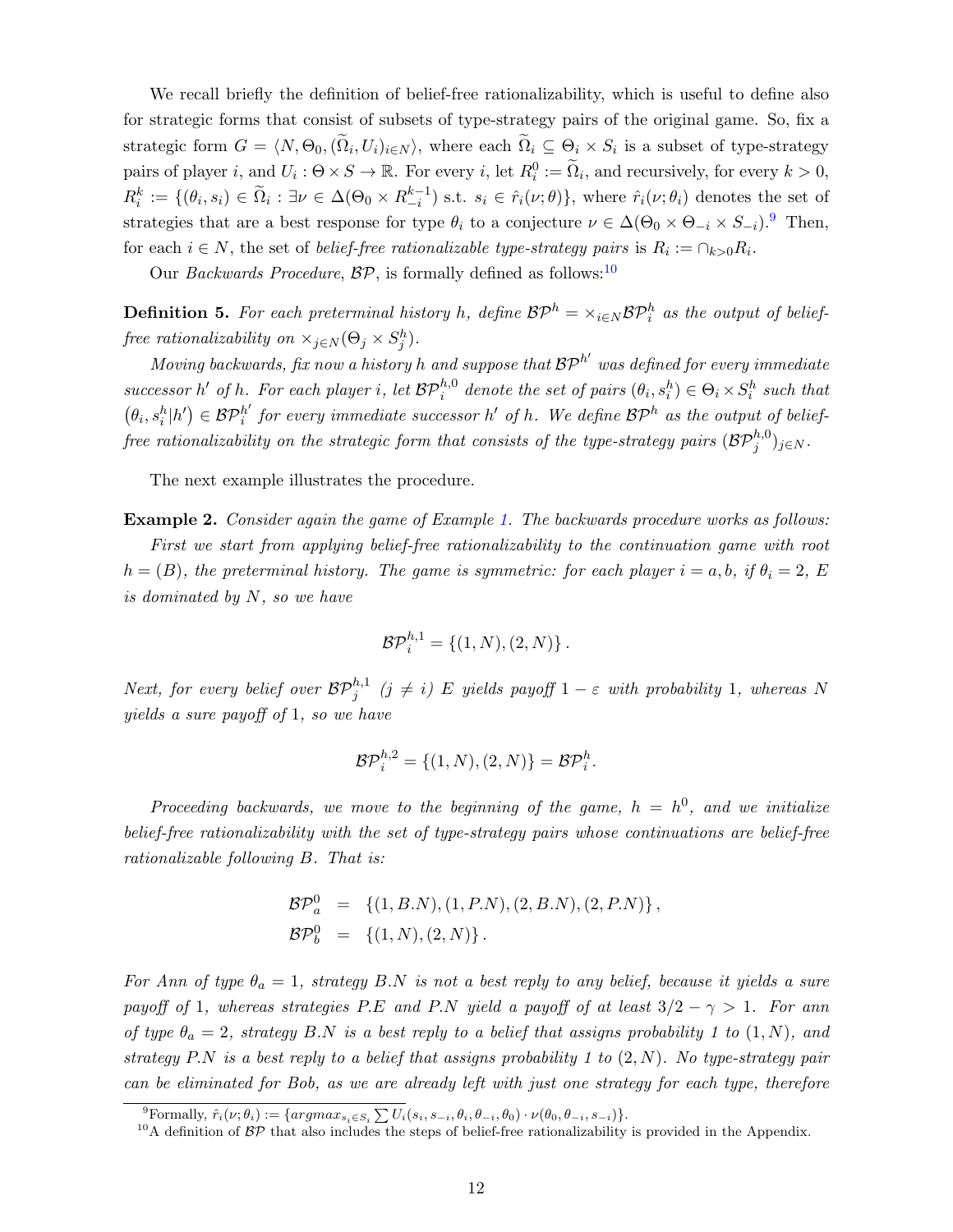no further type-strategy pair can be eliminated for Ann at the second step. In conclusion,

$$
\mathcal{BP}_a = \{ (1, P.N), (2, B.N), (2, P.N) \}, \n\mathcal{BP}_b = \{ (1, N), (2, N) \}.
$$

Note that  $BP_a = BR_a$  and  $BP_b = BR_b$ .

As noted, in this example  $BP$  yields exactly the predictions of  $BR$  in terms of behavior of every single player, from every history onwards. The next result shows that in fact this is a general property. The only possible difference between the two concepts is that, unlike  $\mathcal{BP}$ , in some games  $\beta \mathcal{R}$  may exclude certain combinations of behavior of player i from h onwards and from a later history  $h'$  onwards, when i's behavior alone precludes reaching  $h'$  from  $h$ . Hence, the two concepts do not necessarily coincide in terms of full strategies, but this difference does not affect the actual predictions on players' behavior in any continuation game. To formalize this, we introduce the notion of realization-equivalence of continuation strategies: given a continuation strategy  $s_i^h$ , the realization-equivalent class  $[s_i^h]$  is the set of all strategies  $\tilde{s}_i^h \in S_i^h$  that, for every  $s_{-i} \in S_{-i}^h$ , yield the same terminal history as  $s_i^h$ . We also write  $[(\theta_i, s_i^h)]$  for  $\{\theta_i\} \times [s_i^h]$ , and given a subset  $\widetilde{\Omega}_i \subseteq \Theta_i \times S_i^h$ , we let  $[\widetilde{\Omega}_i] = \bigcup_{\omega_i \in \widetilde{\Omega}_i} [\omega_i]$ .

<span id="page-13-0"></span>**Theorem 3.** For each  $h \in \mathcal{H}$ , for each  $i \in N$ ,  $[\mathcal{BR}_i|h] = [\mathcal{BP}_i^h]$ .

In words, for every continuation game, the strategies that survive the backwards procedure for a type are realization-equivalent to the backwards rationalizable ones. Thus, while  $BP$  may include more strategies than  $\mathcal{BR}$ , the extra strategies would only differ for the behavior they entail at histories  $h'$  which are prevented from being reached by the strategies themselves – hence, they are realization-equivalent to strategies in  $\mathcal{BR}$ . Furthermore, if one conditions on  $h'$ the entire sets  $\mathcal{BR}_i$  and  $\mathcal{BP}_i$ , the resulting sets of continuation strategies are still realizationequivalent from h' onwards. Hence, effectively, the possible behavior of each player in each continuation game is exactly the same under the two solution concepts. <sup>[11](#page-13-1)</sup>

The proof of Theorem [3,](#page-13-0) which is provided in the Appendix, combines continuation-game consistency and order independence. Continuation-game consistency allows to focus on  $\mathcal{BR}^h$  in place of  $\mathcal{BR} | h$  for the comparison with  $\mathcal{BP}^h$ . By order independence, we can focus on a slow elimination order for  $\mathcal{BR}^h$ , where the strategies that are not continuation best replies at histories that follow  $h$  for a type are iteratively eliminated first. This order of elimination yields typestrategy pairs whose continuations after each  $h'$  that immediately follows h coincide with  $\mathcal{BR}^{h'}$ . Assuming  $\left[ \mathcal{BR}^{h'}\right]=\left[ \mathcal{BP}_{i}^{h'}\right]$  $i'$ ] by induction from the bottom of the game, we have thus mirrored (in terms of realization-equivalent classes) the initialization of  $\mathcal{BP}^h$ . Then, the equivalence between  $\mathcal{BP}^h$  and  $\mathcal{BR}|h$  is preserved step by step as we carry out  $\mathcal{BP}^h$  on one side, and we move on to the elimination of strategies that are not continuation best replies at  $h$  on the other side.

<span id="page-13-1"></span> $11$ This point is further explained in Section [5.3.](#page-19-1)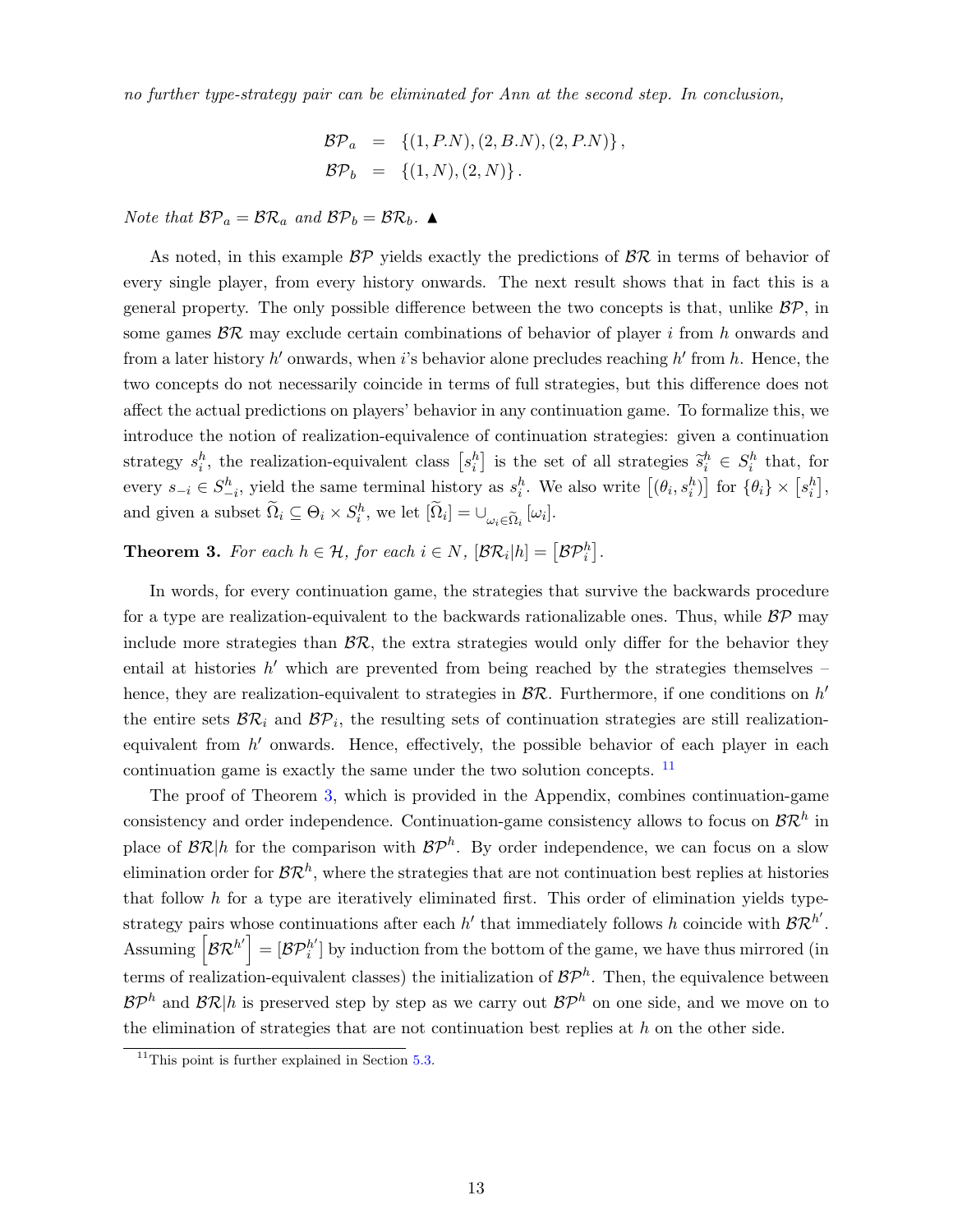## <span id="page-14-0"></span>4 Interim Perfect Equilibrium

This section explores the connection between  $\beta \mathcal{R}$  and equilibrium predictions. In an incomplete information game, equilibrium means that players have correct beliefs about how the opponents would play given their payoff-relevant information and their belief hierarchy about the payoffrelevant information of everyone. At the beginning of the game, these belief hierarchies cannot be determined endogenously from equilibrium conditions; they must be specified exogenously. To do this, we follow the traditional approach [\(Harsanyi](#page-33-13) [\(1967\)](#page-33-13)) of modeling the belief hierarchies implicitly, by means of type spaces. Appending a type space to a game yields a *Bayesian game*.

#### 4.1 Bayesian Games

Because the game is finite, it is without loss of generality for equilibrium predictions to focus on finite type spaces. For each player i, fix a finite set  $T_i$  of types. Fix also an onto function  $\vartheta_i: T_i \to \Theta_i$  assigning the payoff-type to each type. The *belief map*  $\tau_i: T_i \to \Delta(\Theta_0 \times T_{-i})$ , where  $T_{-i} = \times_{j \neq i} T_j$ , specifies the initial belief of each type  $t_i$  about state of nature and opponents' types. We call  $\mathcal{T} = (T_i, \vartheta_i, \tau_i)_{i \in N}$  a ( $\Theta$ -based) type space.

A Bayesian Game is obtained by appending the type space  $\mathcal T$  to the belief-free game Γ:

$$
\Gamma^{\mathcal{T}} = \langle N, \mathcal{H}, \mathcal{Z}, \Theta_0, (T_i, \vartheta_i, \tau_i, \Theta_i, u_i)_{i \in N} \rangle.
$$

We write  $\tau_i(\theta_0, t_{-i}|t_i)$  for the probability that type  $t_i$  assigns to  $(\theta_0, t_{-i})$ .

In a Bayesian game, we call *interim strategies* the elements of  $S_i$ , and *interim mixed strategies* the elements of  $\Delta(S_i)$ .<sup>[12](#page-14-1)</sup> We will also use *replacement plans*: given an interim strategy  $s_i$  and a history h, let  $\varrho_{i,h}(s_i)$  denote the interim strategy  $s'_i \in S_i(h)$  such that  $s'_i(h') = s_i(h')$  for every  $h' \nless h$ . We call just *strategies* the functions  $b_i : T_i \to \Delta(S_i)$  that assign an interim mixed strategy to each epistemic type. We write  $b_i(s_i|t_i)$  for the probability that  $b_i(t_i)$  assigns to the interim strategy  $s_i \in S_i$ .

#### 4.2 Interim Perfect Equilibrium

In a dynamic Bayesian game, an equilibrium is described as a strategy profile coupled with systems of beliefs about state of nature and opponents' types. These belief systems must be part of the definition of equilibrium, because the beliefs after a deviation from equilibrium behavior are not pinned down by initial beliefs and equilibrium conditions. Formally, we introduce a map  $p_i: T_i \to (\Delta(\Theta_0 \times T_{-i}))^{\mathcal{H}}$  that associates each type of player i with an array of beliefs about state of nature and opponents' types, one for each history. We write  $p_i(\theta_0, t_{-i}|h; t_i)$  for the probability that  $p_i(t_i)$  assigns to  $(\theta_0, t_{-i})$  at history h.

An assessment consists of a strategy profile  $b = (b_i)_{i \in N}$  and a profile of belief systems  $p = (p_i)_{i \in N}$ . Given an assessment  $(b, p)$ , for each  $i \in N$  and  $t_i \in T_i$ , it will be useful to derive a

<span id="page-14-1"></span><sup>&</sup>lt;sup>12</sup>We use mixed strategies in place of behavior strategies because it is notationally more convenient. Given a type space, there could be more IPE in mixed strategies than in behavior strategies. However, our equivalence between  $\beta \mathcal{R}$  and IPE across types spaces would hold also if we restrict the attention to IPE in behavior strategies, because the IPE we construct for the proof actually uses only pure strategies.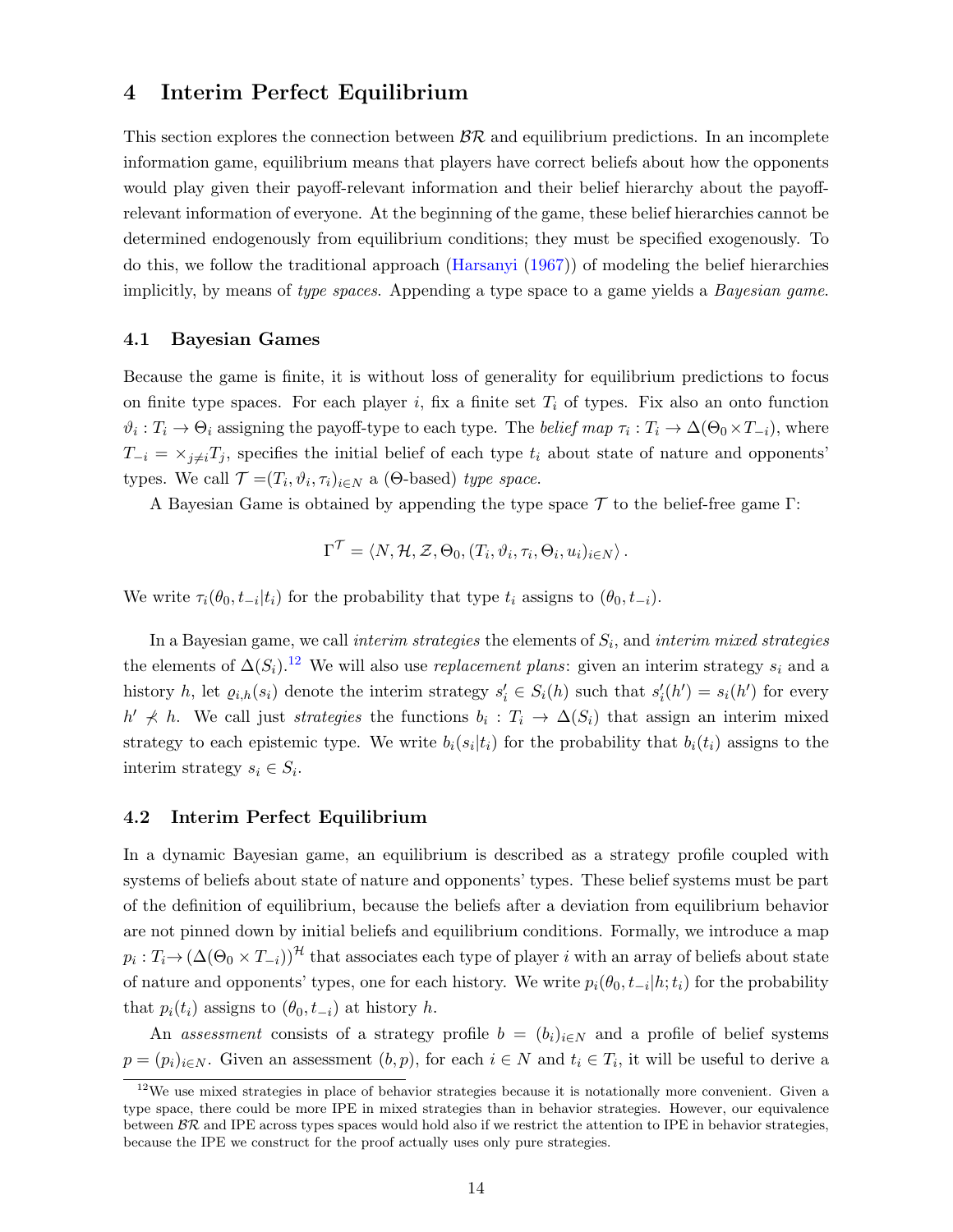CPS  $\hat{\mu}_{(b,p)}^{t_i} = (\hat{\mu}_{(b)}^{t_i})$  $(\phi_{(b,p)}(\cdot|h))_{h\in\mathcal{H}}$  over  $\Theta_0\times T_{-i}\times S_{-i}$  through the following recursive procedure. For each  $(\theta_0, (t_j)_{j\neq i}, (s_j)_{j\neq i}) \in \Theta_0 \times T_{-i} \times S_{-i}$ , let

<span id="page-15-0"></span>
$$
\hat{\mu}_{(b,p)}^{t_i}(\theta_0, (s_j, t_j)_{j\neq i}|h^0) = p_i(\theta_0, (t_j)_{j\neq i}|h^0; t_i) \cdot \prod\nolimits_{j\neq i} b_j(s_j|t_j). \tag{2}
$$

Now fix  $h \neq h^0$ , let  $p(h)$  denote the immediate predecessor of h, and suppose that  $\hat{\mu}^{t_i}_{\mu}$  $\binom{t_i}{(b,p)}(\cdot|p(h))$ was defined. If  $\hat{\mu}^{t_i}_{\mu}$  $(\phi_{(b,p)}^{\tau_i}(\Theta_0 \times T_{-i} \times S_{-i}(h) | p(h)) > 0$ , for each  $\omega \in \Theta_0 \times T_{-i} \times S_{-i}(h)$ , let

<span id="page-15-2"></span>
$$
\hat{\mu}_{(b,p)}^{t_i}(\omega|h) = \frac{\hat{\mu}_{(b,p)}^{t_i}(\omega|\tilde{h})}{\hat{\mu}_{(b,p)}^{t_i}(\Theta_0 \times T_{-i} \times S_{-i}(h)|\tilde{h})},\tag{3}
$$

otherwise, for each  $(\theta_0, (t_j)_{j\neq i}, (s_j)_{j\neq i}) \in \Theta_0 \times T_{-i} \times S_{-i}$ , let

<span id="page-15-1"></span>
$$
\hat{\mu}_{(b,p)}^{t_i}(\theta_0, t_{-i}, s_{-i}|h) = p_i(\theta_0, (t_j)_{j\neq i}|h; t_i) \cdot \prod_{j\neq i} b_j(\varrho_{j,h}^{-1}(s_j)|t_j). \tag{4}
$$

In the CPS  $\hat{\mu}^{t_i}_{\beta}$  $\binom{t_i}{(b,p)}$ , the beliefs about types and strategies of the opponents are derived from the assessment at the beginning of the game (eq. [2\)](#page-15-0) and after every unexpected move (eq. [4\)](#page-15-1). At the other histories, the beliefs are derived by updating (eq. [3\)](#page-15-2).

For consistency of the assessment with the context described by the type space, one shall require that the initial beliefs specified by  $p_i$  (hence by each  $\hat{\mu}_{ij}^{t_i}$  $\binom{t_i}{(b,p)}(\cdot|h^0)$  coincide with the ones specified by  $\tau_i$ . For internal consistency, one shall require that, for each  $t_i$ , the beliefs specified by  $p_i(t_i)$  at each history are updated in view of  $b_{-i}$  whenever possible, as in  $\hat{\mu}^{t_i}_{\theta}$  $\begin{array}{c} t_i \ (b,p) \end{array}$ 

**Definition 6.** An assessment  $(b, p)$  is weakly pre-consistent if, for every  $i \in N$ ,  $t_i \in T_i$ , and for every  $(\theta_0, t_{-i}) \in \Theta_0 \times T_{-i}$ :

- 1.  $p_i(\theta_0, t_{-i}|h^0; t_i) = \tau_i(\theta_0, t_{-i}|t_i),$
- 2.  $p_i(\theta_0, t_{-i}|h; t_i) = \hat{\mu}_{(t)}^{t_i}$  $\mathcal{L}_{(b,p)}^{t_i}(\{(\theta_0,t_{-i})\}\times S_{-i}|h)$  for each  $h\in\mathcal{H}$ .

Given the CPS  $\hat{\mu}^{t_i}_{\alpha}$  $_{(b,p)}^{t_i}$ , we can derive a CPS  $\mu_{(b)}^{t_i}$  $\mathcal{L}_{(b,p)}^{t_i}$  over the payoff-relevant uncertainty  $\Theta_0 \times$  $\Theta_{-i} \times S_{-i}$  as follows: for each  $h \in \mathcal{H}$  and  $(\theta_0, \theta_{-i}, s_{-i}) \in \Theta_0 \times \Theta_{-i} \times S_{-i}$ , let

$$
\mu_{(b,p)}^{t_i}(\theta_0, \theta_{-i}, s_{-i}|h) = \hat{\mu}_{(b,p)}^{t_i}(\{\theta_0\} \times \vartheta_{-i}^{-1}(\theta_{-i}) \times \{s_{-i}\}|h), \tag{5}
$$

where  $\vartheta_{-i}^{-1}((\theta_j)_{j\neq i}) = \times_{j\neq i} \vartheta_j^{-1}(\theta_j)$ .

When  $(b, p)$  is an equilibrium, the CPSs  $\mu^{t_i}_{\alpha}$  $\binom{t_i}{(b,p)}$  constitute the equilibrium beliefs over the relevant uncertainty. With this, the definition of Interim Perfect Equilibrium is straightforward.

**Definition 7.** An assessment  $(b, p)$  is an Interim Perfect Equilibrium of  $\Gamma^{\mathcal{T}}$  if:

- 1. it is weakly pre-consistent;
- <span id="page-15-3"></span>2. for all  $i \in N$ ,  $t_i \in T_i$ , and  $s_i \in S_i$  with  $b_i(s_i|t_i) > 0$ ,  $s_i$  is sequentially rational under  $\mu_{\{t\}}^{t_i}$  $\frac{t_i}{(b,p)}.$

<sup>&</sup>lt;sup>13</sup>When this is impossible, note that  $p_i(\cdot|h; t_i)$  can be arbitrary and  $\hat{\mu}_{(b,p)}^{t_i}(\cdot|h)$  is consistent with it by definition, so that at the later histories beliefs are updated from the actual belief at  $h$ .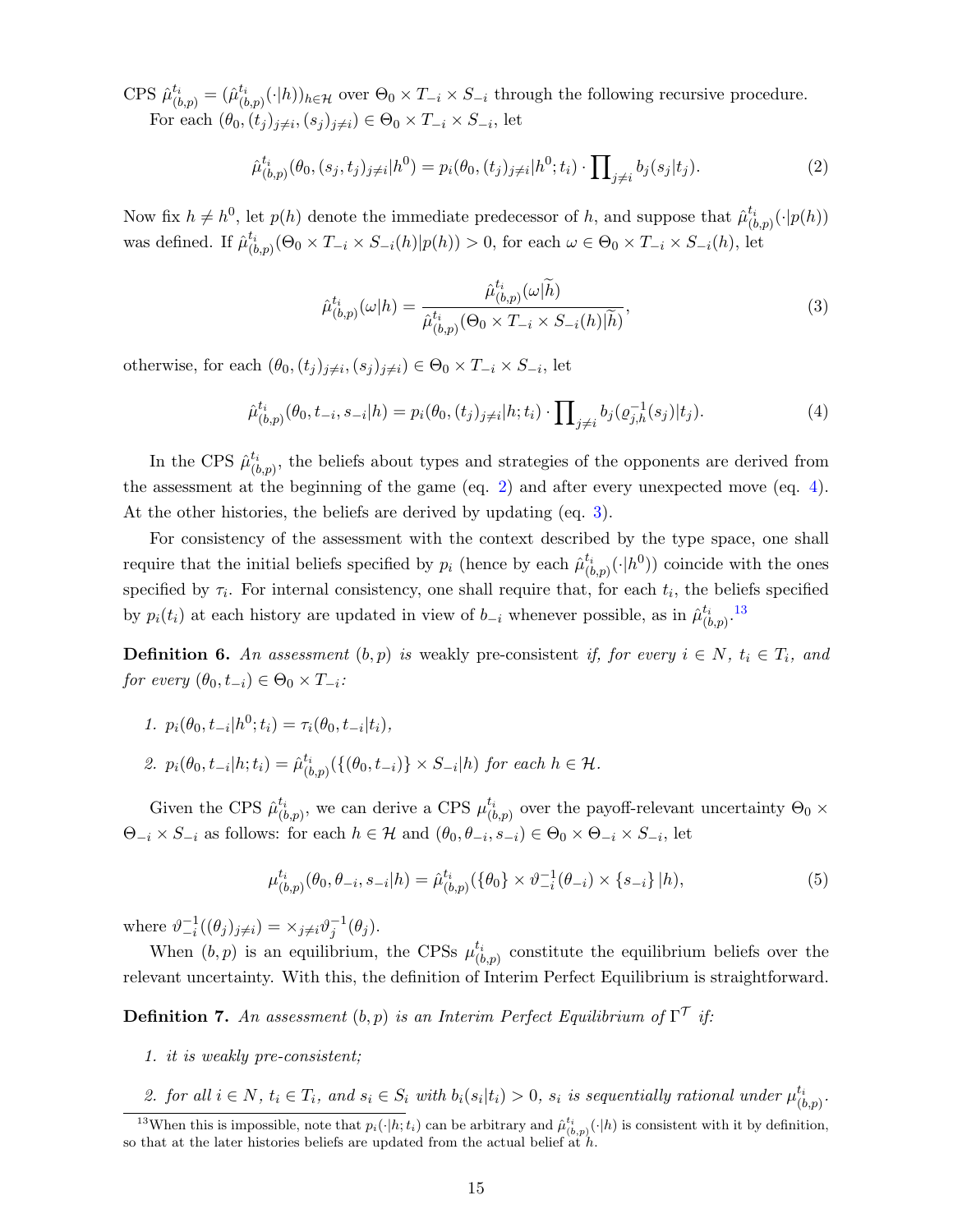**Example 3.** Append to the game of Example [1](#page-8-0) a type space  $\mathcal{T} = (T_i, \vartheta_i, \tau_i)_{i=a,b}$  where, for every  $i = a, b, T_i = \left\{t_i^1, t_i^2\right\}$  and  $\vartheta_i(t_i^k) = k$  for each  $k = 1, 2$ . We study the set of IPE, as the belief maps  $(\tau_i)_{i=a,b}$  vary.

Let  $(b_i, p_i)_{i=a,b}$  be a candidate IPE. For type  $t_a^2$  of Ann, at history  $(B)$ , action N is dominant, therefore we must have  $b_a(t_a^2) \in \Delta({B.N}, P.N)$ ). Then, for Bob, for each  $k = 1, 2$ , we have

$$
\hat{\mu}_{(b,p)}^{t_b^k}(\{(t_a^1, B.E), (t_a^1, B.N), (t_a^2, B.N)\}\,|h = (B)) = 1.
$$

Thus, the payoff of strategy E is  $1 - \varepsilon$ , whereas the payoff of strategy N is k. Hence, we must have  $b_b(t_b^k) = N$ . Then, for each  $k = 1, 2$ , we have

$$
\hat{\mu}_{(b,p)}^{t_a^k}(\{(t_b^1,N),(t_b^2,N)\}\,|h^0)=1.
$$

It follows that, for type  $t_a^1$  of Ann, the only sequential best reply is P.N, thus  $b_a(t_a^1) = P.N$ . There only remains to determine  $b_a(t_a^2)$ . This depends on  $\tau_a(t_a^2)$ . Note indeed that, by weak preconsistency,

$$
p_a(t_b^k|h^0; t_a^2) = \tau_a(t_b^k|t_a^2), \quad k = 1, 2
$$

and by construction of  $\hat{\mu}_{(b,p)}^{t_a^2}$ ,

$$
\hat{\mu}_{(b,p)}^{t_a^2}(\{t_b^k\} \times S_b|h^0) = p_a(t_b^k|h^0; t_a^2), \quad k = 1, 2.
$$

Therefore, strategy P.N is optimal for  $t_a^2$  if

$$
\frac{3}{4}\left(2+(2\tau_a(t_b^2|t_a^2)+\tau_a(t_b^1|t_a^2))\right)-\gamma\geq 2,
$$

while strategy B.N is optimal with the opposite weak inequality. Thus, we get

$$
\begin{cases}\n\begin{aligned}\nb_a(t_a^2) &= P.N & \text{if } \tau_a(t_b^2 | t_a^2) > \frac{4}{3}\gamma - \frac{1}{3} \\
b_a(t_a^2) &= B.N & \text{if } \tau_a(t_b^2 | t_a^2) < \frac{4}{3}\gamma - \frac{1}{3} \\
b_a(t_a^2) & \in \Delta(\{P.N, B.N\}) & \text{if } \tau_a(t_b^2 | t_a^2) = \frac{4}{3}\gamma - \frac{1}{3}\n\end{aligned}\n\end{cases}
$$

.

This completes the characterization of the IPE of the game, as a function of players' beliefs.  $\blacktriangle$ 

IPE can be seen as a dynamic counterpart of interim equilibrium, as defined in [Bergemann](#page-32-2) [and Morris](#page-32-2) [\(2005\)](#page-32-2), obtained by imposing two natural conditions: (i) weak pre-consistency of the belief system, and (ii) sequential rationality. Notice that weak preconsistency imposes no restrictions on the beliefs held at histories that receive zero probability at the preceding node. Hence, even if agents' initial beliefs admit a common prior, IPE is weaker than the notions of Perfect Bayesian Equilibrium (PBE) introduced by [Fudenberg and Tirole](#page-33-3)  $(1991b)$  $(1991b)$  and by [Watson](#page-35-1) [\(2017\)](#page-35-1). However, unlike other notions of weak PBE (see, e.g., [Mas-Colell et al.](#page-34-8) [\(1995\)](#page-34-8)), IPE requires players' beliefs to be consistent with Bayesian updating also off-the-equilibrium path. Hence, in complete information games, IPE does coincide with subgame-perfect equilibrium.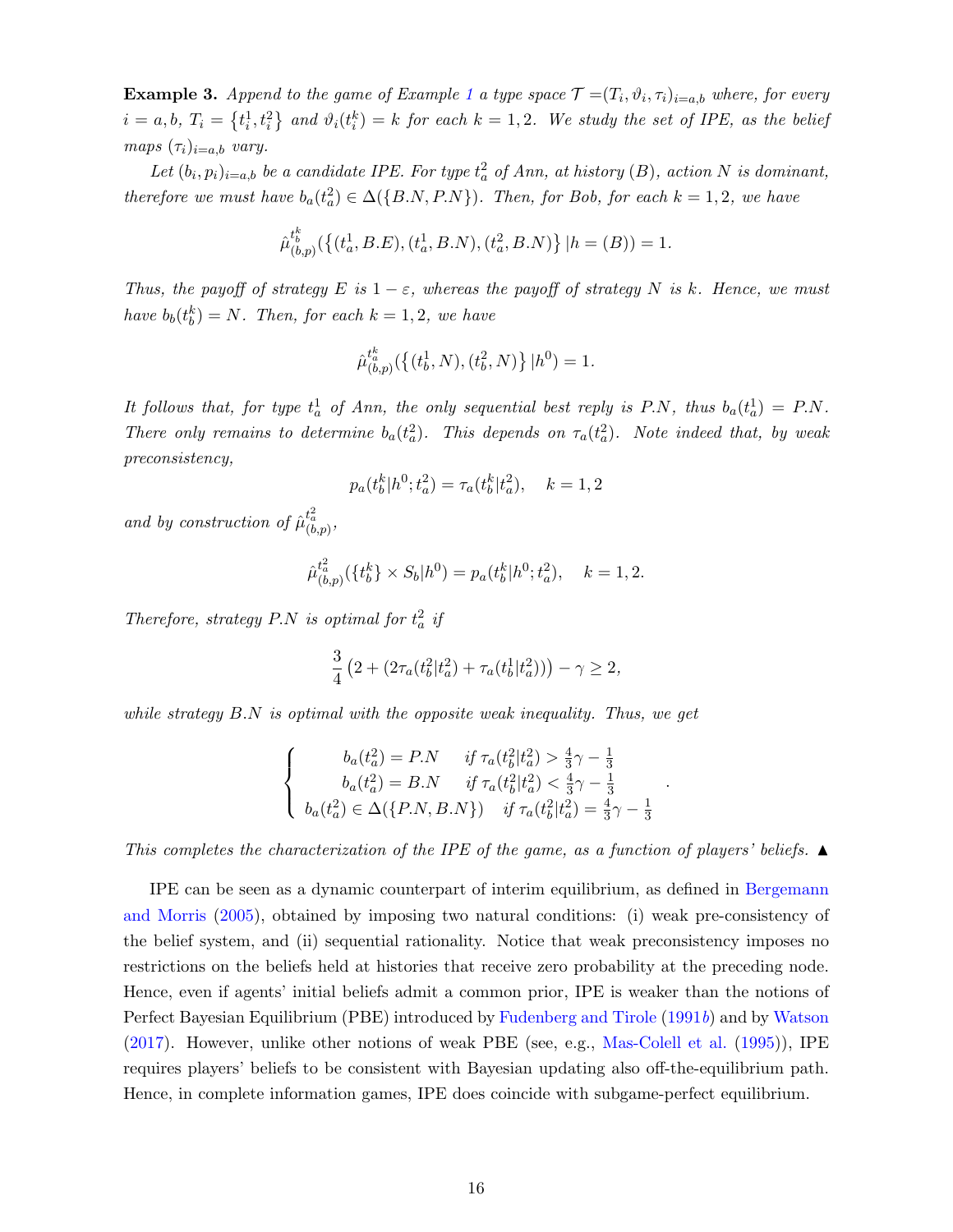#### 4.3 Characterization of the set of IPE

The set of IPE of a Bayesian game crucially depends on the exogenous hierarchies of beliefs about payoff-relevant types. By contrast,  $\mathcal{BR}$  is a belief-free solution concept, where no exogenous structure on beliefs is imposed. Moreover, IPE is an equilibrium concept, thus players are assumed to hold correct beliefs about how the opponents will behave, conditional on their possible types. By contrast,  $\beta \mathcal{R}$  is a rationalizability procedure, where beliefs are purely subjective and need not be correct. Despite these important differences, is it possible to draw a connection between the two solution concepts?

There are two clues in our previous analysis that suggest a connection. First, the  $\beta \mathcal{R}$  set has a fixed point property, by Remark [2.](#page-9-1) This means that all backward rationalizable type-strategy pairs can be justified under the correct belief that, from every point on, the opponents will follow backwards rationalizable continuation strategies. Second, IPE is based on type spaces which in principle may contain types with different beliefs about the types of others. Therefore, different types can have different beliefs about the payoff-types and the strategies of the opponents, and hence optimally play differently (even when they have the same payoff-type). There remains the important difference that the type structure fixes a subset of hierarchies of beliefs about payoff-types, while such beliefs are free in  $\mathcal{BR}$ . But this difference can be overcome by looking at the set of all possible IPE across all type structures.

The conclusion is that there is indeed a very strong connection between the two solution concepts: BR yields exactly the set of IPE strategies across all type structures.

<span id="page-17-0"></span>**Theorem 4.** Fix a belief-free game  $\Gamma$ . For each  $i \in N$ ,  $(\theta_i, s_i) \in \mathcal{BR}_i$  if and only if there exists a type space  $\mathcal{T}$ , an IPE  $(b^*, p^*)$  of  $\Gamma^{\mathcal{T}}$ , and a type  $t_i \in T_i$  s.t.  $\vartheta_i(t_i) = \theta_i$  and  $b_i^*(s_i|t_i) > 0$ .

Thus,  $\beta \mathcal{R}$  characterizes the set of predictions on players' strategies that are consistent with IPE, but which do not depend on exogenous restrictions on the type space. In that sense,  $\beta \mathcal{R}$ characterizes the robust predictions of IPE, across all the exogenous hierarchies of beliefs.

The proof of Theorem [4](#page-17-0) is in the Appendix. The 'if' direction is straightforward: given an IPE, all the type-interim strategy pairs that can be derived from the IPE strategies iteratively survive  $\beta \mathcal{R}$  because they "justify each other". The 'only if' direction is proven through the construction of just one type space that comprises all the backwards rationalizable type-strategy pairs. In particular, for each payoff-type and each associated interim strategy, we construct a type with initial belief over the opponents' types that mirrors the belief we obtain for the pair from the fixed-point property of  $\mathcal{BR}$  (see Remark [2\)](#page-9-1).

## <span id="page-17-1"></span>5 Discussion

In this section we discuss some important or subtle aspects of our concepts and results.

#### <span id="page-17-2"></span>5.1 Complete Information, Redundant Types and IPE

In games with complete and perfect information and no relevant ties, Backwards Rationalizability coincides with the backward induction solution, hence with SPE. The next example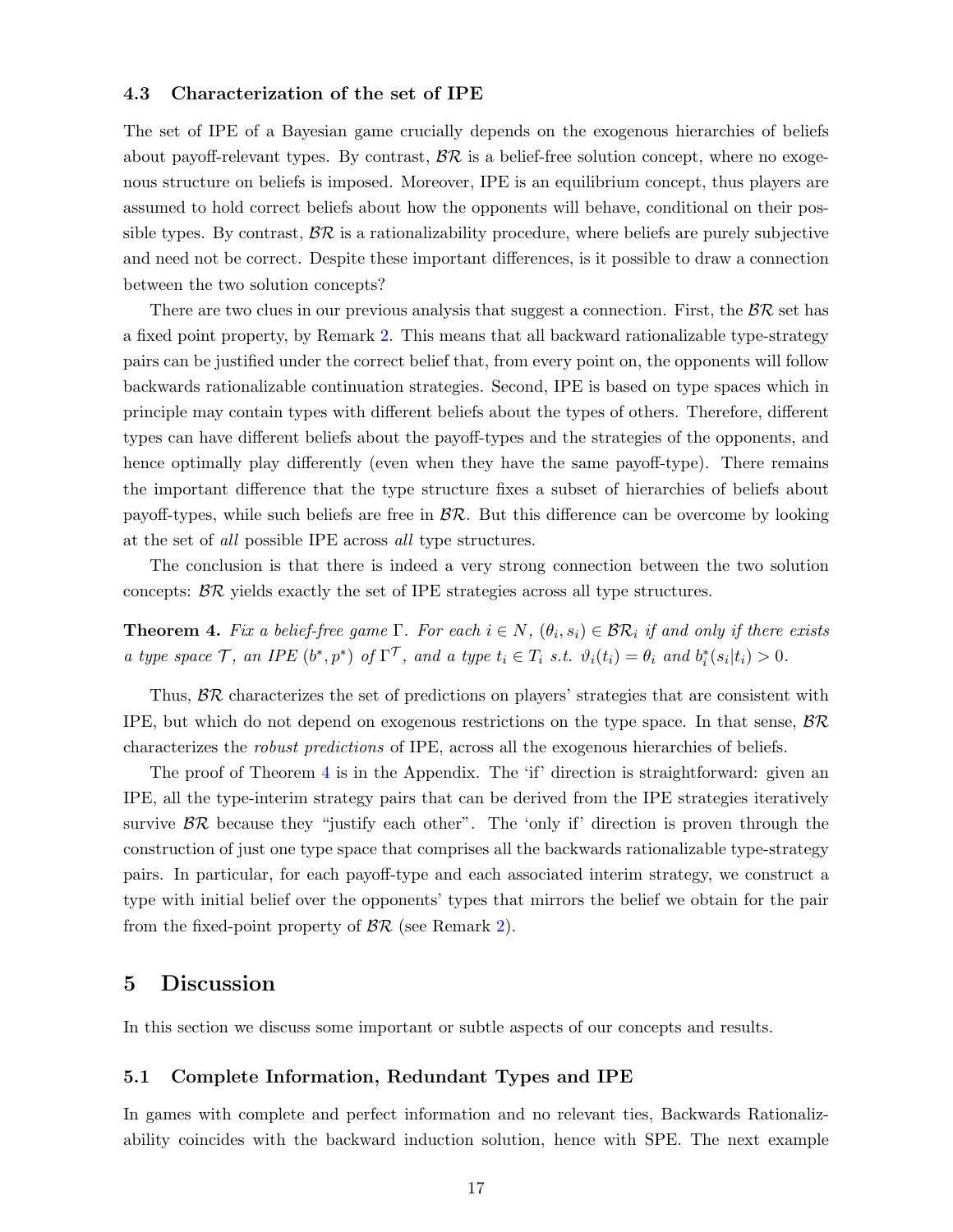(borrowed from [Perea](#page-35-2) [\(2014\)](#page-35-2)) shows that if the game has complete but imperfect information, the set of strategies played in the SPE of the game may be a strict subset of  $\beta \mathcal{R}$ :

Example 4. Consider the game in the following figure:



In this game,  $\mathcal{BR}_1 = \{Out.c, Out.d, Inc\}$  and  $\mathcal{BR}_2 = \{f, g\}$ . The game, however, has only one SPE, in which player 1 chooses Out: in the proper subgame, the only Nash equilibrium entails the mixed (continuation) strategies  $\frac{1}{2}c + \frac{1}{2}$  $\frac{1}{2}d$  and  $\frac{3}{4}f + \frac{1}{4}$  $\frac{1}{4}g$ , yielding a continuation payoff of  $\frac{11}{4}$  for player 1. Hence, player 1 chooses Out at the first node.  $\blacktriangle$ 

In games with complete information, IPE coincides with SPE, but  $\beta \mathcal{R}$  in general is weaker than SPE. At first glance, this may appear in contradiction with Theorem [4,](#page-17-0) which says that  $BR$  characterizes the set of strategies played in IPE across models of beliefs. The reason is that IPE is a solution concept for Bayesian games (i.e., for pairs  $\langle \Gamma, \mathcal{T} \rangle$ ), and even if the environment has no payoff uncertainty (i.e., if  $\Theta$  is a singleton), the complete information model in which  $T_i$  is a singleton for every i is not the only possible one: models with *redundant types* may exist, for which the IPE strategies differ from the SPE strategies that are played in the complete information model. The source of the discrepancy is analogous to the one between Nash equilibrium and subjective correlated equilibrium [\(Aumann](#page-32-4) [\(1974\)](#page-32-4); see also [Brandenburger and](#page-33-1) [Dekel](#page-33-1)  $(1987)$ , with the type space playing the role of the correlating device.<sup>[14](#page-18-0)</sup>We illustrate the point by constructing a type space and an IPE in which strategy  $In.c$  is played by some type of player 1. Consider a type space  $\hat{\mathcal{T}}$  such that  $\hat{T}_1 = \{t_1^{Out.c}, t_1^{Out.d}, t_1^{In.c}\}$  and  $\hat{T}_2 = \{t_2^{f}$  $\{f_2, t_2^g\}$ , with the following beliefs: $15$ 

$$
\tau_1(t_2^f|t_1) = \begin{cases}\n1 & \text{if } t_1 = t_1^{Out. d} \\
\frac{1}{2} & \text{if } t_1 = t_1^{Out. c} \\
0 & \text{if } t_1 = t_1^{In. c} \n\end{cases},
$$
\n
$$
\tau_2(t_1^{Out. d}|t_2^g) = 1, \text{ and } \tau_2(t_1^{Out. c}|t_2^f) = 1.
$$

The equilibrium strategy profile b is such that, for each player i and type  $t_i^{s_i}$ ,  $b_i(t_i^{s_i}) = s_i$ . The belief systems agree with the beliefs of the type space at the initial history. At history  $(In)$ , the belief of player 1 remains the same by updating, whereas the belief of player 2 must be revised,

<span id="page-18-0"></span> $14$  For more on the effects that redundant types may have on expanding the set of predictions for solution concepts that incorporate conditional independence restrictions on agent's conjectures (such as Bayes-Nash equilibrium, Interim Independent Rationalizability, etc.), see [Ely and Peski](#page-33-9) [\(2006\)](#page-33-9)

<span id="page-18-1"></span> $15$ It is easy to see that such a difference is not merely due to the possibility of zero-probability types. Also the relaxation of the common prior assumption is not crucial for this particular point.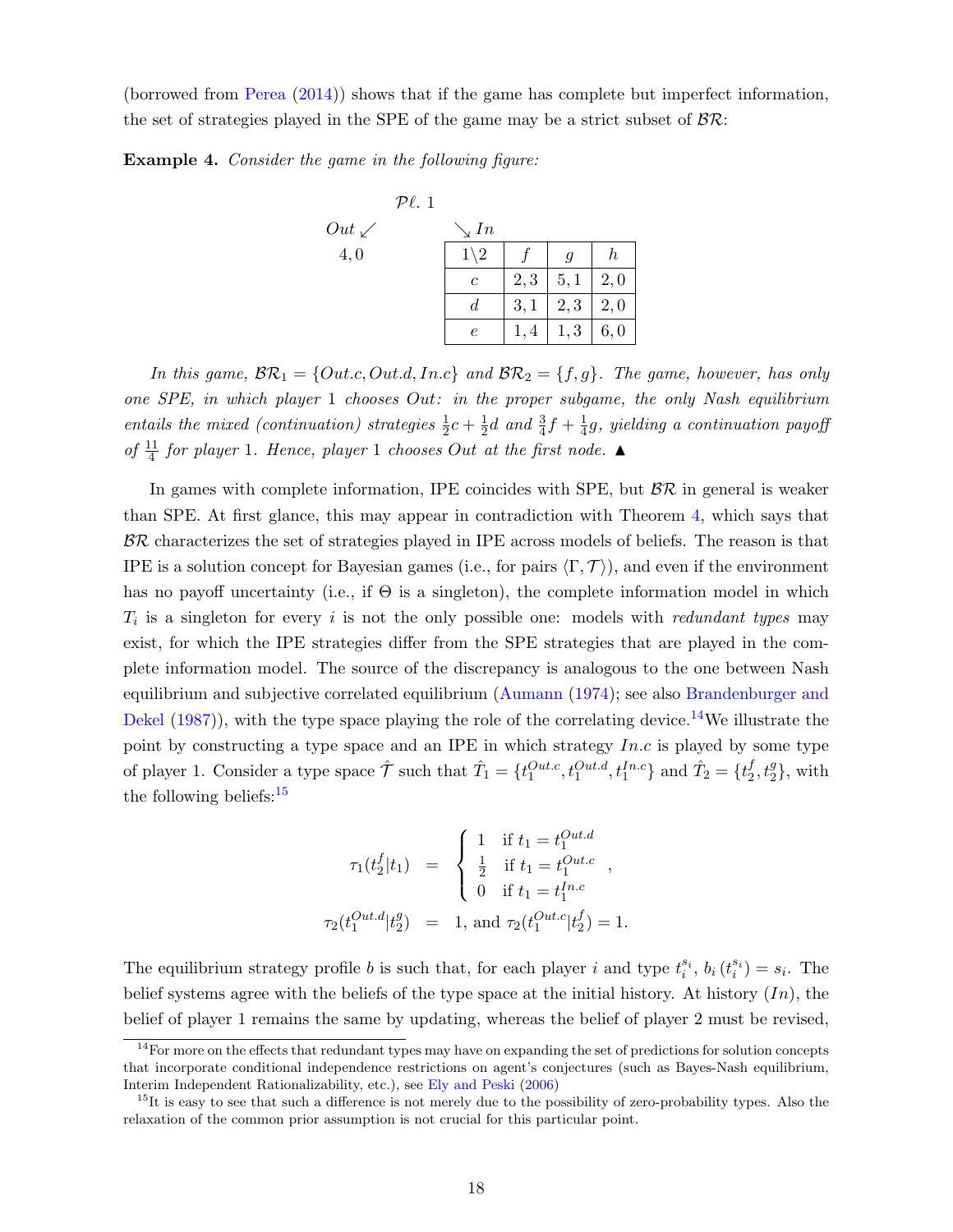but we can maintain the same belief each type had at the beginning of the game. Then, it is easy to verify that  $(b, p)$  is an IPE.

On the other hand, if  $\Theta$  is a singleton and the game has *perfect information* (no stage with simultaneous moves), then  $\beta \mathcal{R}$  does coincide with the set of SPE strategies. Hence, in environments with no payoff uncertainty and with perfect information, only SPE strategies are played as part of an IPE for any model of beliefs.

#### <span id="page-19-0"></span>5.2 Epistemic characterizations

An earlier version of this paper [\(Penta](#page-34-1)  $(2012a)$  $(2012a)$ ) showed that  $\beta \mathcal{R}$  characterizes the behavioral implications of Rationality and Common Belief in Future Rationality (RCBFR). The same result was also independently provided by [Perea](#page-35-2) [\(2014\)](#page-35-2), but for complete information games. Common belief in future rationality means that, at every point in the game, there is common belief that everybody will follow an optimal continuation plan, without necessarily assuming that past moves were part of the same plan.

In complete information games with observable actions, [Battigalli and De Vito](#page-32-1) [\(2021\)](#page-32-1) construct an epistemic model where plans and actual play are formally distinguished. (Their epistemic model can also be extended to incomplete-information games.) With this, they show that  $\beta \mathcal{R}$  characterizes the behavioral implications of the following epistemic hypotheses. First, players formulate an optimal plan for the entire game and execute it correctly. At every history, there is common belief that everybody has an optimal plan for the entire game, not just for the future. However, there is only common belief that everybody will correctly execute her plan in the future. Therefore, after observing an unexpected move, a player is free to believe that the move was carried out by mistake. On the other hand, we emphasize that these epistemic conditions do not rule out the possibility that the unexpected move was part of an optimal plan, just different than previously believed. We clarify this aspect in the next subsection.

#### <span id="page-19-1"></span>5.3 On the BR-BP comparison

To better understand the observations made in Section [3.3,](#page-11-1) on the possible difference between  $BR$  and  $BP$  in terms of full strategies, note that compared to  $BP$ ,  $BR$  further eliminates any strategy that is a continuation best reply to some belief at  $h$ , but not a continuation best reply to the *same* belief at some later history  $h'$  that is precluded by the strategy itself. Such combinations of continuation best replies to different beliefs are instead allowed by  $\mathcal{BP}$ , which uses normal form best replies in place of sequential rationality. In other words, some strategies in  $\beta \mathcal{P}$  may not be dynamically consistent plans under the beliefs allowed by  $\beta \mathcal{R}$ , but these inconsistencies only occur after a deviation from the own plan and do not introduce any non-backwards rationalizable continuation plan.<sup>[16](#page-19-2)</sup> This is the reason why, as we explained in Section [3.3,](#page-11-1) the possible behavior of each player in each continuation game is exactly the same under

<span id="page-19-2"></span><sup>&</sup>lt;sup>16</sup>In a previous version of this paper,  $\beta \mathcal{R}$  allowed players to change their beliefs after a deviation from their own plan, by using CPSs over strategy profiles instead of just opponents' strategies. In this way, the equality  $BR = BP$  was established. Thus, modifying the CPS in the definition of  $BR$  in this way would weaken the solution concept without affecting its predictions in terms of outcomes, conditional on every history, and would establish the full equivalence with BP.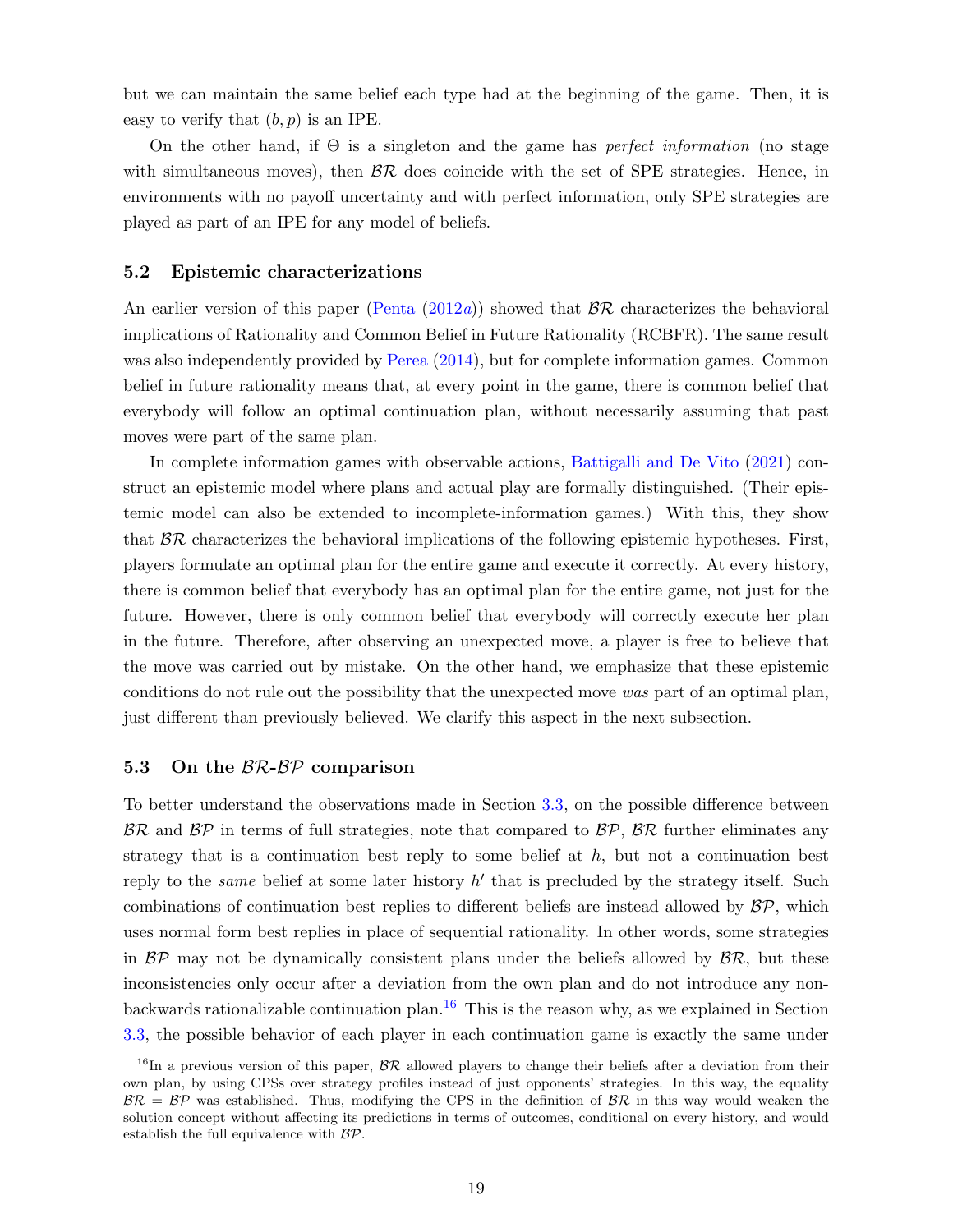the two solution concepts. We provide next an example of a game without payoff uncertainty in which the difference between  $\mathcal{BR}$  and  $\mathcal{BP}$  in terms of eliminations of strategies emerges (and makes  $BP$  much easier to compute than  $BR$ ).

<span id="page-20-0"></span>Example 5. Consider the following complete information game:



Strategies r.n and  $\ell$ .s are not sequentially rational for player 1: the first is dominated by  $\ell$ at history (In), the second is not a continuation best reply at  $(In, r)$  to any belief that makes  $\ell$ optimal. All the strategies of player 2 are sequentially rational, therefore at the second step of BR no strategy of player 1 can be eliminated. Thus, consider the possible beliefs of player 2. There are two cases.

Case 1: player 2 is initially certain that player 1 will play (a strategy that prescribes)  $\ell$ . Then, player 2 will choose In, and upon observing r, player 2 must revise her belief. Every action of player 1 at history  $(In, r)$  is prescribed by some sequentially rational strategy, therefore player 2 can form any belief about the continuation play. As a consequence, all the strategies of player 2 that prescribe In survive the second step of BR.

Case 2: player 2 gives positive initial probability to  $\{r.c, r.s\}$ . If this probability is large enough, player 2 will plan to choose Out, and if she unintentionally plays In and observes  $r$ , she must update her initial belief. Hence, she still cannot give positive probability to r.n. As a consequence, strategy Out.m does not survive the second step of BR (while strategies Out.w and Out.e do). This elimination is however immaterial for the beliefs of player 1 at the third step of BR, therefore all the remaining strategies are backwards rationalizable.

Move now to  $BP$ . In the simultaneous-moves subgame with root  $(In, r)$ , every action is rationalizable. Consider thus the (non-reduced) subgame with root  $(In)$ . Strategies r.c and r.s are normal-form best replies to sufficiently optimistic beliefs about the action of Player 2 at  $(In, r)$ . Strategy r.n is instead eliminated, because it yields a sure payoff of 2, while the strategies  $\ell.n, \ell.c, \ell.s$  yield 3. The latter strategies all survive  $\mathcal{BP}$ , because they are normal-form best replies to a sufficiently pessimistic belief about the action of Player 2 at  $(In, r)$ , including strategy  $\ell$ .s, which is not backwards rationalizable. Note however that there do exist backwards rationalizable strategies of Player 1 that prescribe s, namely r.s. Finally, move to the root of the game and consider the reduced strategic-form obtained after removing r.n. Every strategy of Player 2 is a strategic-form best reply to some belief: the strategies that prescribe Out are best replies to beliefs concentrated on the strategies of Player 1 that prescribe r, whereas the stategies that prescribe In are best replies to beliefs concentrated on the strategies of Player 1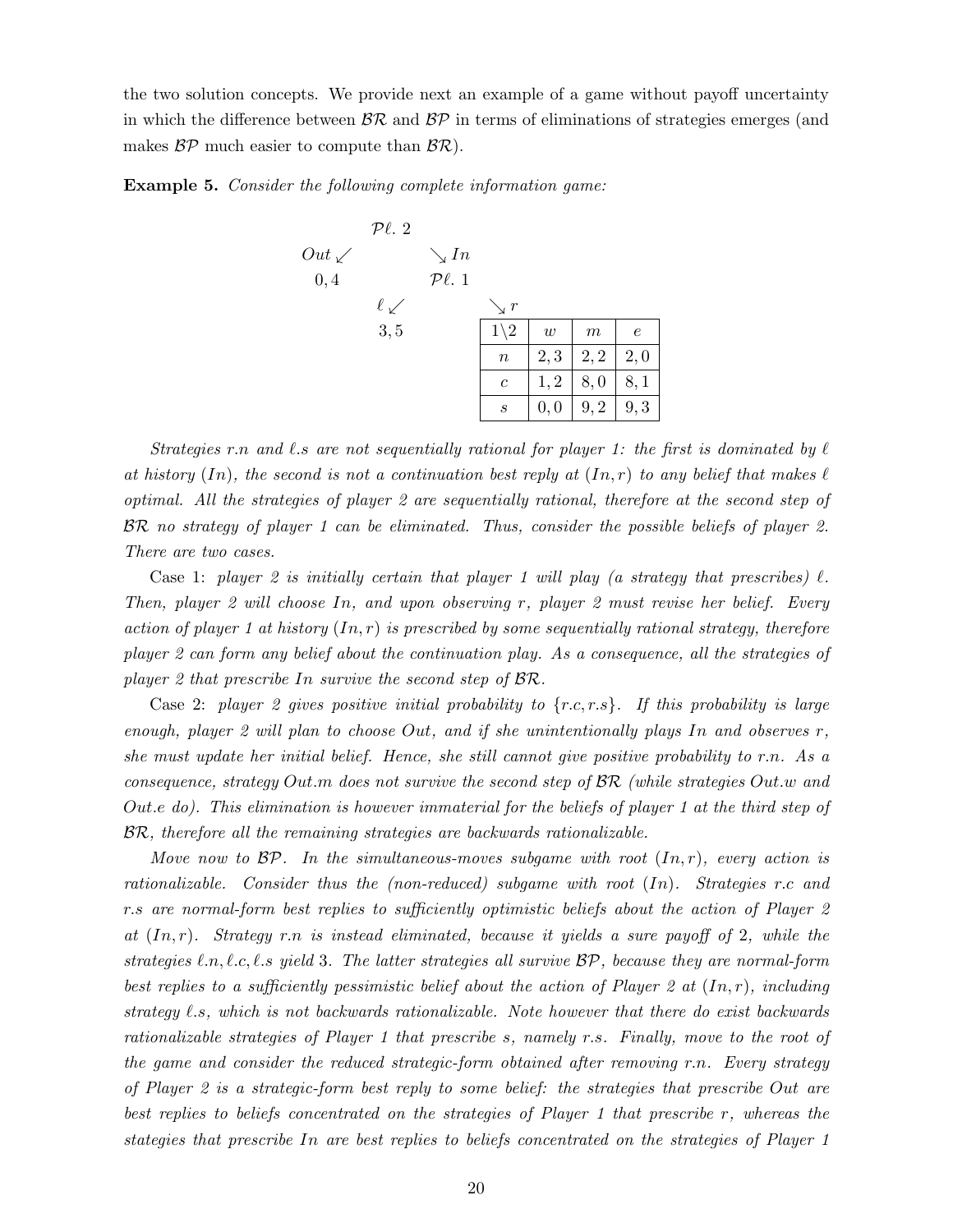that prescribe  $\ell$ . Hence, all the strategies of Player 2 survive  $\mathcal{BP}$ , including strategy Out.m which is not backwards rationalizable, but again, there do exist backwards rationalizable strategies of Player 2 that prescribe Out or m.  $\triangle$ 

#### 5.4 Belief persistence

Subgame perfect equilibrium embodies another idea which is commonly associated with backward induction reasoning: the idea of "belief persistence". Belief persistence means that players never change their belief about the strategies of the opponents, no matter how many deviations from the expected strategies they have observed. A possible way to interpret belief persistence is the following: Upon observing an unexpected move, players are *fully convinced* that the move was carried out by mistake, as a deviation from the optimal plan (they don't merely entertain such a possibility). This attitude, we argue, is a consequence of equilibrium play and not of backward induction reasoning per se: absent equilibrium restrictions, after being surprised a player may as well question her previous belief regarding the opponents' types and strategies, and form new beliefs by focusing on the continuation game. Indeed, some backward rationalizable strategies can only be justified without imposing the strong form of belief persistence.

**Example 6.** Consider the game of Example [5.](#page-20-0) Recall that strategies l.s and r.n are not sequentially rational for player 1. Introduce now belief persistence: if player 2 is initially certain of  $\ell$ but then observes r, she remains convinced that player 1 planned to choose  $\ell$  but executed r by mistake. At the second step of reasoning, player 2 must give zero probability to  $\{\ell, s, r.n\}$  at the beginning of the game. Therefore, if she is initially certain of  $\ell$ , she must give probability 1 to  $\{\ell,n,\ell,c\}.$  Under belief persistence, this means that at history  $(In, r)$  she gives probability 1 to  ${r.n, r.c}.$  Therefore, she will not choose m. If she gives positive initial probability to  ${r.c, r.s}.$ she must give probability 1 to  $\{r.c, r.s\}$  at history  $(In, r)$ , but then again she has no incentive to play m. Hence, not just Out.m, but also In.m would not survive the second step of reasoning under belief persistence. However,  $In. m$  is backwards rationalizable. Therefore, imposing belief persistence refines the possible paths.  $\blacktriangle$ 

Backwards Rationalizability thus captures an agnostic attitude as to whether the unexpected moves of the opponents are mistakes or deliberate choices. Extensive-form rationalizability [\(Pearce](#page-34-3) [\(1984\)](#page-34-3), [Battigalli](#page-32-12) [\(1997\)](#page-32-12)) captures instead the view that unexpected moves are definitely deliberate utility maximizing choices (if possible). By doing so, it refines  $\mathcal{BR}$  (cf. [Perea](#page-35-7) [\(2018\)](#page-35-7), [Catonini](#page-33-14) [\(2020\)](#page-33-14)).<sup>[17](#page-21-0)</sup> In contrast, *belief persistence* means that unexpected moves are definitely interpreted as mistakes; hence, restricting beliefs to satisfy belief persistence at every step of elimination would also refine  $\mathcal{BR}$ , albeit differently from EFR.

<span id="page-21-0"></span><sup>&</sup>lt;sup>17</sup>These papers show that extensive-form rationalizability refines  $BR$  in terms of outcomes. But it also makes sense to define extensive-form rationalizability explicitly as a refinement of  $\mathcal{BR}$ , that is, initializing the procedure with the backward rationalizable strategies. In this way, both views of unexpected moves are captured, but differently than in  $\mathcal{BR}$ , with an *epistemic priority ordering* [\(Catonini](#page-33-15) [\(2019\)](#page-33-15)): unexpected moves are interpreted as utility maximizing choices if possible, as mistakes otherwise. The proofs of [Perea](#page-35-7) [\(2018\)](#page-35-7) and [Catonini](#page-33-14) [\(2020\)](#page-33-14) indeed show that this procedure is outcome-equivalent to extensive-form rationalizability.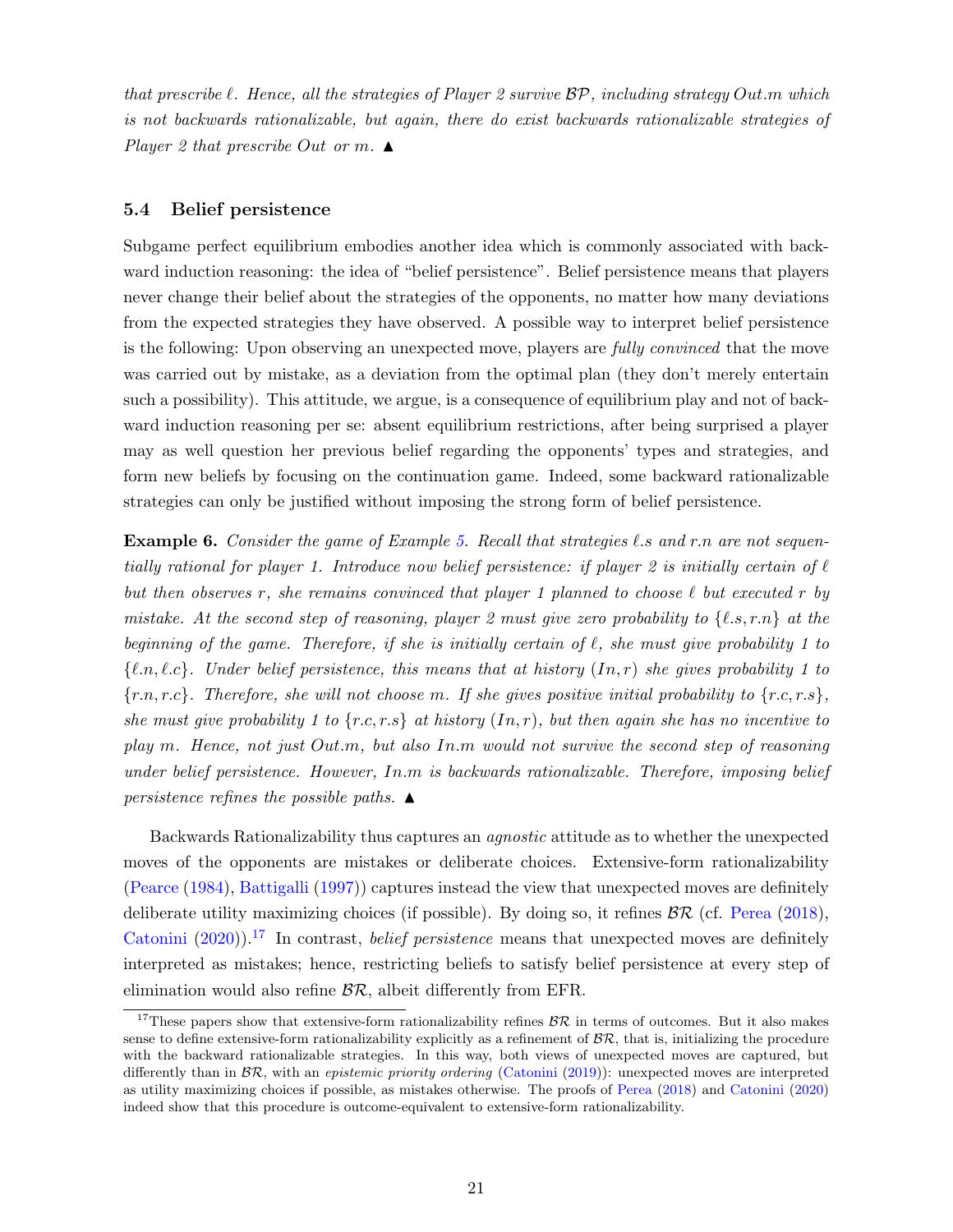A natural question arises at this point: Given the lack of belief persistence, how is it possible that  $\beta \mathcal{R}$  captures the robust implications of IPE, which – just like any standard equilibrium concept for Bayesian games – is based on the very notion of belief-persistence?

To see this, consider a game with no payoff uncertainty (i.e.,  $\Theta$  is a singleton), and let  $\mathcal T$ denote a type space. If T contains only one type for every player, so that  $\langle \Gamma, \mathcal{T} \rangle$  is a standard game with complete information, then IPE boils down to SPE. So, in the example above,  $In.m$ cannot be played with positive probability in any IPE. However, as discussed in Section [5.1,](#page-17-2) even in a game without payoff uncertainty there can be many types of an opponent. For instance, similar to the type space  $\tilde{T}$  in Section [5.1,](#page-17-2) one can think of a type for each of the backwards rationalizable strategies: while all such types would share the same (degenerate) belief hierarchies about the (commonly known) payoffs of the game, they would differ in their belief hierarchies about each others' strategies in the game.<sup>[18](#page-22-1)</sup> Then, after observing an unexpected move, a player can change her belief about the type of the opponent, and hence also change her belief about his moves in the continuation game, despite keeping fixed the (correct) belief about how each type would play in the game.

This means that, from the viewpoint of an external analyst, *belief-persistence* only has bite insofar as the analyst has information about the precise set of types that players have in mind (that is, the 'mental states' that players may use to index others' behavior, with the associated beliefs), also when they revise their beliefs after observing an unexpected move. These are precisely the restrictions that are captured by the type space in a standard Bayesian game. If, however, the analyst does not wish to exogenously restrict such universe of conceivable types, and hence wishes to capture the set of all IPE-predictions across all possible type spaces, then the richness of the resulting type space voids the belief-persistence of IPE of any bite: the set of all such predictions is captured by a solution concept for belief-free games (namely,  $\mathcal{BR}$ ) which does not satisfy belief-persistence.

## <span id="page-22-0"></span>6 Applications and Extensions

In this section we briefly discuss some applications of Backwards Rationalizability to illustrate its relevance and tractability. First, we apply backwards rationalizability to develop a variation of a recent work by [Lipnowski and Sadler](#page-34-0) [\(2019\)](#page-34-0), who put forward a solution concept that allows for a combination of equilibrium and non-equilibrium reasoning. In this context, we show that Backwards Rationalizability allows for a smoother integration of the two approaches, and for a natural extension of important properties of their solution concept from static to dynamic settings. Then, we discuss other applications that are part of our published or ongoing work.

#### 6.1 Peer-Confirming Equilibrium with Backward Induction Reasoning

In a recent paper, [Lipnowski and Sadler](#page-34-0) [\(2019\)](#page-34-0) define the notion of *peer-confirming equilibrium* (PCE) for complete information games in which players are organized in a network. In a PCE, players have correct beliefs about the strategies of their neighbours; the beliefs about the other

<span id="page-22-1"></span><sup>&</sup>lt;sup>18</sup>The proof of Theorem [4](#page-17-0) shows how to construct such a type structure.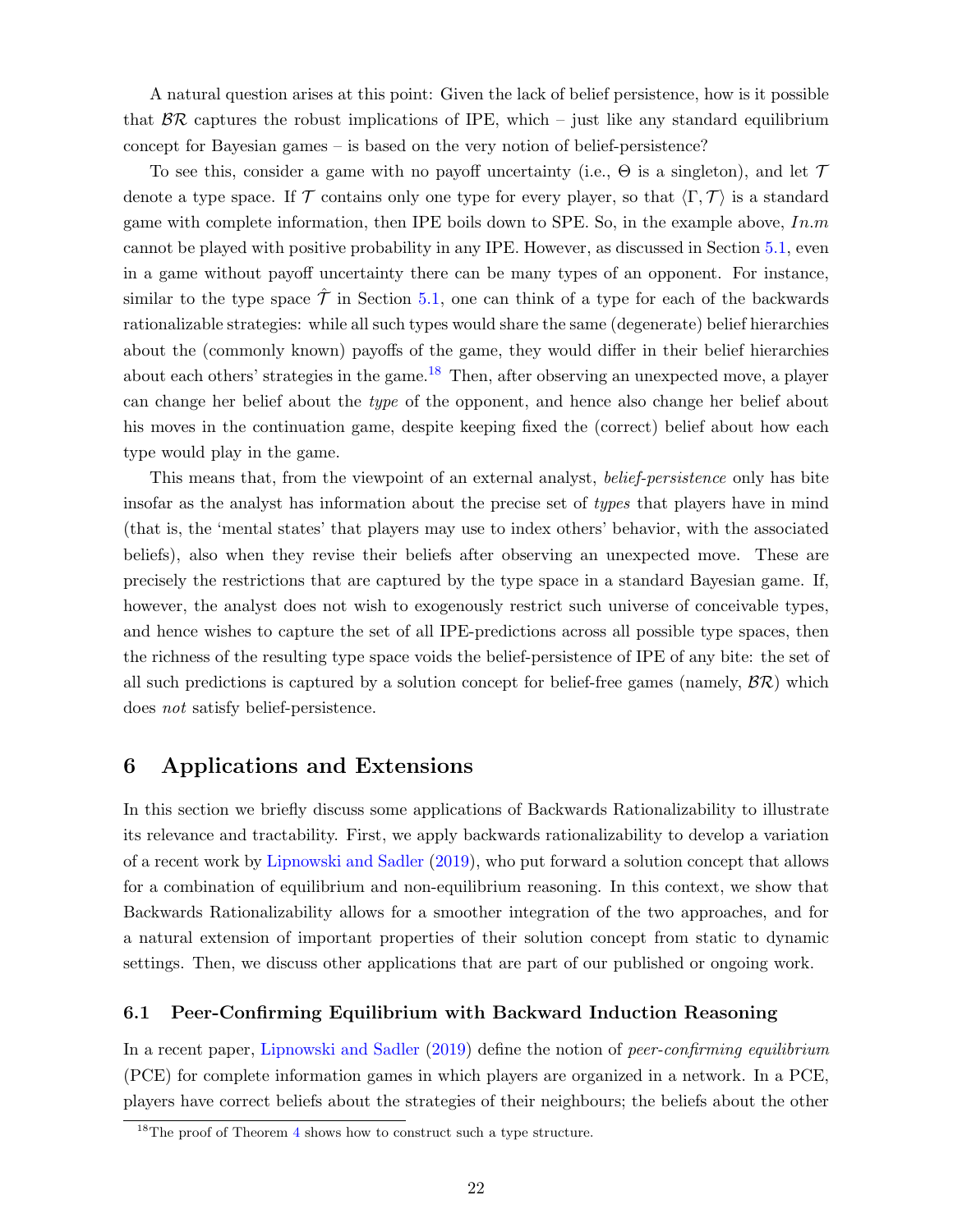players are consistent with common belief in rationality and in correctness of beliefs about neighbours' play. In static games, PCE spans from Nash equilibrium, when the network is complete, to rationalizability, when the network is empty, and a nice monotonicity result holds: as the number of the connections in the network increases, the set of PCE shrinks.

[Lipnowski and Sadler](#page-34-0) [\(2019\)](#page-34-0) also apply their concept to dynamic games. Players are assumed to have correct beliefs about their neighbors also off-path, and these beliefs need not be consistent with forward induction reasoning. Thus, players display belief persistence towards their neighbors, and when the network is complete, PCE coincides with subgame perfect equilibrium. In contrast, when there are opponents who are not in a player's neighbourhood, then this players' beliefs about non-neighbors must be consistent, whenever possible and both onand off-the-path, with common belief in rationality and correctness of beliefs about neighbours. Therefore, forward induction considerations ensue. As a result, when the network is empty, PCE coincides with *extensive-form rationalizability* [\(Pearce](#page-34-3) [\(1984\)](#page-34-3)), and thus the monotonicity result from the static settings is not preserved: as it is well-known, subgame perfect equilibrium and extensive-form rationalizability yield non-nested predictions.

The reason behind the lack of monotonicity is the tension in PCE between the subgame perfect equilibrium logic that players apply to their neighbors and the forward induction logic that they apply to the other players. Without a way to capture the non-equilibrium implications of backward induction reasoning, this tension in Lipnowski and Sadler (2019) was in a way unavoidable: the key idea of PCE of weakening equilibrium restrictions only for non-neighbors translates into a hybrid of plain subgame perfect equilibrium and extensive form rationalizability, thereby mixing backwards and forward induction logic. Endowed with the tools we developed above, we propose next a modification of peer-confirming equilibrium that is entirely based on backward induction reasoning. As in [Lipnowski and Sadler](#page-34-0) [\(2019\)](#page-34-0), we maintain that players have correct beliefs about their neighbors, as well as the equilibrium view that a player never changes beliefs about their continuation play. Regarding the non-neighbors, instead, we drop belief persistence – which as argued pertains to an equilibrium logic, not to backward induction per se – but we maintain the view that anyone's unexpected moves may be regarded as mistakes, and hence they need not mean anything about their continuation play. As a result, our version of peer-confirming equilibrium (a solution concept we formally denote by  $\mathcal{PC}$  below) spans from subgame perfect equilibrium, when the network is complete, to *backwards rational*izability, when the network is empty. Thus, the monotonicity result is restored: peer-confirming equilibrium with backward induction reasoning (i.e.,  $\mathcal{PC}$ ) does become more restrictive as the network becomes richer.

Formally, for each player  $i \in N$ , let  $N^i \subseteq N$  denote i's network neighbourhood, which includes her neighbours and herself. As in [Lipnowski and Sadler](#page-34-0) [\(2019\)](#page-34-0), we focus on games without payoff uncertainty, therefore we omit everywhere the sets of types.

<span id="page-23-0"></span>**Definition 8.** Let  $\mathcal{PC}^0 = S$ . For any  $k > 0$ ,  $s^* = (s_i^*)_{i \in N} \in \mathcal{PC}^k$  if and only if, for each  $i \in N$ , there exists  $\mu^i \in \Delta_i^{\mathcal{H}}$  such that: (i)  $s_i^* \in r_i(\mu^i)$ ; and (ii) for each  $h \in \mathcal{H}$  and  $s_{-i} \in \text{supp}\mu^i(\cdot|h)$ ,  $s_{-i}|h = s'_{-i}|h$  for some  $s' = (s'_j)_{j \in N} \in \mathcal{PC}^{k-1}$  such that  $(s'_j)_{j \in N^i} = (s^*_j)_{j \in N^i}$ . Then, the set of peer-confirming equilibria with backward induction reasoning is defined as  $\mathcal{PC} := \cap_{k>0} \mathcal{PC}^k$ .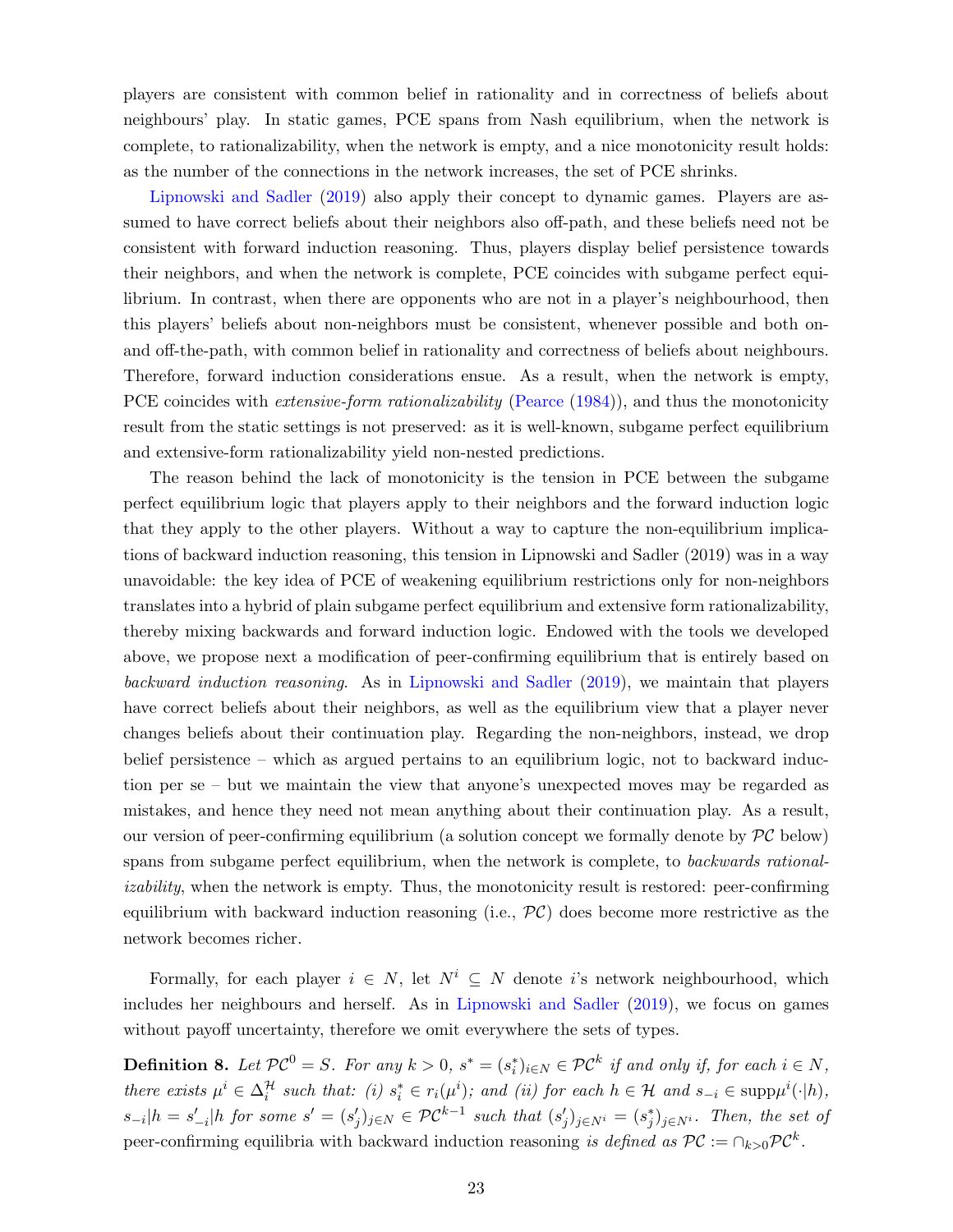$PC$  is an iterated elimination procedure for strategy profiles, rather than strategies. This is important because the candidate strategy profile restricts the viable beliefs of players: at every history, a player shall assign probability one to continuation strategies that are consistent with a strategy profile where all the neighbours (and herself) play as in the candidate profile. Without this restriction (that is, with the empty network), the focus on profiles becomes immaterial and  $\mathcal{PC}$  coincides with plain  $\mathcal{BR}$ .

**Remark 3.** If  $N^i = \{i\}$  for every  $i \in N$ , then  $\mathcal{PC} = \mathcal{BR}$ .

With the complete network, given a candidate profile  $s^*$ , each player i is forced to believe in  $s_{-i}^*$  h from every history h onwards. Therefore,  $\mathcal{PC}$  boils down to the set of pure SPE of the game (which of course can be empty).

### **Remark 4.** If  $N^i = N$  for every  $i \in N$ , then PC is the set of pure SPE.

In the original definition of peer-confirming equilibrium of [Lipnowski and Sadler](#page-34-0) [\(2019\)](#page-34-0), the requirement on players' beliefs is split into two. The first requirement concerns the neighbours: the beliefs about their continuation play must coincide with the candidate profile. The second requirement concerns the other players: at every history  $h$ , the beliefs about their play must be consistent with strategy profiles of step  $k - 1$  that coincide after h with the candidate profile in i's neighbourhood and reach h, if any; otherwise, these beliefs are unrestricted. A richer network restrains the set of viable beliefs at the first step of reasoning, so that fewer profiles survive. However, fewer profiles reach fewer histories, therefore the second-step beliefs with the richer network need not be a subset of those with a poorer network. This is the source of the non-monotonicity in the original notion of peer-confirming equilibrium. By contrast, under backward induction reasoning, a smaller set of possible strategy profiles entails a smaller set of viable beliefs. This observation was key for the order independence of  $\mathcal{BR}$ , and is key here for the monotonicity of  $PC$  with respect to the network structure.

**Theorem 5.** Suppose that  $\hat{N}^i \supseteq \bar{N}^i$  for every  $i \in N$ . Let  $\hat{PC}$  and  $\bar{PC}$  denote, respectively,  $\hat{PC}$ under  $(\hat{N}_i)_{i \in N}$  and under  $(\bar{N}_i)_{i \in N}$ . We have  $\hat{\mathcal{P}} \mathcal{C} \subseteq \bar{P}C$ .

**Proof.** By induction. The basis step,  $\hat{\mathcal{PC}}^0 \subseteq \overline{P}C^0$ , is trivial. Fix now  $k > 0$  and suppose that  $\hat{\mathcal{P}} \mathcal{C}^{k-1} \subseteq \bar{P} C^{k-1}$ . Fix  $s^* \in \hat{\mathcal{P}} \mathcal{C}^k$ . We want to show that  $s^* \in \bar{P} C^k$ . Fix  $i \in \mathbb{N}$ . Fix  $\mu^i \in \Delta_i^{\mathcal{H}}$ such that  $\mu_i$  and  $s_i^*$  satisfy requirement (ii) in Definition [8](#page-23-0) with  $\mathcal{PC}^{k-1} = \hat{\mathcal{PC}}^{k-1}$  and  $N^i = \hat{N}^i$ . Requirement (ii) is then satisfied also with  $\mathcal{PC}^{k-1} = \overline{PC}^{k-1}$  and  $N^i = \overline{N}^i$  because  $\overline{N}^i \subseteq \hat{N}^i$  and  $\bar{PC}^{k-1} \supseteq \hat{PC}^{k-1}$  by the inductive hypothesis. Hence, s<sup>\*</sup> satisfies the requirements for  $\bar{PC}^k$ .

#### 6.2 Other Applications

Compared to the earlier literature, Backwards Rationalizability provides the first well-defined notion of backward induction reasoning in incomplete information settings. An early application with incomplete information is provided by [Penta](#page-34-4) [\(2015\)](#page-34-4), who studies the problem of robust implementation in dynamic settings. In that context, Backwards Rationalizability enables two main achievements. First, it extends the robust implementation approach of [Bergemann and](#page-33-8)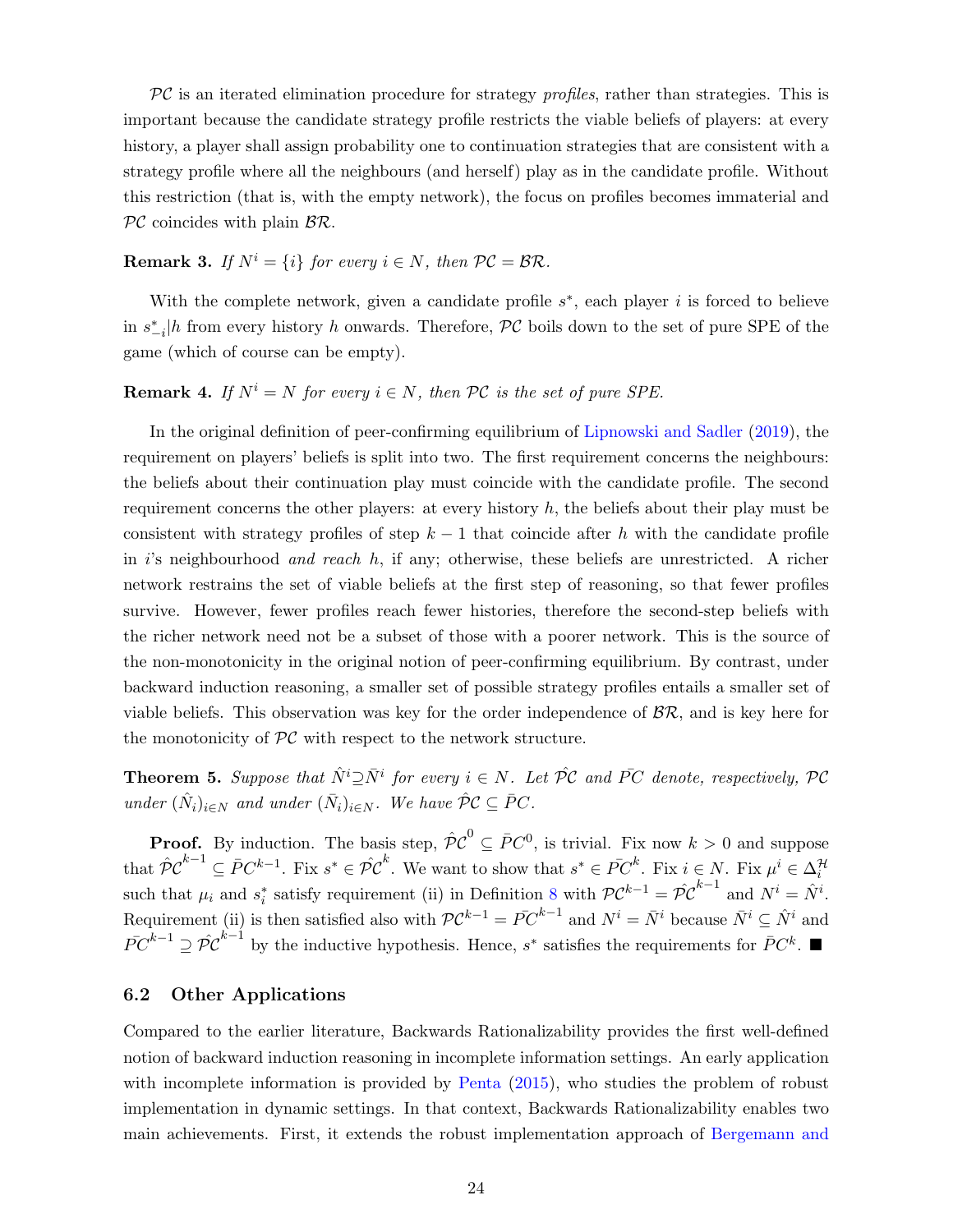[Morris](#page-33-8) [\(2009\)](#page-33-8) to dynamic environments, in which agents may obtain information over time. In principle, doing so would require studying whether a mechanisms exists for which, for all possible models of beliefs over the stochastic process that generates players types over periods, and for all the perfect Bayesian equilibria associated with each such model, agents behave so as to induce outcomes consistent with the designer's objective. A direct approach to the question would thus require the solution of a continuum of complicated fixed-points problems, each of difficult solution, since even for a single model of beliefs characterizing the set of PBE can be very challenging. Resorting to Backwards Rationalizability instead makes it possible to pursue a much more tractable approach, that enables a seamless extension of [Bergemann and Morris](#page-33-8) [\(2009\)](#page-33-8) static analysis to dynamic environments. Second, the analysis in [Penta](#page-34-4) [\(2015\)](#page-34-4) also sheds light on [Bergemann and Morris](#page-32-13) [\(2007\)](#page-32-13) results on the advantages of using dynamic mechanisms in static environments. In particular, [Penta](#page-34-4) [\(2015\)](#page-34-4) results show that the fundamental insight that robustness may be favored by the reduction of strategic uncertainty that backwards induction grants in a dynamic mechanism under complete and perfect information, does not survive the introduction of incomplete information.

Importantly, however, we would like to stress that the advantages of Backwards Rationalizability can be seen even without the extra complexity associated with incomplete information. That is, attaining a precise understanding of backward induction reasoning, independent of other equilibrium restrictions, may prove useful in applications *even* under complete information. A notable case in point – which is important both economically and historically – is provided by the original two-period Hotelling model of horizontal differentiation. Backward induction is a natural way of reasoning in this game: before considering the possible positioning, a firm wants to understand which prices could emerge in the second stage depending on the locations chosen in the first stage. Yet, in the baseline specification with linear transportation cost [\(Hotelling](#page-34-5) [\(1929\)](#page-34-5)), subgame perfect equilibrium fails to provide a tractable and intuitive solution to the location problem. A numerical solution was found by [Osborne and Pitchik](#page-34-6) [\(1987\)](#page-34-6), whereby the chosen locations induce a complicated mixed pricing equilibrium where firms may engage in a price war, whereas slightly higher differentiation would induce certain prices and overall higher profits. Attempts to recover some tractability have explored alternative cost functions, but have produced insights that often clash with basic economic intuition.<sup>[19](#page-25-0)</sup> As a consequence, the literature on the two-period Hotelling model has pretty much died, ending up considering it as a sort of puzzle, despite the inherent plausibility of the baseline model.

In an ongoing project [\(Catonini and Penta](#page-33-2) [\(2022\)](#page-33-2)), we show that the tools developed in this paper may be fruitfully applied to think about the two-period Hotelling model afresh. That is, as a way to still maintain the fundamental logic of backward induction reasoning – which is inherently compelling in this setting – without the entanglement with other kinds of assumptions that are implicitly in the SPE notion. In particular, we append Backwards Rationalizability with a simple refinement, that formalizes the idea that firms know the path of

<span id="page-25-0"></span><sup>&</sup>lt;sup>19</sup>For instance, [d'Aspremont et al.](#page-33-16) [\(1979\)](#page-33-16) explored the variation of the model with quadratic transport costs, and showed the existence of an easy-to-compute SPE. Such an equilibrium, however, induces maximal differentiation (the two firms position themselves at the opposite extremes of the Hotelling interval), a result which is considered at odds with factual observation.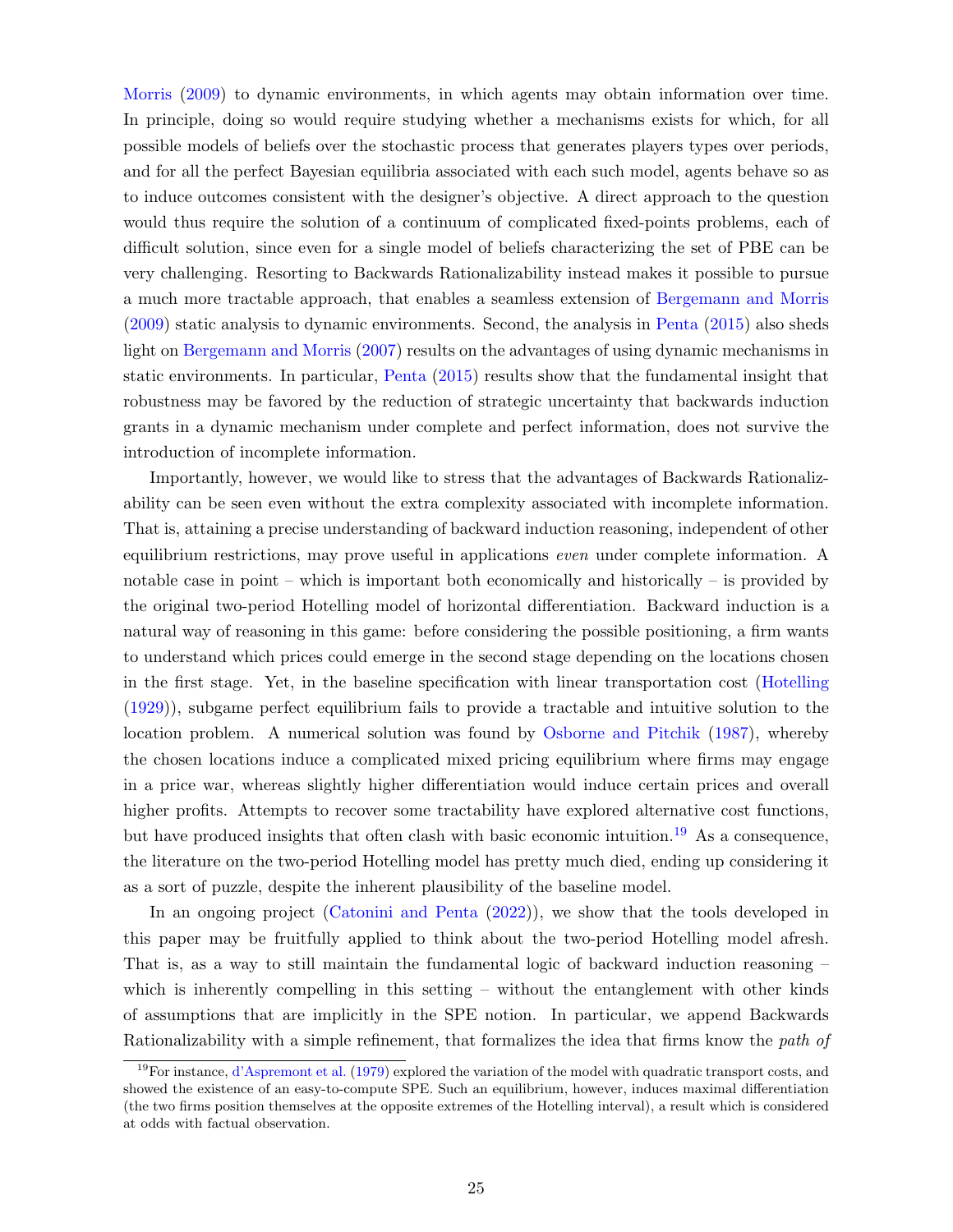play but face strategic uncertainty after a deviation, plus an additional hypothesis of "closedness under rational behavior" [\(Basu and Weibull](#page-32-14) [\(1991\)](#page-32-14)) that is motivated by a requirement of selfenforceability along the path. We show that the resulting concept rules out coordination on specific randomizations, since they are not self-enforceable, and we identify the transportationefficient location pair as the *only* location pair that is consistent with this solution concept.<sup>[20](#page-26-0)</sup>

Overall, in our view the applications above show that Backwards Rationalizability not only is a tractable and ready-to-use solution concept, but it may also serve as basis to impose extra desiderata (dictated by the specific economic context) over the simple and compelling logic of backward induction, separate from other kinds of assumptions that are entangled with it in existing solution concepts, and which do not always prove tractable or plausible.

## 7 Conclusion

The idea of backward induction reasoning is informally associated with several solution concepts for dynamic games with incomplete information. Yet, we lack a precise understanding of what backward induction reasoning means in these context, to what extent it can be separated from other kinds of assumptions, and to what extent familiar ideas that are intuitively associated with backward induction reasoning can be reconciled with incomplete information.

This paper covers this gap by introducing a new solution concept, Backwards Rationalizability, that captures precisely the behavioral implications of backward induction reasoning in games with imperfect and incomplete information, without extraneous restrictions on players' beliefs or equilibrium assumptions. Our results show that Backwards Rationalizability satisfies several desiderata that are more or less directly associated with backward induction reasoning. Namely: (i) it satisfies continuation-game consistency, which provides a natural incomplete-information extension of the recursive structure of subgame perfect equilibrium; (ii) in finite horizon games, it can be computed with a 'backwards procedure', that starts from the end of the game and proceeds backwards, considering each continuation-game in isolation (very much like one can do, under complete information, for backward induction or subgame perfection); (iii) third, the solution concept directly embodies the view of unexpected moves as possible mistakes; (iv) fourth, it characterizes the set of equilibrium strategies that may be played, across all type spaces that could be defined over the underlying space of payoff uncertainty, for an equilibrium concept that introduces backward induction logic and nothing more into equilibrium analysis.

Besides these results, which jointly provide a unified perspective on the meaning of backward induction reasoning in games with incomplete and imperfect information, we stress that as a solution concept for belief-free (dynamic) games Backwards Rationalizability does not impose the equilibrium assumption that players have correct beliefs about others' behavior. This allows to make predictions based on a backward induction logic, even in contexts in which the equilibrium assumptions are difficult to operationalise, or in which they are not necessarily compelling.

<span id="page-26-0"></span><sup>&</sup>lt;sup>20</sup>An earlier paper by [Catonini](#page-33-17) [\(2021\)](#page-33-17) also analyzed an example of the Hotelling model with linear costs, but simplified to a discrete space of locations, and adopting a notion of self-enforcing agreements under *forward* induction reasoning. The results in [Catonini and Penta](#page-33-2) [\(2022\)](#page-33-2) therefore strengthen the earlier ones in that they are based on a much weaker solution concept, which is both easier to apply and closer to more standard notions in the applied literature, and for being based on the original (non discretized) model with a continuum of locations.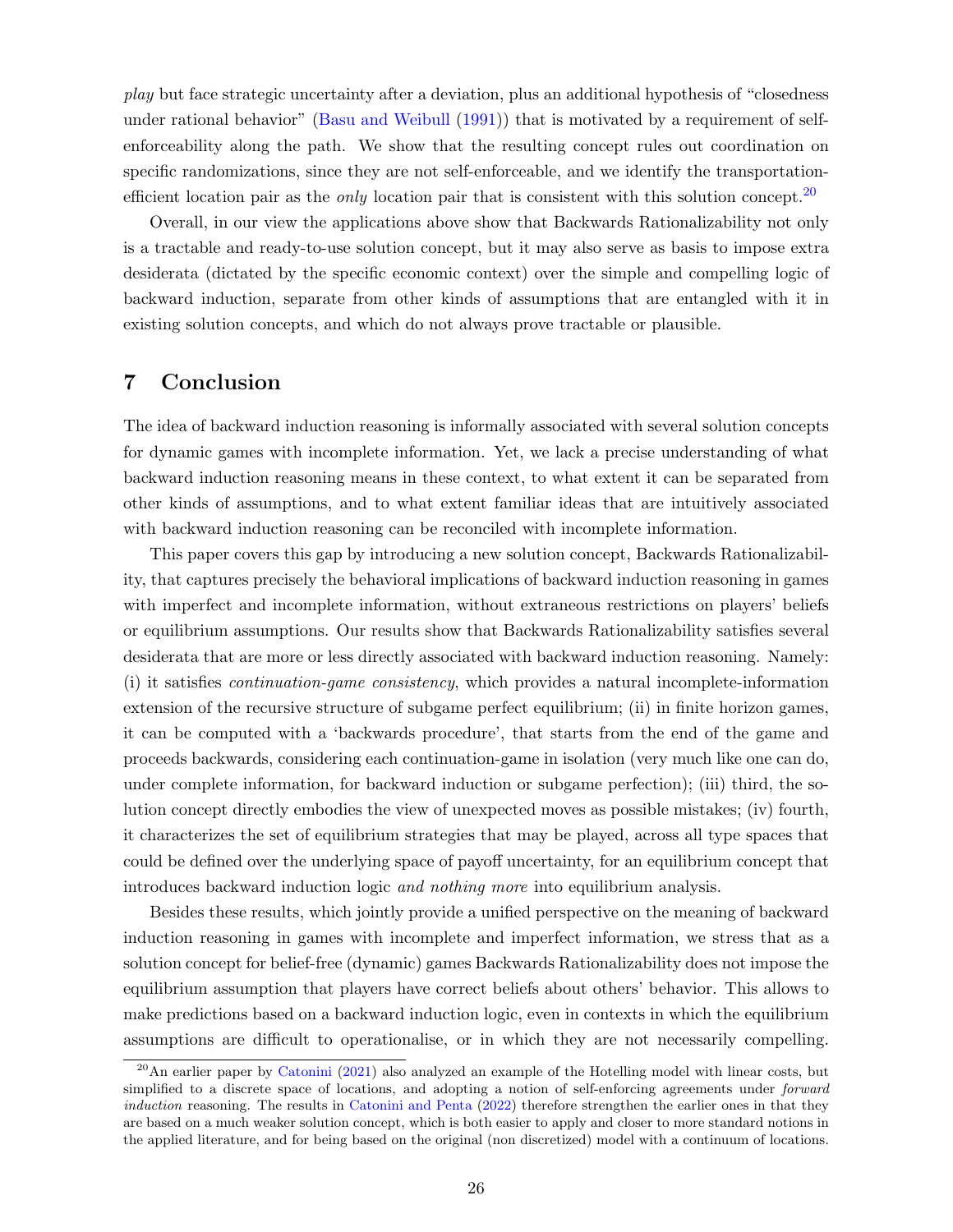Backwards Rationalizability may thus prove fruitful in a number of applications, even in settings with complete information (which of course are a special case of those considered in this paper).

A notable case in point, which we discussed in Section [6,](#page-22-0) is provided by the two-period Hotelling model of horizontal differentiation: the basic logic of backward induction is inherently compelling in that model, and yet standard subgame perfect equilibrium analysis has proven intractable and has produced results that are at odds with basic economic intuition. In [Catonini](#page-33-2) [and Penta](#page-33-2) [\(2022\)](#page-33-2) we show that the plain logic of backward induction that we have distilled in this paper, appended with a basic requirement of self-enforceability on path, yields a unique solution in the Hotelling model that is both easy to compute and consistent with sound economic intuition. Another example is the version of *peer-confirming equilibrium* that we developed in Section [6,](#page-22-0) modifying the original concept of [Lipnowski and Sadler](#page-34-0) [\(2019\)](#page-34-0) so as to accommodate backward induction reasoning. As we showed, besides making it easier to apply the idea of peer-confirming to dynamic settings, the adoption of Backwards Rationalizability in this context restores the natural comparative statics results that the original concept only features in static games. Since most equilibrium refinements are based on backward induction reasoning, the seamless integration of equilibrium and strategic reasoning achieved by Backwards Rationalizability for peer-confirming equilibrium is likely to carry over to other models of partial coordination that could be further explored.

In our view, the extensions we discussed here and in Section [6](#page-22-0) show that distilling the precise implications of backward induction reasoning, separate from everything else (such as the equilibrium hypothesis, belief persistence, and other kinds of assumptions), may prove useful in applications both to increase the tractability of the analysis, and to restore natural economic intuition, in settings with complete and incomplete information alike.

## Appendix

## A Proofs

We first introduce some additional terminology that will be used in the proofs.

Fix an elimination procedure of type-strategy pairs  $((\hat{\Omega}_{i}^{h,k})_{i\in N})_{k\geq 0}$  for the continuation game with root h. We say that a CPS  $\mu^{i,h}$  over  $\Theta_0 \times \Theta_{-i} \times S_{-i}^h$  is *viable* for  $\hat{\Omega}_i^{h,k}$  when, for every  $h' \succeq h$  and  $(\theta_{-i}, s_{-i}^h)$  such that  $\mu^{i,h}(\Theta_0 \times \{(\theta_{-i}, s_{-i}^h)\}\,|h') > 0$ , there is  $(\tilde{\theta}_{-i}, \tilde{s}_{-i}^h) \in \hat{\Omega}_{-i}^{h,k-1}$  such that  $\tilde{s}_{-i}^h|h' = s_{-i}^h|h'$  and  $\tilde{\theta}_{-i} = \theta_{-i}$ . We say that  $\mu^{i,h}$  "justifies  $(\theta_i, s_i^h) \in \hat{\Omega}_i^{h,k}$ " when  $\mu^{i,h}$  is viable for  $\hat{\Omega}_i^{h,k}$  and  $s_i^h$  is a sequential best reply to  $\mu^{i,h}$  for  $\theta_i$ .

#### Proof of Theorem 2.

The statement is an identity for  $h = h^0$ , so suppose  $h \neq h^0$ .

Trivially,  $\mathcal{BR}^0|h = \mathcal{BR}^{h,0}$ . Now fix  $k > 0$  and suppose by induction that  $\mathcal{BR}^{k-1}|h = \mathcal{BR}^{h,k-1}$ .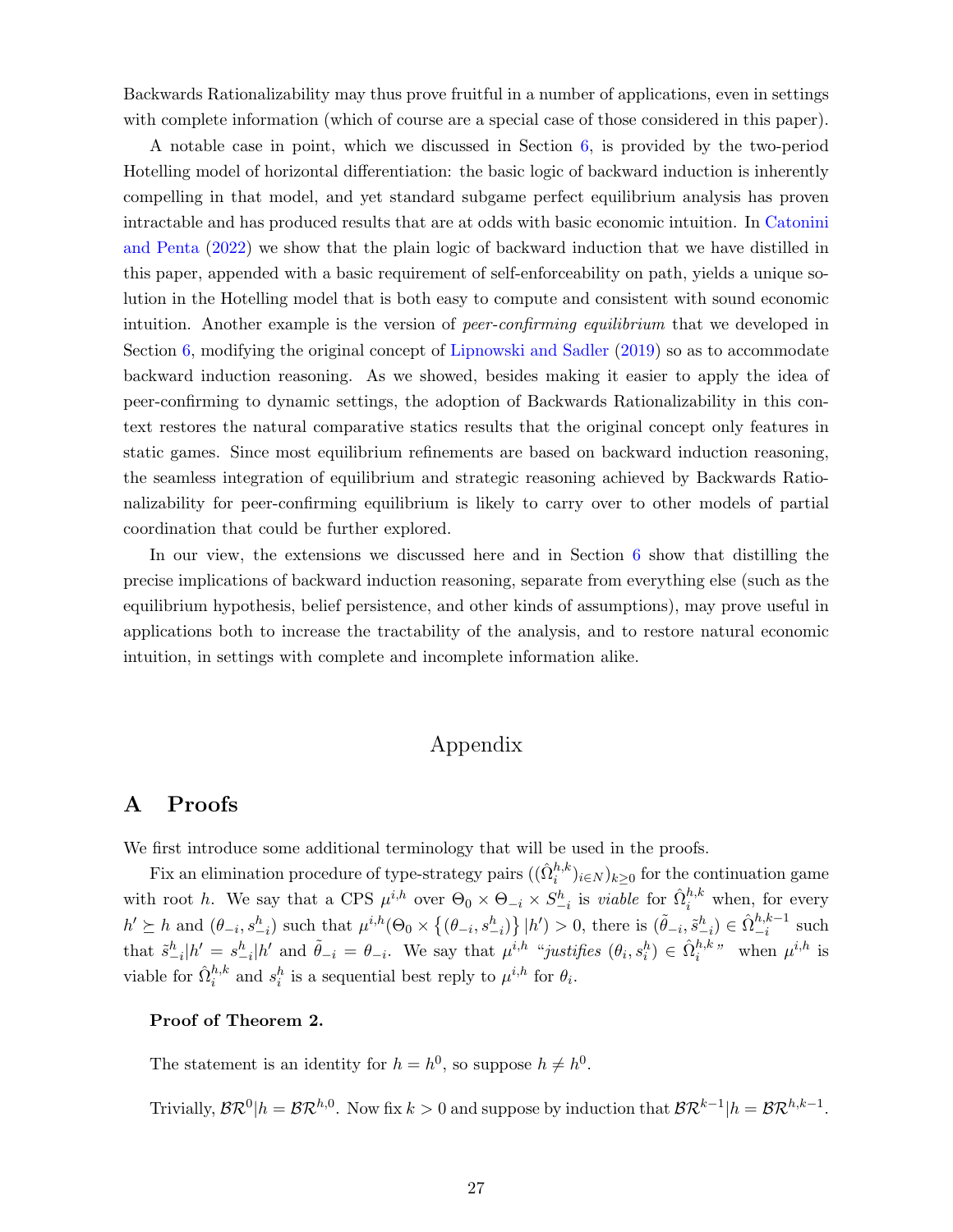First we show  $\mathcal{BR}^k|h \subseteq \mathcal{BR}^{h,k}$ . Fix  $i \in N$ ,  $(\theta_i, s_i) \in \mathcal{BR}_i^k$ , and a CPS  $\mu^i$  that justifies this. Define the map

$$
\varsigma : (\theta_0, \theta_{-i}, s_{-i}) \mapsto (\theta_0, \theta_{-i}, s_{-i}|h).
$$

Construct a CPS  $\mu^{i,h} = (\mu^{i,h}(\cdot|h'))_{h' \succeq h}$  over  $\Theta_0 \times \Theta_{-i} \times S^h_{-i}$  as follows: for each  $h' \succeq h$ , let  $\mu^{i,h}(\cdot|h')$  be the pushforward of  $\mu^i(\cdot|h')$  through  $\varsigma$ . By the induction hypothesis,  $\mathcal{BR}_{-i}^{k-1}|h' =$  $\mathcal{BR}_{-i}^{h,k-1} |h'$ , so the fact that  $\mu^i$  is viable for  $\mathcal{BR}_i^k$  implies that  $\mu^{i,h}$  is viable for  $\mathcal{BR}_i^{h,k}$ . Moreover,  $\mu^{i}(\cdot|h')$  and  $\mu^{i,h}(\cdot|h')$  induce the same distribution over types and continuation strategies, therefore the fact that  $s_i$  is a continuation best reply to  $\mu^i(\cdot|h')$  for  $\theta_i$  implies that so is  $s_i|h$  to  $\mu^{i,h}(\cdot|h')$ . Thus,  $(\theta_i, s_i|h) \in \mathcal{BR}_i^{h,k}$ .

Now we show  $\mathcal{BR}^k|h \supseteq \mathcal{BR}^{h,k}$ . Fix  $i \in N$ . Let  $\overline{h} \preceq h$  be the shortest history such that  $s_{-i}|\overline{h} \in S^{\overline{h}}_{-i}(h)$  for all  $(\theta_{-i}, s_{-i}) \in \mathcal{BR}^{k-1}_{-i}$ . Thus, if  $\overline{h} \neq h^0$ , there exists  $(\overline{\theta}_{-i}, \overline{s}_{-i}) \in \mathcal{BR}^{k-1}_{-i}$  such that  $\overline{s}_{-i}|p(\overline{h}) \notin S_{-i}^{p(h)}$  $_{-i}^{p(h)}(h)$ , but since  $\overline{s}_{-i}|\overline{h} \in S_{-i}^{\overline{h}}(h)$ , we must have  $\overline{s}_{-i}|p(\overline{h}) \notin S_{-i}^{p(h)}$  $_{-i}^{p(h)}(\overline{h})$ . Let  $\overline{\mu}^{i}$  be a viable CPS for  $\mathcal{BR}_i^k$  such that, if  $\bar{h} \neq h^0$ , at every history  $h' \prec \bar{h}$ , player *i* assigns probability 1 to  $(\bar{\theta}_{-i}, \bar{s}_{-i} | h')$ ,<sup>[21](#page-28-0)</sup> so that  $\bar{\mu}^i(\Theta_0 \times \Theta_{-i} \times S_{-i}(\bar{h}) | p(\bar{h})) = 0$ . Fix a map  $\varsigma$  that associates each  $(\bar{\theta}_0, \bar{\theta}_{-i}, s_{-i}^h) \in \Theta_0 \times \Theta_{-i} \times S_{-i}^h$  with some<sup>[22](#page-28-1)</sup>  $(\bar{\theta}_0, \bar{\theta}_{-i}, s_{-i}) \in \Theta_0 \times \Theta_{-i} \times S_{-i}(h)$  such that (a)  $s_{-i}|h = s_{-i}^h$  and (b) if  $(\bar{\theta}_{-i}, s_{-i}^h) \in \mathcal{BR}_{-i}^{h,k-1}$ , then  $(\bar{\theta}_{-i}, s_{-i}|\overline{h}) \in \mathcal{BR}_{-i}^{k-1}|\overline{h}$  — requirement (b) is compatible with (a) and with  $s_{-i} \in S_{-i}(h)$  because, by the induction hypothesis,  $s_{-i}^h = \hat{s}_{-i} | h$ for some  $(\bar{\theta}_{-i}, \hat{s}_{-i}) \in \mathcal{BR}_{-i}^{k-1}$ , and by definition of  $\bar{h}$ ,  $\hat{s}_{-i} | \bar{h} \in S_{-i}^{\bar{h}}(h)$ , so one can choose any  $s_{-i} \in S_{-i}(h)$  such that  $s_{-i}|h = \hat{s}_{-i}|h$ .

Now fix  $(\theta_i, s_i^h) \in \mathcal{BR}_i^{h,k}$  and a CPS  $\mu^{i,h}$  that justifies this. Construct an array of conditional beliefs  $\mu^i = (\mu^i(\cdot|h))_{h \in \mathcal{H}}$  as follows:

- 1. for each  $h' \succeq h$ , let  $\mu^{i}(\cdot | h')$  be the pushforward of  $\mu^{i,h}(\cdot | h')$  through  $\varsigma$ ;
- 2. for each  $h' \succeq \overline{h}$  with  $h' \prec h$ , let  $\mu^{i}(\cdot|h') = \mu^{i}(\cdot|h)$ ;
- 3. for every other  $h' \succ \overline{h}$  with  $\mu^{i}(\Theta_0 \times \Theta_{-i} \times S_{-i}(h')|\overline{h}) > 0$ , derive  $\mu^{i}(\cdot|h')$  from  $\mu^{i}(\cdot|\overline{h})$  by conditioning;
- 4. for every other h', let  $\mu^i(\cdot|h') = \bar{\mu}^i(\cdot|h').$

It is easy to check that  $\mu^i$  is a CPS. For each  $h' \succeq h$  and  $(\theta_{-i}, s_{-i})$  with  $\mu^i(\Theta_0 \times {\{\theta_{-i}, s_{-i}\}} | h') >$ 0, by 1. and (a) we have  $\mu^{i,h}(\Theta_0 \times {\{\theta_{-i}, s_{-i}|h\}} | h' ) > 0$ , so by the fact that  $\mu^{i,h}$  is viable for  $\mathcal{BR}_i^{h,k}$ , we get  $(\theta_{-i}, s_{-i}|h') \in \mathcal{BR}_{-i}^{h,k-1}|h'$ , and hence by the induction hypothesis  $(\theta_{-i}, s_{-i}|h') \in$  $\mathcal{BR}_{-i}^{k-1} | h'$ . For each  $h' \succeq \overline{h}$  with  $h' \prec h$  and  $(\theta_{-i}, s_{-i})$  with  $\mu^{i}(\Theta_0 \times {\{\theta_{-i}, s_{-i}\}} | h') > 0$ , by 2. we have  $\mu^{i}(\Theta_0 \times {\{\theta_{-i}, s_{-i}\}} | h) > 0$ , so as just argued  $(\theta_{-i}, s_{-i}| h) \in \mathcal{BR}_{-i}^{h,k-1}$ , and hence by 1. and (b) we get  $(\theta_{-i}, s_{-i}|\overline{h}) \in \mathcal{BR}_{-i}^{k-1}|\overline{h}$ , which implies  $(\theta_{-i}, s_{-i}|h') \in \mathcal{BR}_{-i}^{k-1}|h'$ . Therefore, together with 3. and 4., we can conclude that  $\mu^i$  is viable for  $\mathcal{BR}_i^k$ . Finally, for each  $h' \succeq h$ , by 1. and (a),  $\mu^{i}(\cdot|h')$  and  $\mu^{i,h}(\cdot|h')$  induce the same distribution over types and continuation strategies, therefore  $\mu^i$  justifies  $(\theta_i, s_i) \in \mathcal{BR}_i^k$  for some  $s_i$  with  $s_i | h = s_i^h$ .

<span id="page-28-0"></span><sup>&</sup>lt;sup>21</sup>Since  $\bar{\mu}^i(\cdot|h')$  is a probability measure over  $\Theta_0 \times \Theta_{-i} \times S_{-i}$ , not  $\Theta_0 \times \Theta_{-i} \times S_{-i}^{h'}$ , we refer of course to the belief induced over the continuation strategies.

<span id="page-28-1"></span><sup>&</sup>lt;sup>22</sup>Note that we keep fixed  $(\bar{\theta}_0, \bar{\theta}_{-i})$ . Throughout all the proofs, we will always do so in the construction of maps.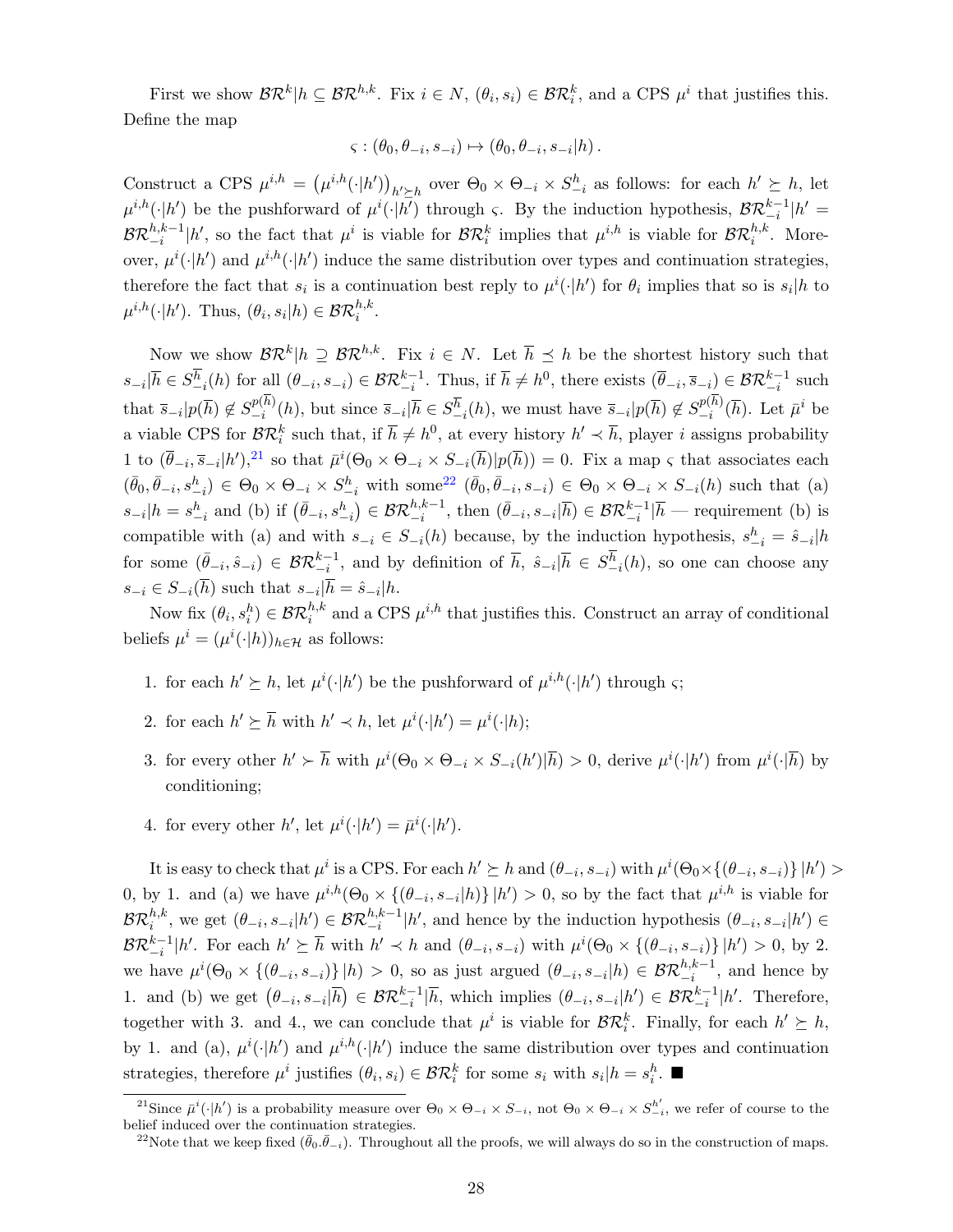For the proof of Theorem 3, we will refer to the following definition of  $BP$ , which includes the steps of belief-free rationalizability. For each  $h \in \mathcal{H}$ , let  $\phi(h)$  denote the set of immediate successors of h in  $\mathcal H$  (if any).

**Definition 9.** Fix  $h \in \mathcal{H}$  and suppose that, for each  $h' \succ h$  (if any)  $\mathcal{BP}^{h'}$  has already been defined.

Step 0: For each  $i \in N$ , let

$$
\mathcal{BP}_i^{h,0} = \left\{ (\theta_i, s_i^h) \in \Theta_i \times S_i^h : \forall h' \in \phi(h), (\theta_i, s_i^h | h') \in \mathcal{BP}_i^{h'} \right\}.
$$

(if h is preterminal,  $\phi(h) = \emptyset$ , thus  $\mathcal{BP}_i^{h,0} = \Theta_i \times S_i^h$ ).

Step k: For each  $i \in N$  and  $(\theta_i, s_i^h) \in \Theta_i \times S_i^h$ , let  $(\theta_i, s_i^h) \in \mathcal{BP}_i^{h,k}$  if there exists  $\nu_i^h \in$  $\Delta(\Theta_0 \times \Theta_{-i} \times S_{-i}^h)$  such that:

$$
BP1h: sih \in \hat{r}ih(\nuih; \thetai).
$$
  

$$
BP2h: \nuih(\Theta0 \times BP-ih,k-1) = 1.
$$

For each  $i \in N$ , let  $\mathcal{BP}_i^h = \bigcap_{k>0} \mathcal{BP}_i^{h,k}$ .

#### Proof of Theorem 3.

We are going to write  $s_i^h \simeq \tilde{s}_i^h$  when  $\left[ s_i^h \right] = \left[ \tilde{s}_i^h \right]$  (i.e.,  $s_i^h$  and  $\tilde{s}_i^h$  belong to the same realization-equivalent class).

By Theorem 2,  $\mathcal{BR} | h = \mathcal{BR}^h$ , so we can prove  $\left[ \mathcal{BR}^h_i \right] = \left[ \mathcal{BP}^h_i \right]$  for all  $i \in N$ . The proof is recursive on the length of histories, starting from preterminal histories and moving backwards. So, suppose that the result holds for every history longer than history  $h$ .

Define an elimination procedure  $((\hat{\Omega}_{i}^{h,k})_{i\in N})_{k\geq 0}$  as follows. For each  $i\in N$ , let  $\hat{\Omega}_{i}^{h,0} = \Theta_i \times S_i^h$ . For each  $k > 0$ , let  $(\theta_i, s_i^h) \in \hat{\Omega}_i^{h,k}$  if there exists a viable CPS  $\mu_i^h$  for  $\hat{\Omega}_i^{h,k}$  such that, for each  $h' \succ h$ ,  $s_i^h$  is a continuation best reply to  $\mu_i^h(\cdot|h')$  for  $\theta_i$ , even if not at h. Let K be the first step k such that  $\hat{\Omega}^{h,k} = \hat{\Omega}^{h,k+1}$ . Now define an elimination order of the backwards rationalizability operator in the continuation game with root h, denoted by  $\mathcal{B}\hat{\mathcal{R}}^h$ , as follows. For each  $k = 0, ..., K$ , let  $\mathcal{B}\hat{\mathcal{R}}^{h,k} = \hat{\Omega}^{h,k}$ . For each  $k > K$  and  $i \in N$ , let  $(\theta_i, s_i^h) \in \mathcal{B}\hat{\mathcal{R}}_i^{h,k}$  $i^{h,\kappa}$  if there exists a CPS  $\mu_i^h$  that justifies this. By Theorem 1,  $\mathcal{B}\hat{\mathcal{R}}^h = \mathcal{B}\mathcal{R}^h$ , so we can prove  $[\mathcal{B}\hat{\mathcal{R}}_i^h]$  $\left[ \begin{smallmatrix} h \ i \end{smallmatrix} \right] = \left[ \mathcal{BP}_i^h \right].$ 

It is easy to see that, for every  $i \in N$ ,  $(\theta_i, s_i^h) \in \mathcal{B} \hat{\mathcal{R}}_i^{h,K}$  $\sum_{i=1}^{h,K}$  if and only if  $(\theta_i, s_i^h|h') \in \mathcal{BR}_i^{h'}$ i for all  $h' \in \phi(h)$ . (Thus,  $\mathcal{B}\hat{\mathcal{R}}^{h,K}|h' = \mathcal{B}\mathcal{R}^{h'} = \mathcal{B}\mathcal{R}^h|h' = \mathcal{B}\hat{\mathcal{R}}^h|h'$ , where the second equality is by Theorem 2 and the last equality by Theorem 1.) By definition,  $(\theta_i, s_i^h) \in \mathcal{BP}_i^{h,0}$  if and only if  $(\theta_i, s_i^h | h') \in \mathcal{BP}_i^{h'}$  $h'$  for all  $h' \in \phi(h)$ . By the recursive hypothesis,  $[\mathcal{BR}_i^{h'}]$  $\left[ \begin{smallmatrix} h' \ i \end{smallmatrix} \right] = \left[ \mathcal{BP}_i^{h'} \right]$  $i^{\prime}$ ]. Hence,  $[\mathcal{B}\hat{\mathcal{R}}_i^{h,K}]$  $\binom{h,K}{i} = [\mathcal{BP}_i^{h,0}].$ 

Now fix  $k > 0$  and assume by way of induction that  $[\mathcal{B} \hat{\mathcal{R}}_i^{h,K+k-1}] = [\mathcal{B} \mathcal{P}_i^{h,k-1}]$  for all  $i \in N$ .  $i = \nu F_i$ Fix  $(\theta_i, s_i^h) \in \mathcal{B} \hat{\mathcal{R}}_i^{h,K+k}$  and  $\mu^{i,h}$  that justifies this. By the induction hypothesis, we can fix a map  $\varsigma$  that associates each  $(\bar{\theta}_0, (\bar{\theta}_j, s_j^h)_{j\neq i}) \in \Theta_0 \times \mathcal{B} \hat{\mathcal{R}}_{-i}^{h,K+k-1}$  with some  $(\bar{\theta}_0, (\bar{\theta}_j, \tilde{s}_j^h)_{j\neq i}) \in \Theta_0$  $\Theta_0 \times \mathcal{BP}_{-i}^{h,k-1}$  such that  $s_j^h \simeq \tilde{s}_j^h$  for every  $j \neq i$ . Let  $\nu_i^h$  be the pushforward of  $\mu^{i,h}(\cdot|h)$  through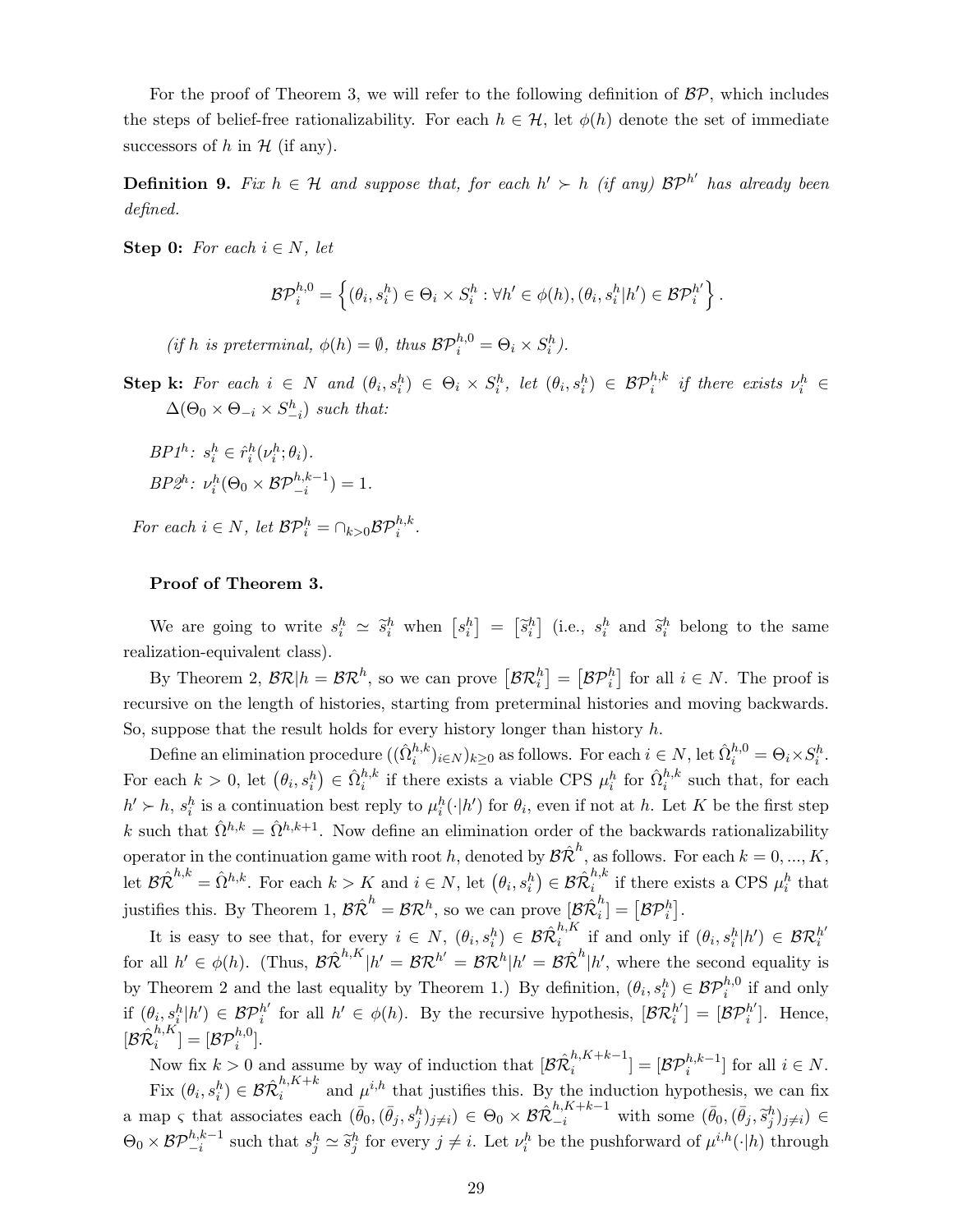ς; it satisfies BP2<sup>h</sup>. Since  $s_i^h$  is a continuation best reply to  $\mu^{i,h}(\cdot|h)$ , it satisfies BP1<sup>h</sup> with  $\nu_i^h$ , so  $(\theta_i, s_i^h) \in \mathcal{BP}_i^{h,k}$ .

Fix  $(\theta_i, s_i^h) \in \mathcal{BP}_i^{h,k}$  and  $\nu_i^h$  that satisfies BP1<sup>h</sup> and BP2<sup>h</sup> at step k. By the induction hypothesis, there exists  $\hat{s}_i^h \simeq s_i^h$  such that  $(\theta_i, \hat{s}_i^h) \in \mathcal{B} \hat{\mathcal{R}}_i^{h,K}$  $i^{n,\mathsf{A}}$ . Thus, there exists a CPS  $\hat{\mu}^{i,h}$  such that, for each  $h' \succ h$ ,  $\hat{s}_i^h$  is a continuation best reply to  $\hat{\mu}^{i,h}(\cdot|h')$  for  $\theta_i$ , and for each  $(\theta_{-i}, s_{-i}^h)$  $\text{with } \hat{\mu}^{i,h}(\Theta_0 \times \left\{ \left( \theta_{-i}, s_{-i}^h \right) \right\} | h' ) > 0, \, (\theta_{-i}, s_{-i}^h | h' ) \in \mathcal{B} \hat{\mathcal{R}}^{h,K}_{-i}$  $_{-i}^{h,K}|h'=\mathcal{B}\hat{\mathcal{R}}_{-}^{h}$  $\int_{-i}^{n} |h|$ , where the equality is given by the argument in brackets above. By the induction hypothesis, we can fix a map  $\varsigma$  that associates each  $(\bar{\theta}_0, (\bar{\theta}_j, s_j^h)_{j\neq i}) \in \Theta_0 \times \mathcal{BP}_{-i}^{h,k-1}$  with some  $(\bar{\theta}_0, (\bar{\theta}_j, \tilde{s}_j^h)_{j\neq i}) \in \Theta_0 \times \mathcal{BR}_{-i}^{h,K+k-1}$  $-i$ such that  $\tilde{s}_j^h \simeq s_j^h$  for every  $j \neq i$ . Construct  $\mu^{i,h}$  as follows: let  $\mu^{i,h}(\cdot|h)$  be the pushforward of  $\nu_i^h$  through  $\varsigma$ , and for each  $h' \succ h$ , derive  $\mu^{i,h}(\cdot|h')$  from  $\mu^{i,h}(\cdot|h)$  by conditioning if possible, otherwise let  $\mu^{i,h}(\cdot|h') = \hat{\mu}^{i,h}(\cdot|h')$ . It is easy to see that  $\mu^{i,h}$  justifies  $(\theta_i, \hat{s}_i^h) \in \mathcal{B}\hat{\mathcal{R}}_i^{h,K+k}$  $i^{h,K+k}$ .

#### Proof of Theorem 4.

"If" part. Every interim strategy  $s_i$  that is played with positive probability in the IPE  $(b, p)$ by some type  $t_i$  is sequentially rational for  $\vartheta_i(t_i)$  given the CPS  $\mu_{\alpha}^{t_i}$  $_{(b,p)}^{t_i}$ . At every history h,  $\mu_{(b)}^{t_i}$  $(b,p)$ assigns positive probability only to pairs  $(\theta_j, s'_j)$  where  $s'_j | h = s_j | h$  for some  $s_j$  that is played with positive probability in the IPE by some type  $t_j \in \vartheta_j^{-1}(\theta_j)$ . Hence, a simple inductive argument shows that all type-interim strategy pairs induced by  $b$  survive all steps of  $\mathcal{BR}$ .

"Only if" part. Construct a type structure as follows. For each  $i \in N$ , let  $T_i = \mathcal{BR}_i$ , and for each  $t_i = (\theta_i, s_i) \in T_i$ , let  $\vartheta_i(t_i) = \theta_i$ . Now fix  $t_i = (\theta_i, s_i) \in T_i$ . By the fixed-point property of  $\mathcal{BR}$ , we can fix  $\mu^{t_i}$  such that (i)  $s_i \in r_i(\mu^{t_i}; \theta_i)$  and (ii) for each  $h \in \mathcal{H}$ , there is a map  $\xi_h^{t_i}$  that associates each  $(\bar{\theta}_0, (\bar{\theta}_j)_{j\neq i}, (s_j)_{j\neq i}) \in \text{Supp}\mu^{t_i}(\cdot|h)$  with some  $(\bar{\theta}_0, (\bar{\theta}_j, s'_j)_{j\neq i}) \in \Theta_0 \times T_{-i}$  such that  $s'_{-i}|h = s_{-i}|h$ . Let  $\tau_i(\cdot|t_i)$  be the pushforward of  $\mu^{t_i}(\cdot|h^0)$  through  $\xi_h^{t_i}$ .

Now construct the desired IPE as follows. For each  $i \in N$ , define the strategy  $b_i$  as  $b_i(t_i)$  =  $s_i$  for each  $t_i = (\theta_i, s_i)$ . For each  $t_i \in T_i$ , define  $p_i(\cdot | t_i)$  recursively as follows. First, let  $p_i(\cdot|h^0; t_i) = \tau_i(\cdot|t_i)$ . So, p satisfies condition 1 of weak preconsistency. From this, derive  $\hat{\mu}^{t_i}_\mu$  $\binom{t_i}{(b,p)}(\cdot|h^0)$  with equation [2.](#page-15-0) Now fix  $h \succ h^0$  and suppose that  $\hat{\mu}_{(h)}^{t_i}$  $\binom{t_i}{(b,p)}(\cdot|p(h))$  was defined. If  $\hat{\mu}^{t_i}_{\scriptscriptstyle (l)}$  $\hat{t}_{i}^{t_{i}}(\Theta_{0} \times T_{-i} \times S_{-i}(h) | p(h)) > 0$ , derive  $\hat{\mu}_{(k)}^{t_{i}}$  $(t_{(b,p)}^t(\cdot|h)$  with equation [3](#page-15-2) and let  $p_i(\cdot|h;t_i)$  be its marginal on  $\Theta_0 \times T_{-i}$ ; otherwise, let  $p_i(\cdot|h; t_i)$  be the pushforward of  $\mu^{t_i}(\cdot|h)$  through  $\xi_h^{t_i}$  and derive  $\hat{\mu}^{t_i}_{\alpha}$  $\binom{t_i}{(b,p)}(\cdot|h)$  with equation [4;](#page-15-1) either way,  $p_i(\cdot|h;t_i)$  satisfies condition 2 of pre-consistency. Thus, to prove that  $(b, p)$  is an IPE, there only remains to show the optimality of b.

Fix  $i \in N$  and  $t_i = (\theta_i, s_i)$ . Fix  $h \in \mathcal{H}$  such that  $h = h^0$  or  $\hat{\mu}_{\theta}^{t_i}$  $\frac{t_{i}}{(b,p)}(\Theta_{0}\times T_{-i}\times S_{-i}(h)|p(h))=0.$ Then, for each  $\omega = (\theta_0, (t_j)_{j \neq i}, (s_j)_{j \neq i})$ , we have

$$
\hat{\mu}_{(b,p)}^{t_i}(\omega|h) \stackrel{\text{(Eqs 2,4)}}{=} p_i(\theta_0, t_{-i}|h; t_i) \cdot \prod_{j \neq i} b_j(\varrho_{j,h}^{-1}(s_j)|t_j) \n\text{(def. of } p) \quad \mu_i^{t_i}((\xi_h^{t_i})^{-1} (\theta_0, t_{-i}) | h) \cdot \prod_{j \neq i} b_j(\varrho_{j,h}^{-1}(s_j)|t_j) \n\text{(def. of } b) \quad\n\begin{cases}\n\mu_i^{t_i}((\xi_h^{t_i})^{-1} (\theta_0, t_{-i}) | h) & \text{if } s_j = \varrho_{j,h}(b_j(t_j)) \quad (\forall j \neq i), \\
0 & \text{otherwise}\n\end{cases}
$$

.

Now, if  $s_j = \varrho_{j,h}(b_j(t_j))$  for every  $j \neq i$ , for each  $\omega' = (\theta_0, (\theta_j)_{j \neq i}, (s'_j)_{j \neq i}) \in (\xi_h^{t_i})^{-1}(\omega)$ , we have  $\theta_j = \vartheta_j(t_j)$  and  $s'_j | h = s_j | h$  for every  $j \neq i$ . Hence,  $\mu_{(l)}^{t_i}$  $\binom{t_i}{(b,p)}(\cdot|h)$  (which is the pushforward of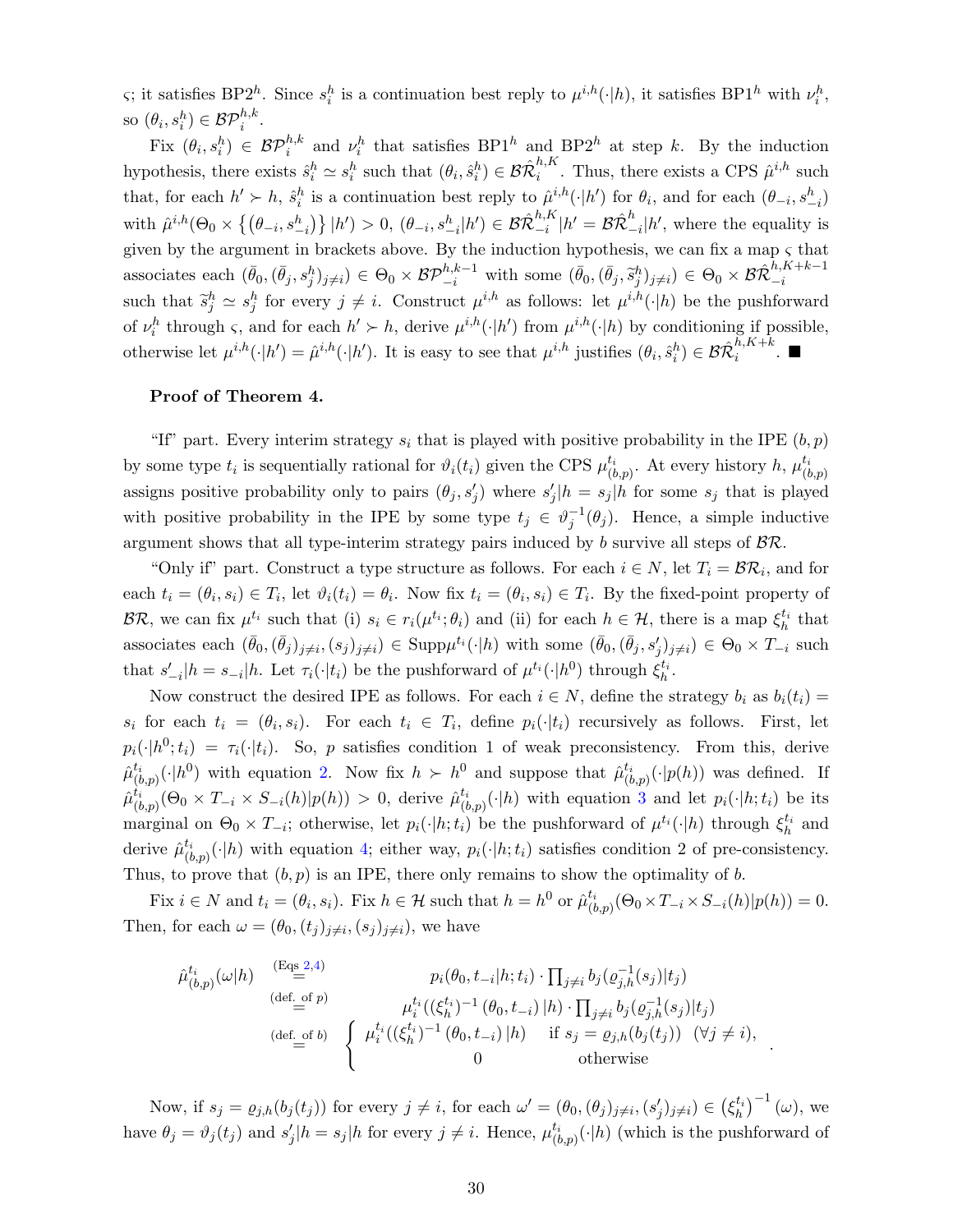$\hat{\mu}^{t_i}_{\scriptscriptstyle (i)}$  $(t_{(b,p)}(\cdot|h)$  through  $\times_{j\neq i}\vartheta_j$  and  $\mu_i^{t_i}(\cdot|h)$  induce the same distribution over types and continuation strategies, therefore  $s_i$  is a continuation best reply also to  $\mu_i^{t_i}$  $\binom{t_i}{(b,p)}(\cdot|h)$  for  $\theta_i$ . At every other  $h \in \mathcal{H}$ ,  $s_i$  is a continuation best reply as well because  $\mu^{t_i}_{\beta}$  $\binom{t_i}{(b,p)}$  satisfies the chain rule.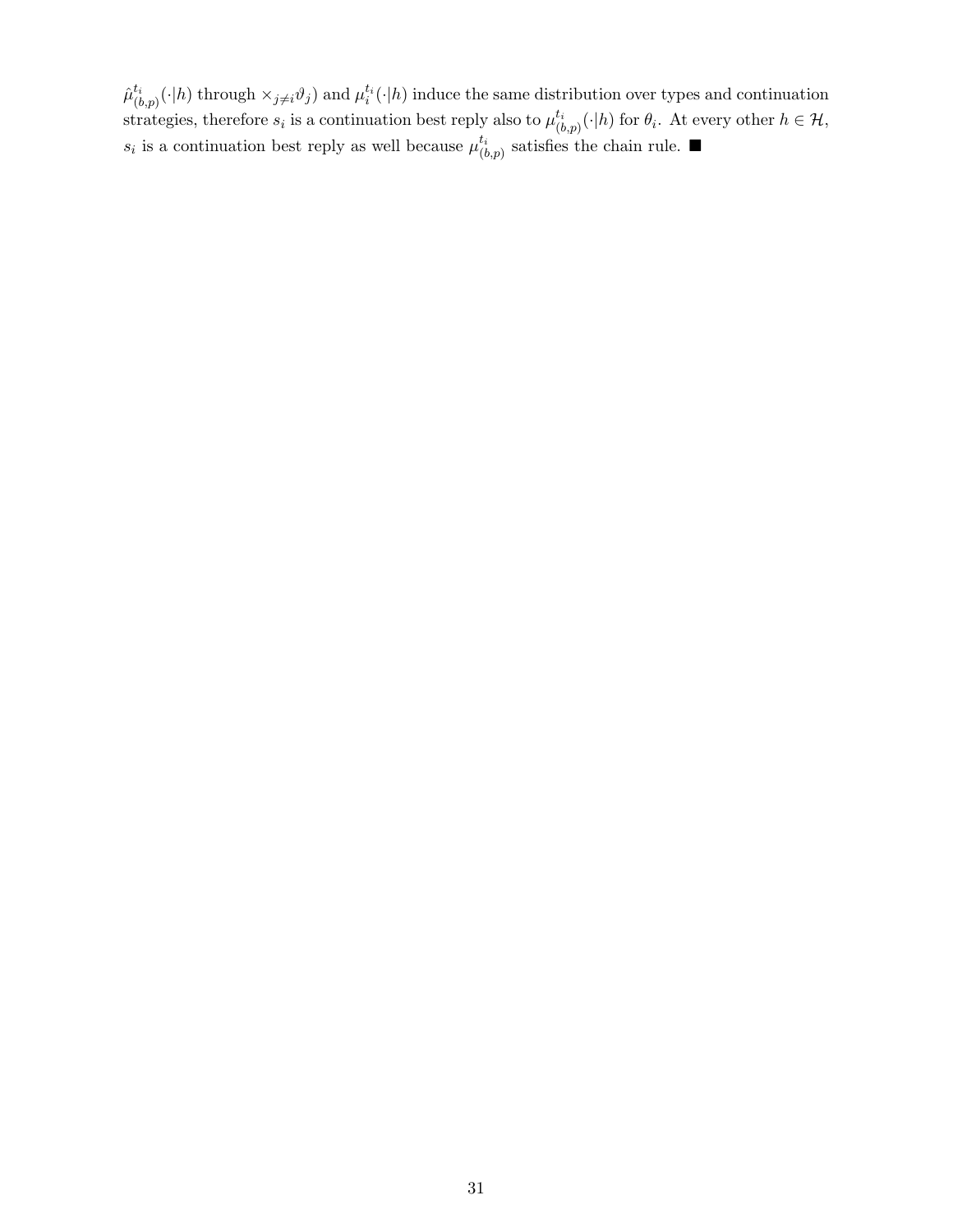## References

- <span id="page-32-4"></span>Aumann, R. J. (1974), 'Subjectivity and correlation in randomized strategies', Journal of mathematical Economics  $1(1)$ , 67–96.
- <span id="page-32-14"></span>Basu, K. and Weibull, J. W. (1991), 'Strategy subsets closed under rational behavior', Economics Letters **36** $(2)$ , 141–146.
- <span id="page-32-0"></span>Battigalli, P. (1996), 'Strategic rationality orderings and the best rationalization principle', Games and Economic Behavior 13(2), 178–200.
- <span id="page-32-12"></span>Battigalli, P. (1997), 'On rationalizability in extensive games', *Journal of Economic Theory* 74(1), 40–61.
- <span id="page-32-11"></span>Battigalli, P., Catonini, E. and Manili, J. (2021), Belief change, rationality, and strategic reasoning in sequential games, Working Paper 679, IGIER (Innocenzo Gasparini Institute for Economic Research), Bocconi University.
- <span id="page-32-1"></span>Battigalli, P. and De Vito, N. (2021), 'Beliefs, plans, and perceived intentions in dynamic games', Journal of Economic Theory pp. 1–43.
- <span id="page-32-3"></span>Battigalli, P. and Siniscalchi, M.  $(2003a)$ , 'Rationalizability and incomplete information', Advances in Theoretical Economics 3(1), article 3.
- <span id="page-32-8"></span>Battigalli, P. and Siniscalchi, M. (2003b), 'Rationalizable bidding in first-price auctions', Games and Economic Behavior 45(1), 38–72.
- <span id="page-32-9"></span>Battigalli, P. and Siniscalchi, M. (2007), 'Interactive epistemology in games with payoff uncertainty', Research in Economics 61, 165-184.
- <span id="page-32-10"></span>Battigalli, P., Tillio, A. D., Grillo, E. and Penta, A. (2011), 'Interactive epistemology and solution concepts for games with asymmetric information', The B.E. Journal of Theoretical  $Economics 11(1).$
- <span id="page-32-7"></span>Ben-Porath, E. (1993), 'Repeated games with finite automata', Journal of Economic Theory  $59(1), 17-32.$
- <span id="page-32-5"></span>Bergemann, D., Brooks, B. and Morris, S. (2015), 'The limits of price discrimination', American Economic Review 105(3), 921–57.
- <span id="page-32-6"></span>Bergemann, D., Brooks, B. and Morris, S. (2017), 'First-price auctions with general information structures: Implications for bidding and revenue', *Econometrica*  $85(1)$ , 107–143.
- <span id="page-32-2"></span>Bergemann, D. and Morris, S. (2005), 'Robust mechanism design', Econometrica pp. 1771–1813.
- <span id="page-32-13"></span>Bergemann, D. and Morris, S. (2007), 'An ascending auction for interdependent values: Uniqueness and robustness to strategic uncertainty', American Economic Review 97(2), 125–130.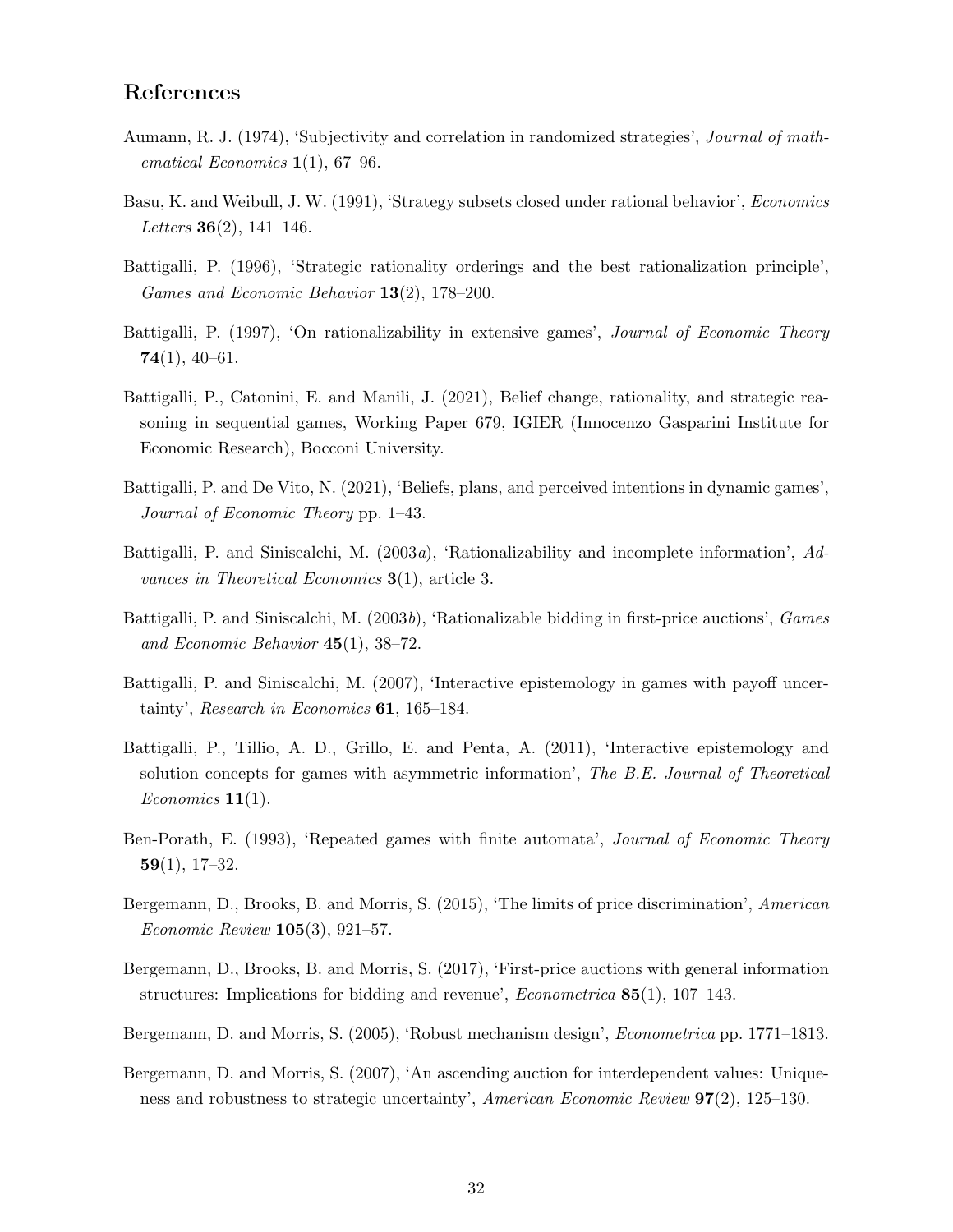- <span id="page-33-8"></span>Bergemann, D. and Morris, S. (2009), 'Robust implementation in direct mechanisms', The Review of Economic Studies  $76(4)$ , 1175–1204.
- <span id="page-33-6"></span>Bergemann, D. and Morris, S. (2013), 'Robust predictions in games with incomplete information', *Econometrica* **81**(4), 1251–1308.
- <span id="page-33-5"></span>Bergemann, D. and Morris, S. (2016), Bayes correlated equilibrium andthe comparison of information structures in games, Vol. 11.
- <span id="page-33-4"></span>Bernheim, B. D. (1984), 'Rationalizable strategic behavior', Econometrica: Journal of the Econometric Society pp. 1007–1028.
- <span id="page-33-1"></span>Brandenburger, A. and Dekel, E. (1987), 'Rationalizability and correlated equilibria', *Econo*metrica: Journal of the Econometric Society pp. 1391–1402.
- <span id="page-33-15"></span>Catonini, E. (2019), 'Rationalizability and epistemic priority orderings', Games and Economic Behavior 114, 101–117.
- <span id="page-33-14"></span>Catonini, E. (2020), 'On non-monotonic strategic reasoning', Games and Economic Behavior 120, 209–224.
- <span id="page-33-17"></span>Catonini, E. (2021), 'Self-enforcing agreements and forward induction reasoning', The Review of Economic Studies 2, 610–642.
- <span id="page-33-2"></span>Catonini, E. and Penta, A. (2022), 'A simple solution to the hotelling problem', mimeo .
- <span id="page-33-16"></span>d'Aspremont, C., Gabszewicz, J. J. and Thisse, J.-F. (1979), 'On hotelling's "stability in competition"', *Econometrica*  $47(5)$ , 1145–1150.
- <span id="page-33-10"></span>Dekel, E., Fudenberg, D. and Morris, S. (2007), 'Interim correlated rationalizability', Theoretical Economics .
- <span id="page-33-7"></span>Doval, L. and Ely, J. C. (2020), 'Sequential information design', *Econometrica* 88(6), 2575–2608.
- <span id="page-33-9"></span>Ely, J. C. and Peski, M. (2006), 'Hierarchies of belief and interim rationalizability', Theoretical *Economics*  $1(1)$ , 19–65.
- <span id="page-33-11"></span>Fudenberg, D., Dekel, E. and Morris, S. (2006), 'Topologies on types', Theoretical Economics 1.
- <span id="page-33-12"></span>Fudenberg, D. and Tirole, J. (1991a), Game theory, MIT press.
- <span id="page-33-3"></span>Fudenberg, D. and Tirole, J. (1991b), 'Perfect bayesian equilibrium and sequential equilibrium', journal of Economic Theory 53(2), 236–260.
- <span id="page-33-13"></span>Harsanyi, J. C. (1967), 'Games with incomplete information played by "bayesian" players, i–iii part i. the basic model', Management science 14(3), 159–182.
- <span id="page-33-0"></span>Harsanyi, J. C. and Selten, R. (1988), 'A general theory of equilibrium selection in games', MIT Press Books 1.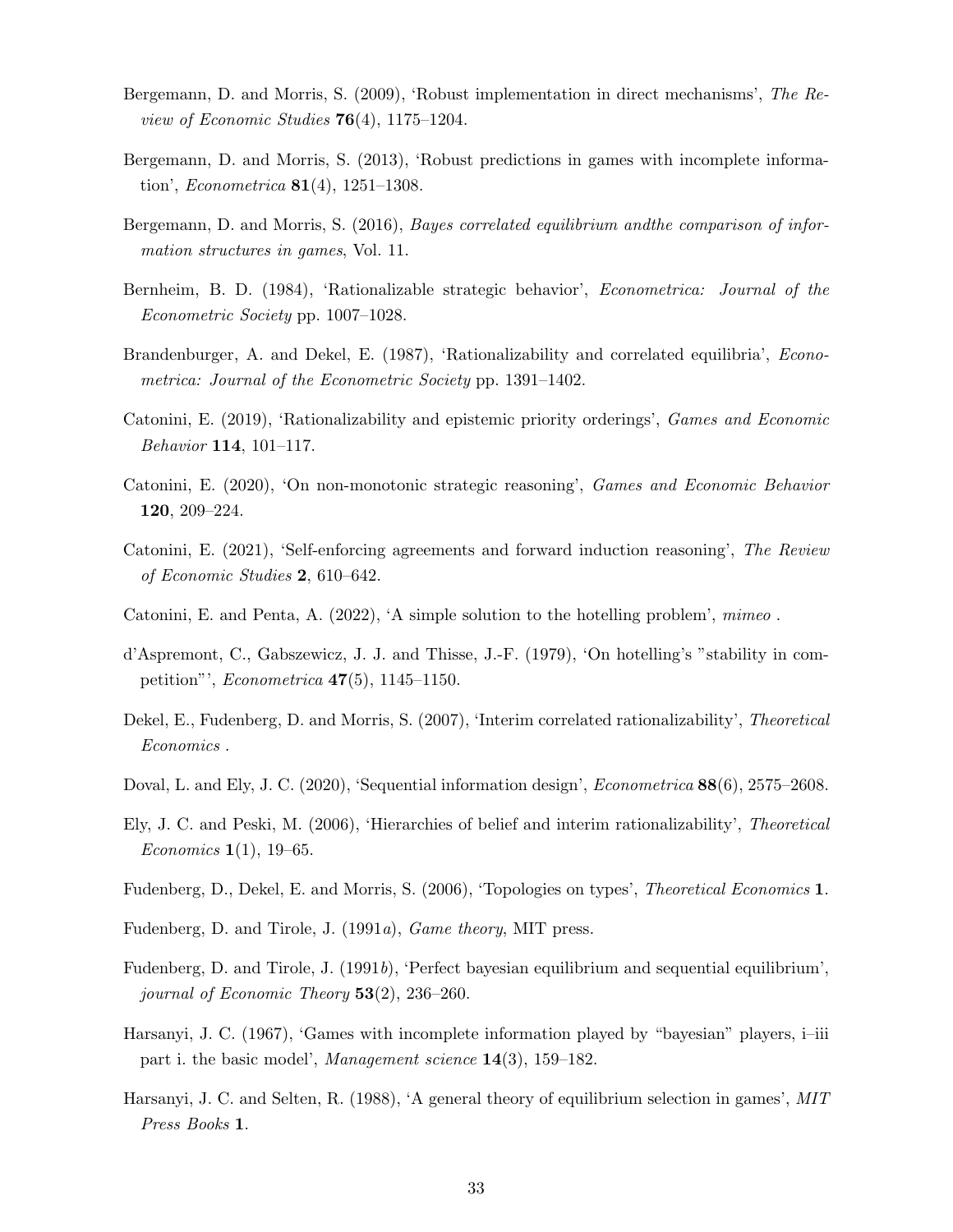<span id="page-34-5"></span>Hotelling, H. (1929), 'Stability in competition', *The Economic Journal* **39**(153), 41–57.

- <span id="page-34-2"></span>Kreps, D. M. and Wilson, R. (1982), 'Sequential equilibria', Econometrica: Journal of the Econometric Society pp. 863–894.
- <span id="page-34-0"></span>Lipnowski, E. and Sadler, E. (2019), 'Peer-confirming equilibrium', Econometrica 87(2), 567– 591.
- <span id="page-34-9"></span>Magnolfi, L. and Roncoroni, C. (2020), Estimation of Discrete Games with Weak Assumptions on Information, The Warwick Economics Research Paper Series (TWERPS) 1247, University of Warwick, Department of Economics.
- <span id="page-34-10"></span>Makris, M. and Renou, L. (2018), Information design in multi-stage games, Working Papers 861, Queen Mary University of London, School of Economics and Finance.
- <span id="page-34-8"></span>Mas-Colell, A., Whinston, M. D., Green, J. R. et al. (1995), Microeconomic theory, Vol. 1, Oxford university press New York.
- <span id="page-34-15"></span>Ollár, M. and Penta, A.  $(2017)$ , 'Full implementation and belief restrictions', American Economic Review 107(8), 2243–77.
- <span id="page-34-16"></span>Ollár, M. and Penta, A.  $(2021)$ , 'A network solution to robust implementation: The case of identical but unknown distributions', BSE working paper series, w.p. 1248 .
- <span id="page-34-6"></span>Osborne, M. J. and Pitchik, C. (1987), 'Cartels, profits and excess capacity', International Economic Review pp. 413–428.
- <span id="page-34-13"></span>Oury, M. and Tercieux, O. (2012), 'Continuous implementation', Econometrica 80(4), 1605– 1637.
- <span id="page-34-3"></span>Pearce, D. G. (1984), 'Rationalizable strategic behavior and the problem of perfection', Econometrica: Journal of the Econometric Society pp. 1029–1050.
- <span id="page-34-7"></span>Penta, A. (2010), 'Incomplete information and robustness in strategic environments', Penn Dissertation (131).
- <span id="page-34-1"></span>Penta, A. (2012*a*), 'Backward induction reasoning in games with incomplete information', *mimeo*

.

- <span id="page-34-11"></span>Penta, A. (2012b), 'Higher order uncertainty and information: Static and dynamic games', Econometrica 80(2), 631–660.
- <span id="page-34-14"></span>Penta, A. (2013), 'On the structure of rationalizability for arbitrary spaces of uncertainty', Theoretical Economics  $8(2)$ , 405-430.
- <span id="page-34-4"></span>Penta, A. (2015), 'Robust dynamic implementation', Journal of Economic Theory 160, 280–316.
- <span id="page-34-12"></span>Penta, A. and Zuazo-Garin, P. (2021), 'Rationalizability, observability and common knowledge', The Review of Economic Studies forthcoming.